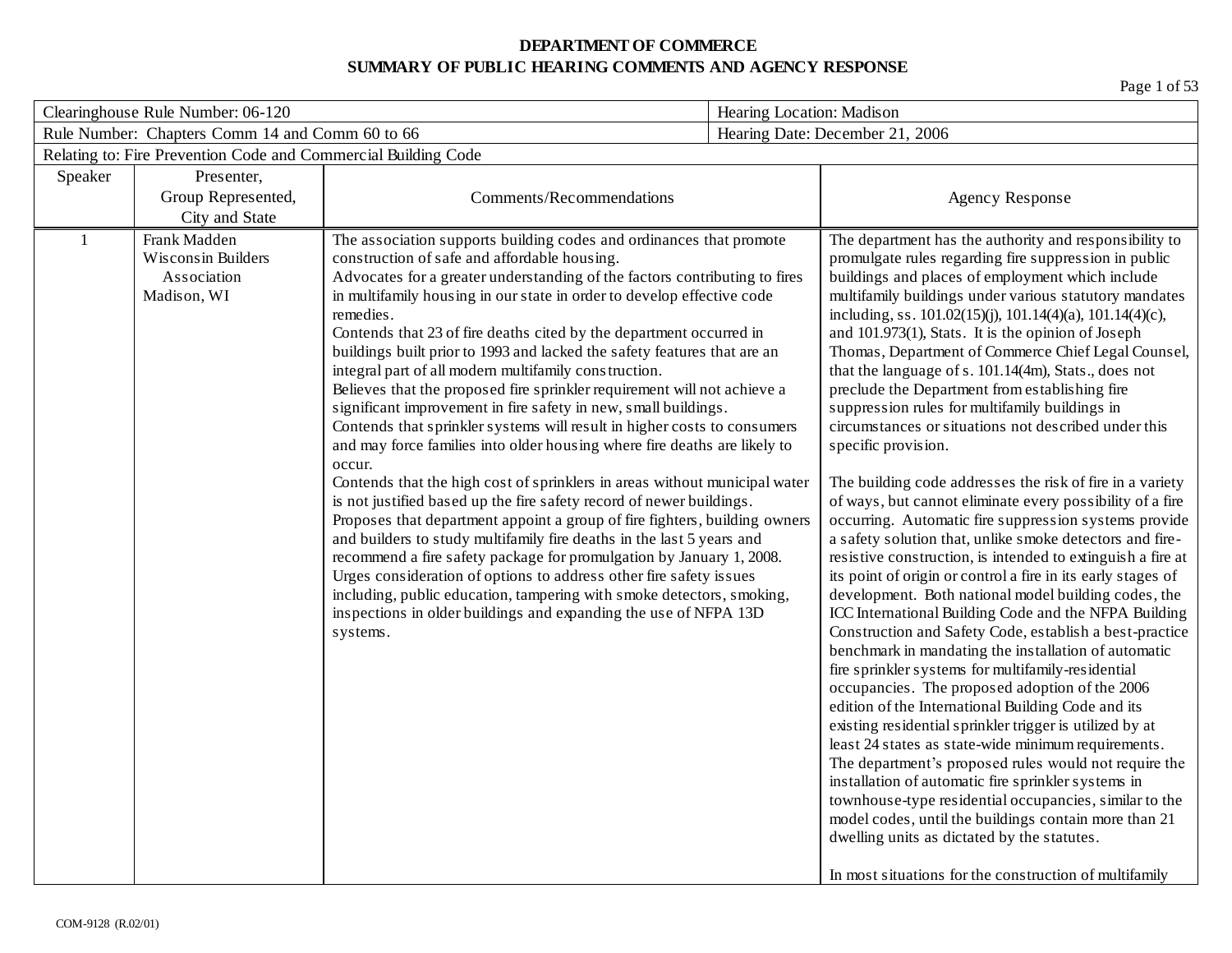| Clearinghouse Rule Number: 06-120 |                                                                |                          | Hearing Location: Madison                                                                                                                                                                                                                                                                                                                                                                                                                                                                                                                                                                                                                                                                                                                                                                                                                                                                                                                                                                                                                                                                                                                                                                                                                                                                                                                                                                                                                                                                                                                                                                                                                                                                    |  |
|-----------------------------------|----------------------------------------------------------------|--------------------------|----------------------------------------------------------------------------------------------------------------------------------------------------------------------------------------------------------------------------------------------------------------------------------------------------------------------------------------------------------------------------------------------------------------------------------------------------------------------------------------------------------------------------------------------------------------------------------------------------------------------------------------------------------------------------------------------------------------------------------------------------------------------------------------------------------------------------------------------------------------------------------------------------------------------------------------------------------------------------------------------------------------------------------------------------------------------------------------------------------------------------------------------------------------------------------------------------------------------------------------------------------------------------------------------------------------------------------------------------------------------------------------------------------------------------------------------------------------------------------------------------------------------------------------------------------------------------------------------------------------------------------------------------------------------------------------------|--|
|                                   | Rule Number: Chapters Comm 14 and Comm 60 to 66                |                          | Hearing Date: December 21, 2006                                                                                                                                                                                                                                                                                                                                                                                                                                                                                                                                                                                                                                                                                                                                                                                                                                                                                                                                                                                                                                                                                                                                                                                                                                                                                                                                                                                                                                                                                                                                                                                                                                                              |  |
|                                   | Relating to: Fire Prevention Code and Commercial Building Code |                          |                                                                                                                                                                                                                                                                                                                                                                                                                                                                                                                                                                                                                                                                                                                                                                                                                                                                                                                                                                                                                                                                                                                                                                                                                                                                                                                                                                                                                                                                                                                                                                                                                                                                                              |  |
| Speaker                           | Presenter,                                                     |                          |                                                                                                                                                                                                                                                                                                                                                                                                                                                                                                                                                                                                                                                                                                                                                                                                                                                                                                                                                                                                                                                                                                                                                                                                                                                                                                                                                                                                                                                                                                                                                                                                                                                                                              |  |
|                                   | Group Represented,                                             | Comments/Recommendations | <b>Agency Response</b>                                                                                                                                                                                                                                                                                                                                                                                                                                                                                                                                                                                                                                                                                                                                                                                                                                                                                                                                                                                                                                                                                                                                                                                                                                                                                                                                                                                                                                                                                                                                                                                                                                                                       |  |
|                                   | City and State                                                 |                          |                                                                                                                                                                                                                                                                                                                                                                                                                                                                                                                                                                                                                                                                                                                                                                                                                                                                                                                                                                                                                                                                                                                                                                                                                                                                                                                                                                                                                                                                                                                                                                                                                                                                                              |  |
|                                   |                                                                |                          | buildings involving less than 21 dwelling units, the<br>code                                                                                                                                                                                                                                                                                                                                                                                                                                                                                                                                                                                                                                                                                                                                                                                                                                                                                                                                                                                                                                                                                                                                                                                                                                                                                                                                                                                                                                                                                                                                                                                                                                 |  |
|                                   | Madden continued                                               |                          | recognizes two types of automatic fire sprinkler<br>designs, NFPA 13 and NFPA 13R. Under the NFPA<br>13R standard, attic spaces, porches, bathrooms and<br>certain closets are not required to be provided with<br>suppression protection. Similar to domestic plumbing<br>systems, the design of an automatic fire sprinkler<br>system and the installation is based upon several<br>engineering factors which relate to water pressure and<br>water flow. The minimum design factors for an NFPA<br>13R system include water flow based upon activation<br>of 4 sprinkler heads where the water demand can be as<br>low as 8 gallons per minute per head, and a system<br>flow demand of 75 gallons per minute for a 30-minute<br>duration. Where the water supply source is inadequate<br>to provide water pressure or water flow, booster pumps<br>and/or reservoir tanks of 300 cubic feet are typically<br>provided in the building. A plastic reservoir tank with<br>dimensions of $5x8'x7.5'$ contains 300 cubic feet.<br>The installation costs of automatic fire sprinkler<br>systems that the department identified from actual<br>projects indicates that the proposed lower sprinkler<br>threshold for residential occupancies may minimally<br>increase the total construction costs for future<br>residential projects. However, it is impossible to<br>predict exactly how the proposed sprinkler requirement<br>may financially impact a specific project where many<br>variables come into play including insurance rate<br>adjustments, construction material alternatives and<br>low-income construction grants.<br>It does not appear that by itself a more restrictive |  |
|                                   |                                                                |                          | sprinkler threshold will significantly impede or curtail                                                                                                                                                                                                                                                                                                                                                                                                                                                                                                                                                                                                                                                                                                                                                                                                                                                                                                                                                                                                                                                                                                                                                                                                                                                                                                                                                                                                                                                                                                                                                                                                                                     |  |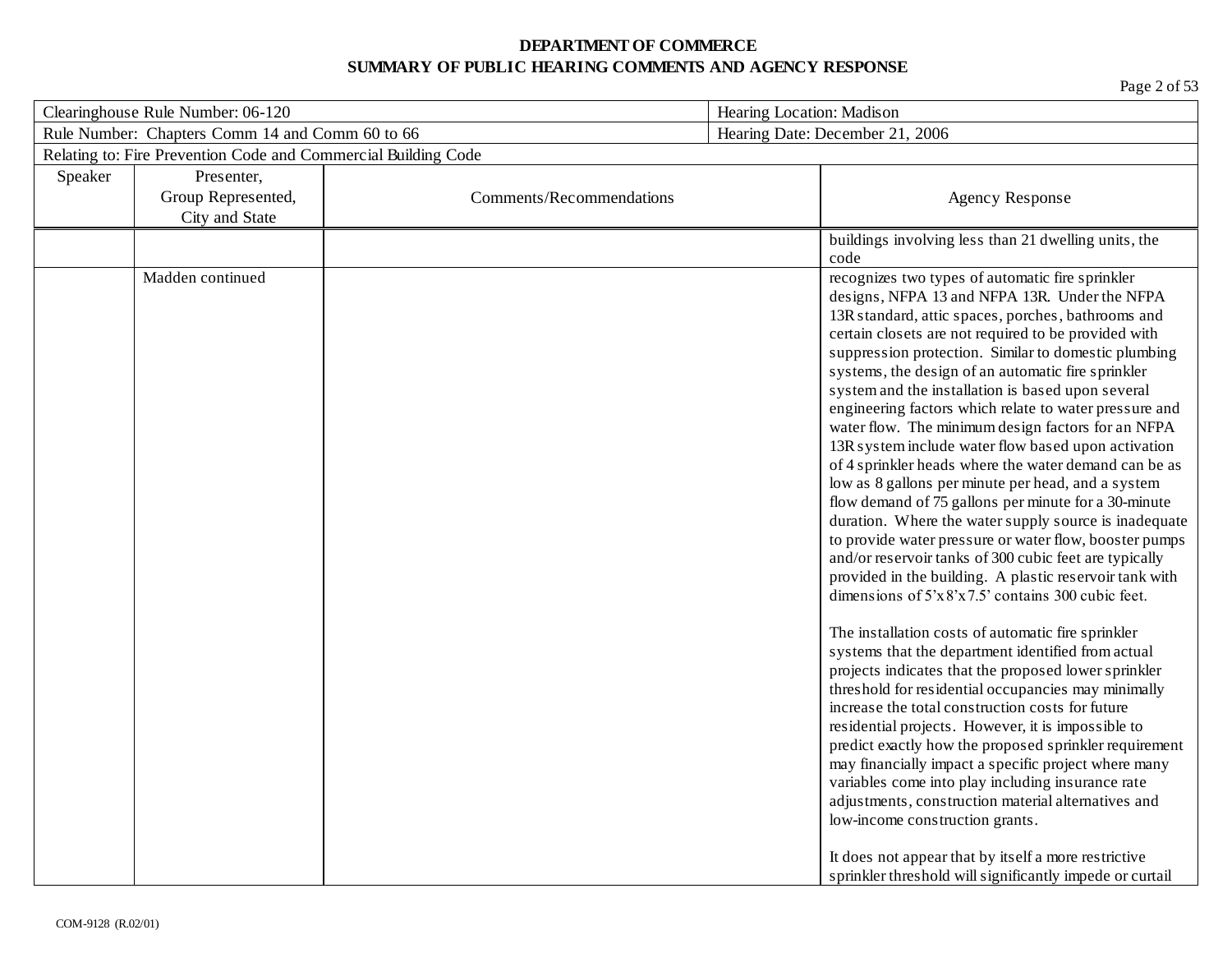| Clearinghouse Rule Number: 06-120 |                                                                           |                                                                                                                                                                                                                                                                                                                                                                                                                                                                                                                                                                                                                                                                                                                                                                                                                                                                                                                                                                                                                | Hearing Location: Madison                                                                                                                                                                                                                                                                                                                                                                                                                                                                                                                                                                                                                                                                                               |
|-----------------------------------|---------------------------------------------------------------------------|----------------------------------------------------------------------------------------------------------------------------------------------------------------------------------------------------------------------------------------------------------------------------------------------------------------------------------------------------------------------------------------------------------------------------------------------------------------------------------------------------------------------------------------------------------------------------------------------------------------------------------------------------------------------------------------------------------------------------------------------------------------------------------------------------------------------------------------------------------------------------------------------------------------------------------------------------------------------------------------------------------------|-------------------------------------------------------------------------------------------------------------------------------------------------------------------------------------------------------------------------------------------------------------------------------------------------------------------------------------------------------------------------------------------------------------------------------------------------------------------------------------------------------------------------------------------------------------------------------------------------------------------------------------------------------------------------------------------------------------------------|
|                                   | Rule Number: Chapters Comm 14 and Comm 60 to 66                           |                                                                                                                                                                                                                                                                                                                                                                                                                                                                                                                                                                                                                                                                                                                                                                                                                                                                                                                                                                                                                | Hearing Date: December 21, 2006                                                                                                                                                                                                                                                                                                                                                                                                                                                                                                                                                                                                                                                                                         |
|                                   | Relating to: Fire Prevention Code and Commercial Building Code            |                                                                                                                                                                                                                                                                                                                                                                                                                                                                                                                                                                                                                                                                                                                                                                                                                                                                                                                                                                                                                |                                                                                                                                                                                                                                                                                                                                                                                                                                                                                                                                                                                                                                                                                                                         |
| Speaker                           | Presenter,                                                                |                                                                                                                                                                                                                                                                                                                                                                                                                                                                                                                                                                                                                                                                                                                                                                                                                                                                                                                                                                                                                |                                                                                                                                                                                                                                                                                                                                                                                                                                                                                                                                                                                                                                                                                                                         |
|                                   | Group Represented,                                                        | Comments/Recommendations                                                                                                                                                                                                                                                                                                                                                                                                                                                                                                                                                                                                                                                                                                                                                                                                                                                                                                                                                                                       | <b>Agency Response</b>                                                                                                                                                                                                                                                                                                                                                                                                                                                                                                                                                                                                                                                                                                  |
|                                   | City and State                                                            |                                                                                                                                                                                                                                                                                                                                                                                                                                                                                                                                                                                                                                                                                                                                                                                                                                                                                                                                                                                                                |                                                                                                                                                                                                                                                                                                                                                                                                                                                                                                                                                                                                                                                                                                                         |
|                                   |                                                                           |                                                                                                                                                                                                                                                                                                                                                                                                                                                                                                                                                                                                                                                                                                                                                                                                                                                                                                                                                                                                                | residential development or construction as exemplified<br>in those municipalities that have already required the<br>installation of automatic fire sprinkler systems below                                                                                                                                                                                                                                                                                                                                                                                                                                                                                                                                              |
|                                   |                                                                           |                                                                                                                                                                                                                                                                                                                                                                                                                                                                                                                                                                                                                                                                                                                                                                                                                                                                                                                                                                                                                | the current state-required thresholds.                                                                                                                                                                                                                                                                                                                                                                                                                                                                                                                                                                                                                                                                                  |
|                                   | Madden continued                                                          |                                                                                                                                                                                                                                                                                                                                                                                                                                                                                                                                                                                                                                                                                                                                                                                                                                                                                                                                                                                                                | Besides threatening human life, fire in a residential<br>occupancy affects the occupants in a number of ways,<br>including loss of property and displacement. In light of<br>the various activities that may occur within a person's<br>dwelling unit and the fact that people and their guests<br>also sleep there, requiring the installation of automatic<br>fire sprinkler systems in residential occupancies is an<br>effective and reasonable step to address fire-related<br>risks to society.<br>The rules revising the sprinkler threshold for<br>multifamily occupancies was discussed in various<br>advisory councils utilized by the department in the<br>development of the proposed rule changes. See the |
|                                   |                                                                           |                                                                                                                                                                                                                                                                                                                                                                                                                                                                                                                                                                                                                                                                                                                                                                                                                                                                                                                                                                                                                | analysis accompanying the rule draft for more                                                                                                                                                                                                                                                                                                                                                                                                                                                                                                                                                                                                                                                                           |
| 2                                 | Dave Lind, Fire Marshall<br>North Shore Fire<br>Department<br>Bayside, WI | Supports the proposed code with respect to sprinkler thresholds of new<br>multifamily dwellings as the right steps to move life safety into the 21 <sup>st</sup><br>century.<br>Counters the unaffordable argument against sprinkler protection in small<br>multifamily buildings by asking shouldn't people who live (in) affordable<br>housing be afforded the same life safety and property protection features.<br>Contends that current building materials, such as I joists, have<br>dramatically affected a building's survivability to fire and place fire<br>fighters at risk who enter and work in such buildings. Believes that<br>sprinkler protection provides a life safety tool for emergency personnel.<br>Believes that sprinkler protection provides trade offs which would reduce<br>the cost of construction.<br>Supports the builder's position that more fires occur in existing buildings<br>and looks forward to a partnership to seek retrofit requirements to address<br>this issue. | information on the councils and their composition.<br>Support noted.                                                                                                                                                                                                                                                                                                                                                                                                                                                                                                                                                                                                                                                    |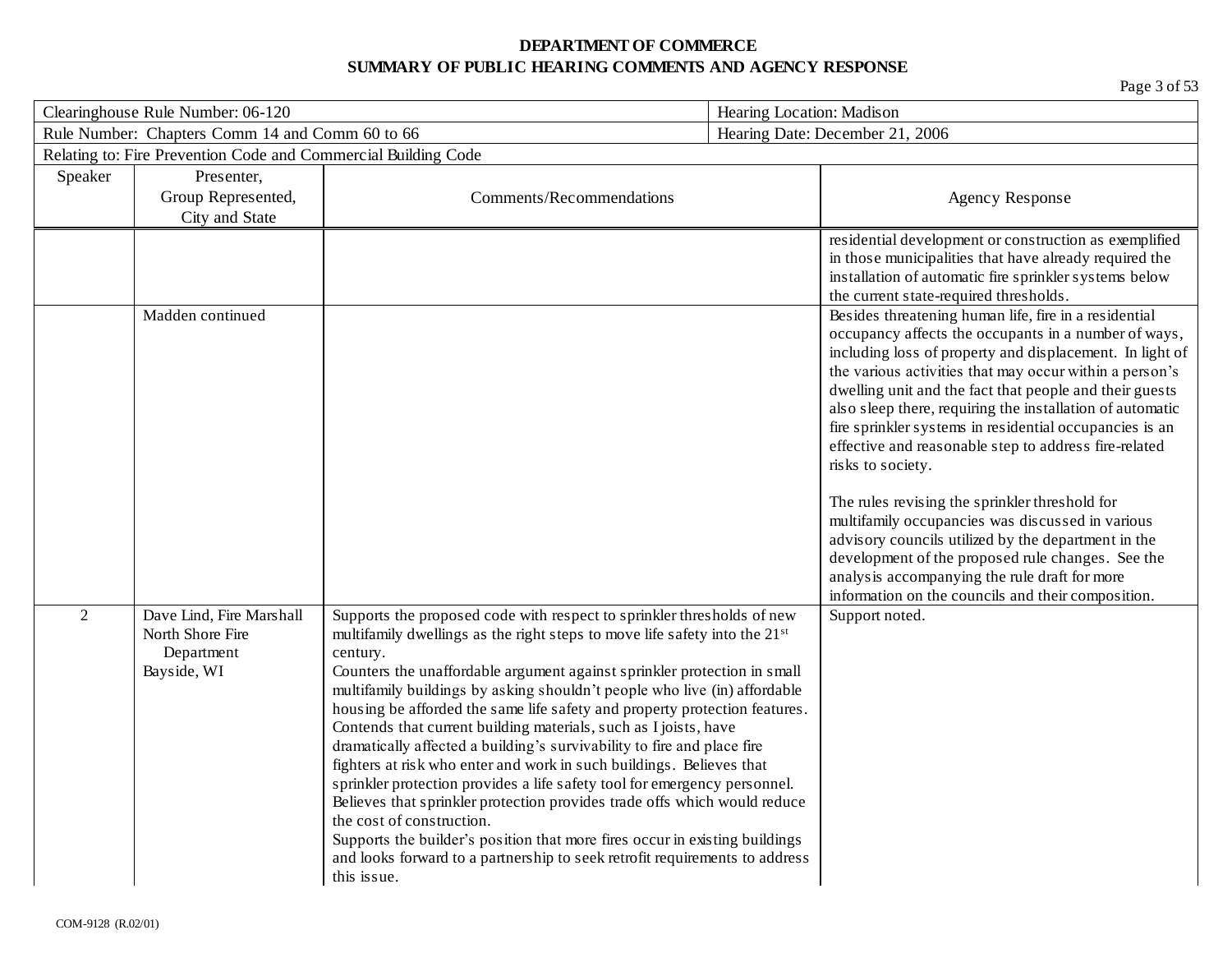| Clearinghouse Rule Number: 06-120 |                                                                | Hearing Location: Madison                                                                                                                                                                                                                                                                                                                                                                                                                                         |  |                                                                                                                                                                                                                                                                                                                                                                                                                                                                                                                                                                                                                                                                                                                                                                     |
|-----------------------------------|----------------------------------------------------------------|-------------------------------------------------------------------------------------------------------------------------------------------------------------------------------------------------------------------------------------------------------------------------------------------------------------------------------------------------------------------------------------------------------------------------------------------------------------------|--|---------------------------------------------------------------------------------------------------------------------------------------------------------------------------------------------------------------------------------------------------------------------------------------------------------------------------------------------------------------------------------------------------------------------------------------------------------------------------------------------------------------------------------------------------------------------------------------------------------------------------------------------------------------------------------------------------------------------------------------------------------------------|
|                                   | Rule Number: Chapters Comm 14 and Comm 60 to 66                |                                                                                                                                                                                                                                                                                                                                                                                                                                                                   |  | Hearing Date: December 21, 2006                                                                                                                                                                                                                                                                                                                                                                                                                                                                                                                                                                                                                                                                                                                                     |
|                                   | Relating to: Fire Prevention Code and Commercial Building Code |                                                                                                                                                                                                                                                                                                                                                                                                                                                                   |  |                                                                                                                                                                                                                                                                                                                                                                                                                                                                                                                                                                                                                                                                                                                                                                     |
| Speaker                           | Presenter,<br>Group Represented,<br>City and State             | Comments/Recommendations                                                                                                                                                                                                                                                                                                                                                                                                                                          |  | <b>Agency Response</b>                                                                                                                                                                                                                                                                                                                                                                                                                                                                                                                                                                                                                                                                                                                                              |
|                                   |                                                                | As a whole supports the Comm 14 package as proposed with the<br>following concerns:                                                                                                                                                                                                                                                                                                                                                                               |  | Support noted.                                                                                                                                                                                                                                                                                                                                                                                                                                                                                                                                                                                                                                                                                                                                                      |
|                                   |                                                                | Believes that the language for an alternative fire code is not<br>consistent with the department's effort to adopt model codes and                                                                                                                                                                                                                                                                                                                                |  | Local adoption and administration of an equivalent set<br>of alternate fire code requirements is not prohibited by<br>the                                                                                                                                                                                                                                                                                                                                                                                                                                                                                                                                                                                                                                           |
|                                   | Lind continued                                                 | minimize Wisconsin modifications and fractionalizes the state.<br>Supports a one-stop shopping and questions the proposed deletions of<br>NFPA 1 with regard to flammable and combustible liquids therein<br>defaulting to ch. Comm 10.<br>Provided a copy of a previously raised questions and answers regarding                                                                                                                                                 |  | Wisconsin Statutes, and is therefore allowed through<br>the home-rule authority that local governments have<br>under sections 59.03 and 66.0101 of the Statutes.<br>The draft rules have been revised to enable the<br>requested one-stop shopping, and the deletions of<br>NFPA 1 that relate to ch. Comm 10 have been reduced<br>to consist only of those which are needed to prevent<br>the requirements in ch. Comm 14 from being<br>inconsistent with the requirements in ch. Comm 10.<br>This prevention is similar to other provisions in ch.<br>Comm 14 that prevent Comm 14 from being inconsistent<br>with the requirements in chs. Comm 61 to 65.<br>Inconsistent requirements among codes are unduly<br>difficult for regulated parties to comply with. |
|                                   |                                                                | the alternative fire code.<br>How is a local municipality not able to accomplish their specific<br>$\bullet$<br>need for use of the International Fire Code (IFC) through local<br>adoption? The stated goal of the Fire Code Council was to<br>review and evaluate NFPA 1 UFC as the Fire Prevention Code of<br>the State of Wisconsin.<br>How is the alternate adoption plan providing for a uniform fire<br>prevention code throughout the state of Wisconsin? |  | The proposed allowance for municipal adoption of the<br>IFC and any additional requirements, that, in total, are<br>equivalent to ch. Comm 14 is intended to serve<br>municipalities which choose to administer the IFC as<br>their base fire code. Some municipalities have felt<br>better-served by utilizing the IFC, because of its<br>integration and coordination with the International<br>Building Code (IBC). This utilization could include<br>application of NFPA 1 requirements in addition to IFC<br>requirements.<br>The allowance for municipal adoption of the IFC in lieu<br>of NFPA 1 reflects that ch. Comm 14 is not a uniform<br>fire prevention code.                                                                                         |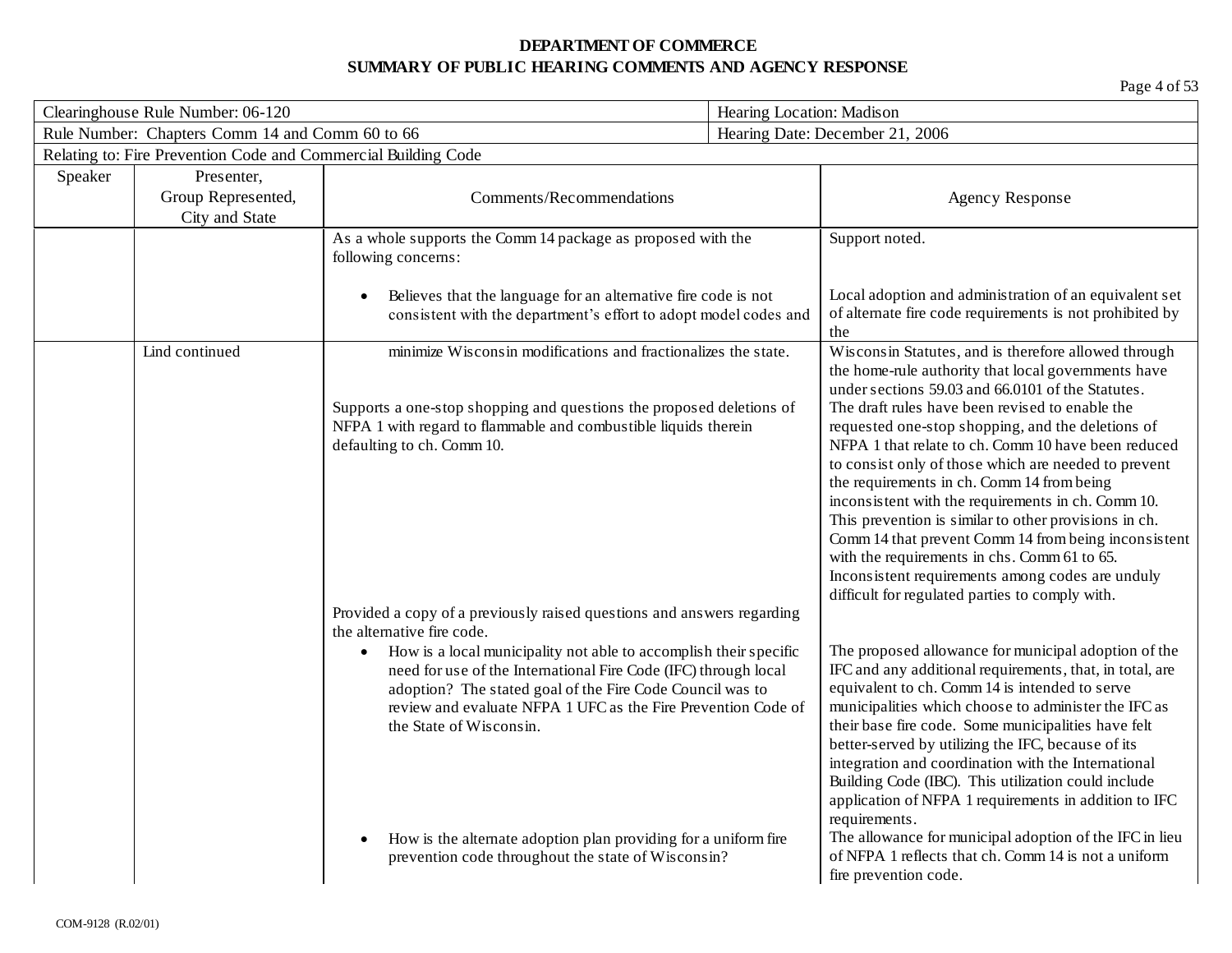| Clearinghouse Rule Number: 06-120<br>Hearing Location: Madison |                                                                |                                                                                                                                                                                                                                                                                                                                                                                                                                                                                                                                           |                                                                                                                                                                                                                                                                                                                                                                                                                                                                                                                                                                                                                                                                                                                                                                                                                                                                                                                                                                                                                                                                                                                                                                                                                                                                                                                                                |                                                                                                                                                                                                                                                                                                                                                                                                                                                         |
|----------------------------------------------------------------|----------------------------------------------------------------|-------------------------------------------------------------------------------------------------------------------------------------------------------------------------------------------------------------------------------------------------------------------------------------------------------------------------------------------------------------------------------------------------------------------------------------------------------------------------------------------------------------------------------------------|------------------------------------------------------------------------------------------------------------------------------------------------------------------------------------------------------------------------------------------------------------------------------------------------------------------------------------------------------------------------------------------------------------------------------------------------------------------------------------------------------------------------------------------------------------------------------------------------------------------------------------------------------------------------------------------------------------------------------------------------------------------------------------------------------------------------------------------------------------------------------------------------------------------------------------------------------------------------------------------------------------------------------------------------------------------------------------------------------------------------------------------------------------------------------------------------------------------------------------------------------------------------------------------------------------------------------------------------|---------------------------------------------------------------------------------------------------------------------------------------------------------------------------------------------------------------------------------------------------------------------------------------------------------------------------------------------------------------------------------------------------------------------------------------------------------|
|                                                                | Rule Number: Chapters Comm 14 and Comm 60 to 66                |                                                                                                                                                                                                                                                                                                                                                                                                                                                                                                                                           |                                                                                                                                                                                                                                                                                                                                                                                                                                                                                                                                                                                                                                                                                                                                                                                                                                                                                                                                                                                                                                                                                                                                                                                                                                                                                                                                                | Hearing Date: December 21, 2006                                                                                                                                                                                                                                                                                                                                                                                                                         |
|                                                                | Relating to: Fire Prevention Code and Commercial Building Code |                                                                                                                                                                                                                                                                                                                                                                                                                                                                                                                                           |                                                                                                                                                                                                                                                                                                                                                                                                                                                                                                                                                                                                                                                                                                                                                                                                                                                                                                                                                                                                                                                                                                                                                                                                                                                                                                                                                |                                                                                                                                                                                                                                                                                                                                                                                                                                                         |
| Speaker                                                        | Presenter,<br>Group Represented,<br>City and State             | Comments/Recommendations                                                                                                                                                                                                                                                                                                                                                                                                                                                                                                                  |                                                                                                                                                                                                                                                                                                                                                                                                                                                                                                                                                                                                                                                                                                                                                                                                                                                                                                                                                                                                                                                                                                                                                                                                                                                                                                                                                | <b>Agency Response</b>                                                                                                                                                                                                                                                                                                                                                                                                                                  |
|                                                                |                                                                | Who will provide the training and the codebooks for the IFC<br>option? The NFPA will be providing free codebooks and free<br>training for AHJs as part of the adoption.<br>Who within the Department of Commerce will be the 'expert' in<br>answering questions arising out of the IFC? This question deals<br>with areas not specifically related to construction i.e. fire alarms,<br>sprinklers etc. If a user of the IFC has a question not related to<br>the above will they need to direct that question to the ICC?<br>Doesn't the |                                                                                                                                                                                                                                                                                                                                                                                                                                                                                                                                                                                                                                                                                                                                                                                                                                                                                                                                                                                                                                                                                                                                                                                                                                                                                                                                                | Department staff provides training about state codes<br>and policies; not about municipal ordinances.<br>Department staff has not been assigned to train about<br>IFC requirements.<br>The department has no experts assigned to answer<br>questions about IFC requirements not related to<br>construction. The department has no requirement<br>whom must be consulted when a municipality has a<br>question about implementing a municipal ordinance. |
|                                                                | Lind continued                                                 | answered?<br>$\bullet$<br>adopts the IFC by ordinance.<br>$\bullet$<br>because we are codifying it), then shouldn't the same logic be<br>applied to all or any code document(s) a municipality or enforcing<br>agency may want to use?                                                                                                                                                                                                                                                                                                    | ICC require a membership number to get code related questions<br>Has the IFC been looked (at) and reviewed to ensure that all the<br>provisions within it are "no less" restrictive than those found in<br>NFPA 1 UFC? There is already code text that states a<br>municipality can adopt additional rules (codes) providing they<br>are no less restrictive than the base document. Has analysis of<br>the two documents been completed for consistency? If<br>deficiencies have been or will be identified will there be<br>references for deletion and cross-references made to the base<br>document, NFPA 1 UFC? If so, haven't we set up a situation of<br>using both documents? The same situation as if a municipality<br>If the idea of alternate Code adoptions is something the state<br>(Department of Commerce) embraces as a good and positive idea,<br>shouldn't this extend to all the codes the state propagates? If<br>code comparisons are not required for purposes of ensuring<br>equity as it relates to safety and construction, why doesn't the<br>Wisconsin Commercial Building Code offer a similar option for<br>any municipality that would rather use the NFPA suite of codes?<br>Is the Fire Code any less important than the other codes? If<br>alternate adoptions in lieu of local ordinance is the rule (rule |                                                                                                                                                                                                                                                                                                                                                                                                                                                         |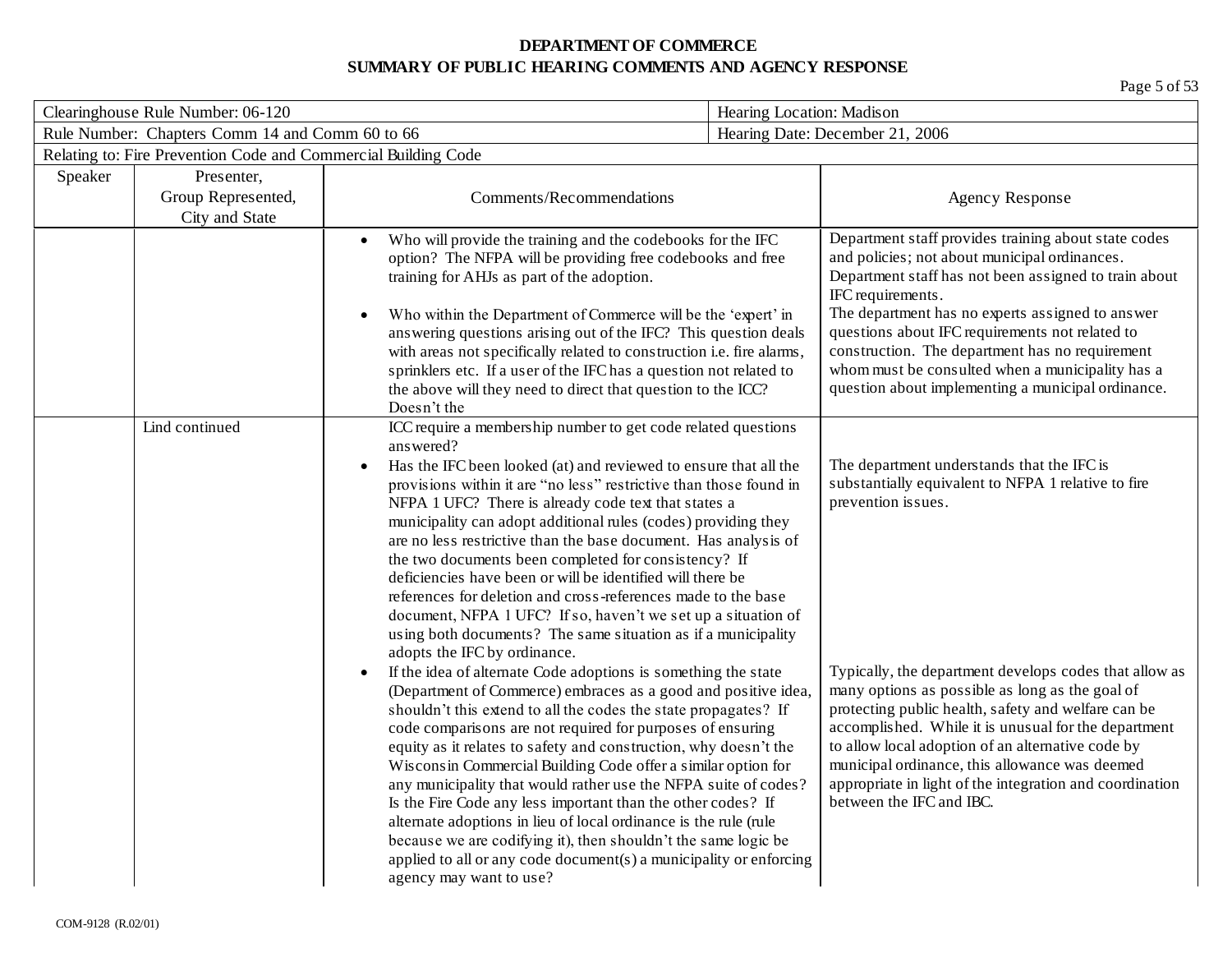| Clearinghouse Rule Number: 06-120 |                                                                  |                                                                                                                                                                                                                                                                                                                                                                                                                                                                                                                                                                                                                                                                                                                                                                                                             |  | Hearing Location: Madison                                                                                                                                                                                                                 |  |
|-----------------------------------|------------------------------------------------------------------|-------------------------------------------------------------------------------------------------------------------------------------------------------------------------------------------------------------------------------------------------------------------------------------------------------------------------------------------------------------------------------------------------------------------------------------------------------------------------------------------------------------------------------------------------------------------------------------------------------------------------------------------------------------------------------------------------------------------------------------------------------------------------------------------------------------|--|-------------------------------------------------------------------------------------------------------------------------------------------------------------------------------------------------------------------------------------------|--|
|                                   | Rule Number: Chapters Comm 14 and Comm 60 to 66                  |                                                                                                                                                                                                                                                                                                                                                                                                                                                                                                                                                                                                                                                                                                                                                                                                             |  | Hearing Date: December 21, 2006                                                                                                                                                                                                           |  |
|                                   | Relating to: Fire Prevention Code and Commercial Building Code   |                                                                                                                                                                                                                                                                                                                                                                                                                                                                                                                                                                                                                                                                                                                                                                                                             |  |                                                                                                                                                                                                                                           |  |
| Speaker                           | Presenter,                                                       |                                                                                                                                                                                                                                                                                                                                                                                                                                                                                                                                                                                                                                                                                                                                                                                                             |  |                                                                                                                                                                                                                                           |  |
|                                   | Group Represented,                                               | Comments/Recommendations                                                                                                                                                                                                                                                                                                                                                                                                                                                                                                                                                                                                                                                                                                                                                                                    |  | <b>Agency Response</b>                                                                                                                                                                                                                    |  |
|                                   | City and State                                                   |                                                                                                                                                                                                                                                                                                                                                                                                                                                                                                                                                                                                                                                                                                                                                                                                             |  |                                                                                                                                                                                                                                           |  |
|                                   |                                                                  | The Department of Commerce has made clear during the Fire<br>$\bullet$<br>Code Council meetings that certain provisions of NFPA 1 UFC<br>should be deleted because they may establish an unfunded<br>mandate to the reader, i.e. permits and certificates of fitness.<br>Why did the Department of Commerce establish an unfunded<br>mandate to the Fire Service when it adopted the IBC and related<br>documents? The construction of a building is a cradle to grave<br>venture. It is normally understood that the Building Inspector<br>plays the dominant role during construction and the Fire<br>Inspector has primary responsibility for the maintenance of all the<br>life safety systems designed into the building. The unfunded<br>mandate, who is providing the current building code, related |  | While it is true that the cost of code books went up<br>with the adoption of the ICC suite of model codes, such<br>an increase was believed to be reasonable when the<br>high quality of the model codes was taken into<br>consideration. |  |
|                                   |                                                                  | documents and training                                                                                                                                                                                                                                                                                                                                                                                                                                                                                                                                                                                                                                                                                                                                                                                      |  |                                                                                                                                                                                                                                           |  |
|                                   | Lind continued                                                   | in these documents to the Fire Service to ensure all the life safety<br>features that were part of the original design are being<br>maintained? The answer, NO one. There are very few<br>departments that have found the available budget monies to pay<br>for books and training. The Fire Service is a partner in the<br>construction and ultimate maintenance of buildings. The books<br>and training, prior to the enrolled ICC Suite were provided to all<br>fire departments free. When will unfunded mandate be<br>addressed? When will the Fire Service receive the books and<br>training it has asked for without sacrificing 2% dues or already<br>overtaxed fire department budgets? When will this unfunded<br>mandate be addressed?                                                           |  |                                                                                                                                                                                                                                           |  |
| $\overline{3}$                    | <b>Brandon Bartow</b><br><b>Bartow Builders</b><br>Manitowoc, WI | Opposes proposed requirements for sprinkler protection in multifamily<br>buildings.<br>States that he has experienced substantial improvements to fire safety<br>through better construction materials, techniques and code changes.<br>Believes that the department's statistics reflect older, run-down and not<br>maintained buildings.<br>Contends that the proposed mandate is unreasonable and expensive; will<br>have a huge effect on affordable housing and place people out of work.<br>Stated that a cost quote to provided sprinkler protection for a 1900 sq. ft<br>single family home without municipal water was over \$9,000 resulting in                                                                                                                                                   |  | See agency response under speaker #1.                                                                                                                                                                                                     |  |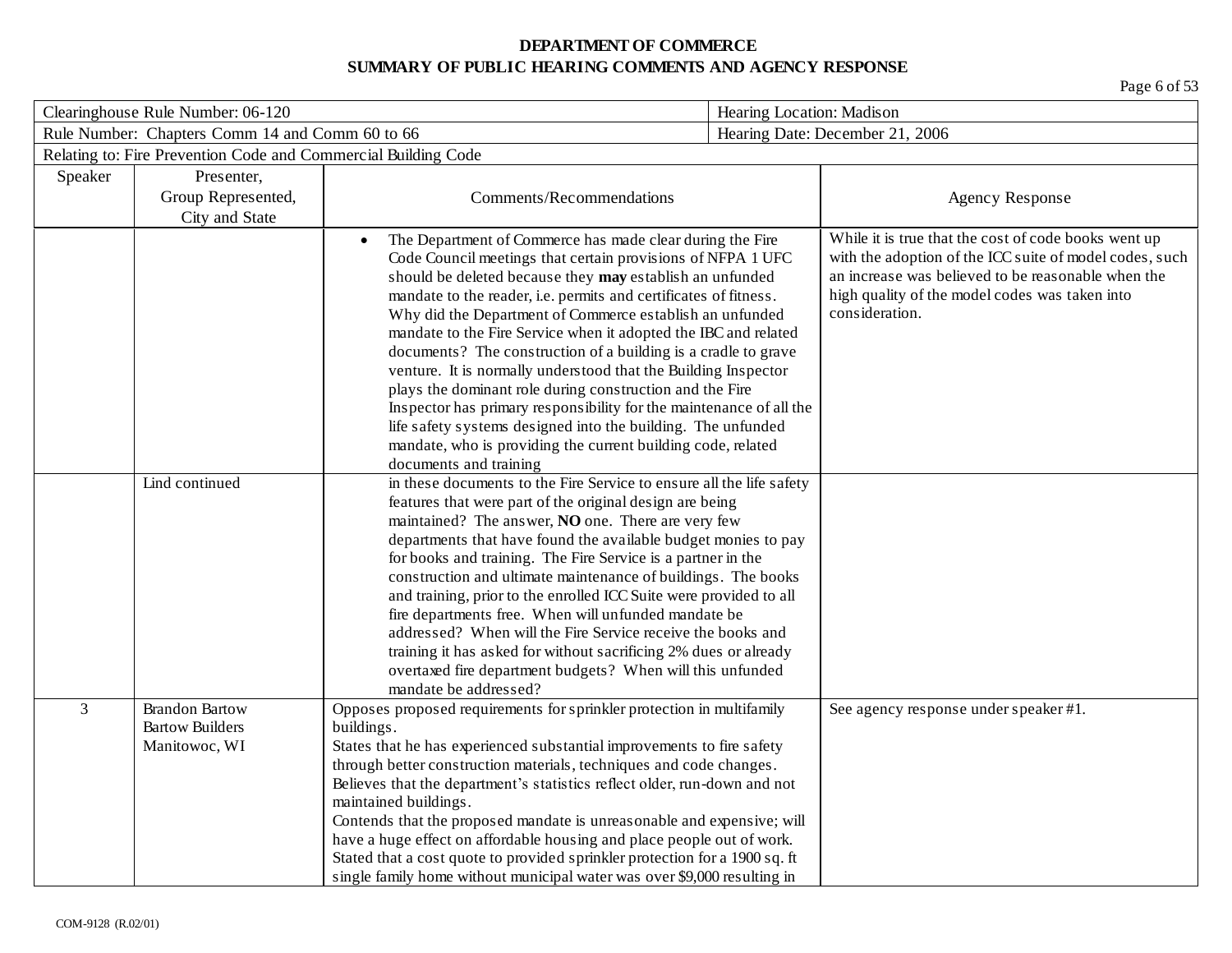| Clearinghouse Rule Number: 06-120 |                                                                | Hearing Location: Madison                                                                                              |  |                                       |
|-----------------------------------|----------------------------------------------------------------|------------------------------------------------------------------------------------------------------------------------|--|---------------------------------------|
|                                   | Rule Number: Chapters Comm 14 and Comm 60 to 66                |                                                                                                                        |  | Hearing Date: December 21, 2006       |
|                                   | Relating to: Fire Prevention Code and Commercial Building Code |                                                                                                                        |  |                                       |
| Speaker                           | Presenter,                                                     |                                                                                                                        |  |                                       |
|                                   | Group Represented,                                             | Comments/Recommendations                                                                                               |  | <b>Agency Response</b>                |
|                                   | City and State                                                 |                                                                                                                        |  |                                       |
|                                   |                                                                | the customer seeking other alternatives.                                                                               |  |                                       |
|                                   |                                                                | Sees a real value in finding affordable solutions to reduce fire deaths and                                            |  |                                       |
|                                   |                                                                | improve safety in residential homes and believes that choice of sprinklers                                             |  |                                       |
|                                   |                                                                | should be left to the home owner.                                                                                      |  |                                       |
| $\overline{4}$                    | Jim Reif                                                       | Wants to be part of the solution in developing codes that ensure today's                                               |  | See agency response under speaker #1. |
|                                   | <b>Reif Builders</b>                                           | homes remain safe.                                                                                                     |  |                                       |
|                                   | Two Rivers, WI                                                 | Believes that more research needs to done for fire safety contending that                                              |  |                                       |
|                                   |                                                                | most fire victims died from smoke inhalation, questioning whether                                                      |  |                                       |
|                                   |                                                                | sprinklers would prevent these deaths; research to include building age,                                               |  |                                       |
|                                   |                                                                | size, condition, smoke detection, construction. Is concern that sprinkler                                              |  |                                       |
|                                   |                                                                | protection will not achieve the significant improvement in fire safety for                                             |  |                                       |
|                                   |                                                                | new buildings with less than 8 units.                                                                                  |  |                                       |
|                                   |                                                                | Contends that the sprinkler requirement will result in rent increases, \$65 to                                         |  |                                       |
|                                   |                                                                | \$100 per month per unit, without significant benefit and in those areas                                               |  |                                       |
|                                   | Reiff continued                                                | without municipal water will result in a costly sprinkler installation making<br>the building affordable to construct. |  |                                       |
|                                   |                                                                | Believes that problem is in older buildings with the 33 fire deaths                                                    |  |                                       |
|                                   |                                                                | occurring buildings built prior to 1990 and average age of 66 years.                                                   |  |                                       |
| 5                                 | <b>Russ Sanders</b>                                            | Supports the department's efforts to improve fire and live safety by                                                   |  | Support noted.                        |
|                                   | <b>National Fire Protection</b>                                | adopting the 2006 edition of NFPA 1.                                                                                   |  |                                       |
|                                   | Association                                                    | States that if Wisconsin adopts the NFPA codes, NFPA will continue                                                     |  |                                       |
|                                   | Louis ville, KY                                                | providing free in-state training to code enforcement personnel and codes                                               |  |                                       |
|                                   |                                                                | to those attending the training.                                                                                       |  |                                       |
|                                   |                                                                | Supports the proposed sprinkler rule for all new multi-unit dwellings of                                               |  |                                       |
|                                   |                                                                | more than two units believing that the rule will save lives and property.                                              |  |                                       |
| 6                                 | Michael Lawrence                                               | States that cost to install sprinklers in two of their 4-unit buildings would                                          |  | See agency response under speaker #1. |
|                                   | <b>Mastercraft Builders</b>                                    | cost around \$28,000 or \$6,000-7,000 per unit. These units are marketed as                                            |  |                                       |
|                                   | Kenosha, WI                                                    | starter homes selling \$149,000. Sprinklers would increase the price by                                                |  |                                       |
|                                   |                                                                | \$6,000 to 7,000 and would also require \$1,000 dollars of annual                                                      |  |                                       |
|                                   |                                                                | maintenance such as to change the anti-freeze in garage areas which can                                                |  |                                       |
|                                   |                                                                | run up to \$5,000. Believes that the costs will result in people questioning                                           |  |                                       |
|                                   |                                                                | whether they can afford to live in these units and may force them to other                                             |  |                                       |
|                                   |                                                                | older non-code compliant housing. Advocates letting people choose                                                      |  |                                       |
|                                   |                                                                | what they wish to have.                                                                                                |  |                                       |
| $\overline{7}$                    | Nancy Washburn                                                 | Believes that a developer is mandated to provide an affordable housing                                                 |  | See agency response under speaker #1. |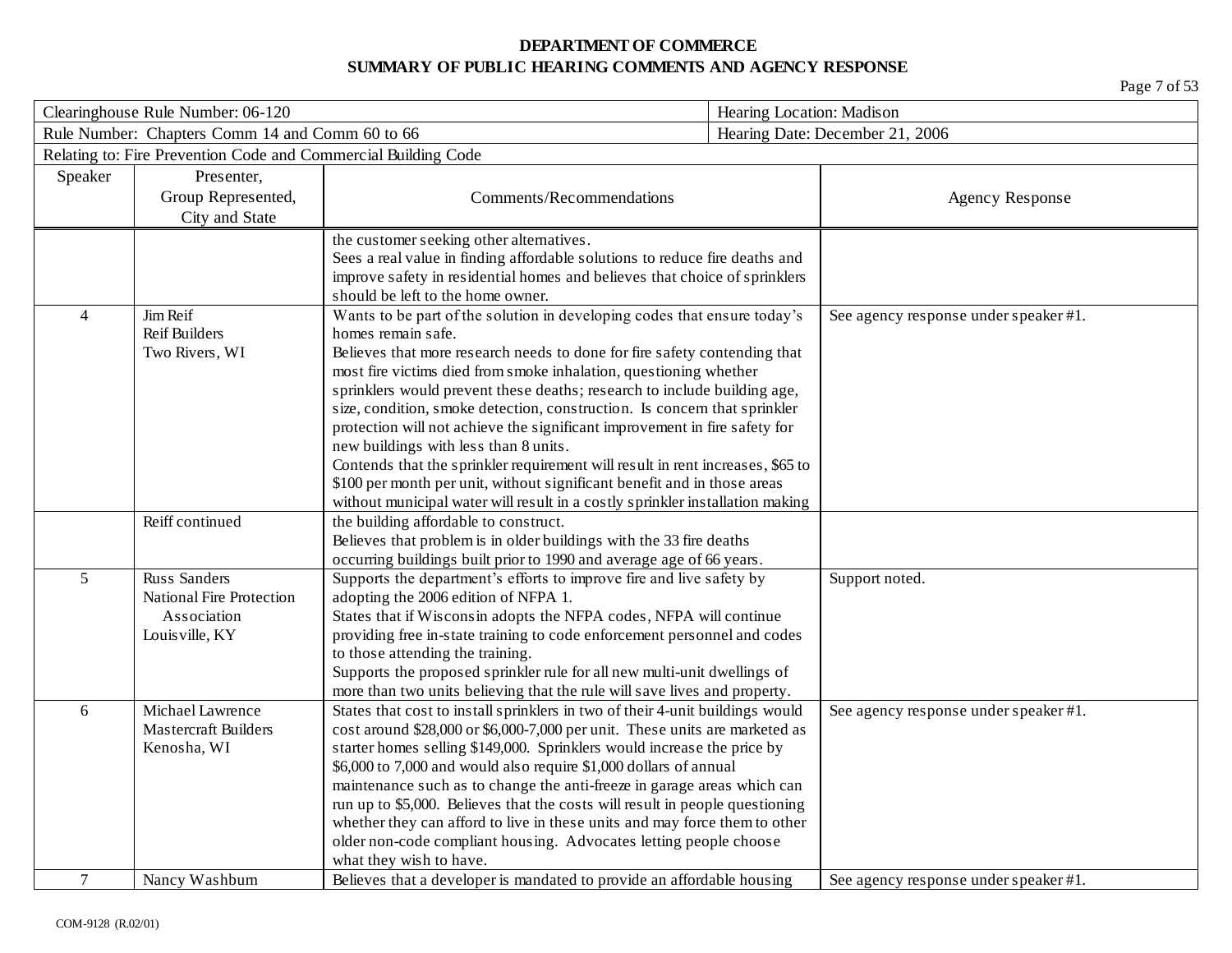| Clearinghouse Rule Number: 06-120 |                                                                                     | Hearing Location: Madison                                                                                                                                                                                                                                                                                                                                                                                                                                                                                                                                                                                                                                                                                                                                                                                                                                                                                                                                                                  |  |                                       |
|-----------------------------------|-------------------------------------------------------------------------------------|--------------------------------------------------------------------------------------------------------------------------------------------------------------------------------------------------------------------------------------------------------------------------------------------------------------------------------------------------------------------------------------------------------------------------------------------------------------------------------------------------------------------------------------------------------------------------------------------------------------------------------------------------------------------------------------------------------------------------------------------------------------------------------------------------------------------------------------------------------------------------------------------------------------------------------------------------------------------------------------------|--|---------------------------------------|
|                                   | Rule Number: Chapters Comm 14 and Comm 60 to 66                                     |                                                                                                                                                                                                                                                                                                                                                                                                                                                                                                                                                                                                                                                                                                                                                                                                                                                                                                                                                                                            |  | Hearing Date: December 21, 2006       |
|                                   | Relating to: Fire Prevention Code and Commercial Building Code                      |                                                                                                                                                                                                                                                                                                                                                                                                                                                                                                                                                                                                                                                                                                                                                                                                                                                                                                                                                                                            |  |                                       |
| Speaker                           | Presenter,<br>Group Represented,<br>City and State                                  | Comments/Recommendations                                                                                                                                                                                                                                                                                                                                                                                                                                                                                                                                                                                                                                                                                                                                                                                                                                                                                                                                                                   |  | <b>Agency Response</b>                |
|                                   | Mastercraft Builders and<br>Regency Hill<br>Development Corp.,<br>Racine, WI        | component. The definition for affordability under state mandate is based<br>upon a formula based upon average incomes for the locality.<br>Contends that the implementation of the sprinkler rules has impacts on<br>municipal services including those with inadequate water pressure and<br>asks who is going to provide that update. States developers cannot<br>afford to build \$200,000 water towers for sprinkler systems for one 4-unit<br>building.<br>Points out that for condominium developments that the sprinkler<br>maintenance responsibility is shared by multiple owners.<br>Believes that the sprinkler requirements would impose further<br>responsibilities and impacts on fire departments for inspection and<br>maintenance over the long term and questions how the departments are to<br>accomplish this.<br>Supports the proposed update of the commercial building code, except for<br>the proposal regarding sprinkler protection for residential occupancies. |  |                                       |
| 8                                 | Mark Etrheim<br>Mastcraft Homes and<br>Home Builders<br>Association<br>Onalaska, WI | States the Association's primary concern is safety and has the obligation<br>to provide it as cost-effective as possible.<br>Believes that sprinklers are means to make buildings safe.<br>Suggests that research be accomplished to understand why people are<br>dying in the fires, where the buildings exist and fixing the problems.<br>Questions whether sprinkler systems will be properly maintained over the<br>years in light of experiences with smoke detectors.<br>Contends that the proposal tries to fix a problem where there is not a<br>significant problem where smoke detectors and carbon monoxide<br>detectors will actually save lives.<br>Believes that the proposal will force low-income people into substandard<br>housing and need to fix that other housing with the most cost-effective<br>ways to make sense out of this.<br>Advocates more study and research to determine the problem, fix the<br>problem and save as many lives as possible.              |  | See agency response under speaker #1. |
| 9                                 | Karen Lawrence<br><b>Mastercraft Builders</b><br>Kenosha, WI                        | Opposes the sprinkler mandate.<br>Believes that the mandate focuses on safety for a minority of the people<br>and not a majority who live in older buildings.                                                                                                                                                                                                                                                                                                                                                                                                                                                                                                                                                                                                                                                                                                                                                                                                                              |  | See agency response under speaker #1. |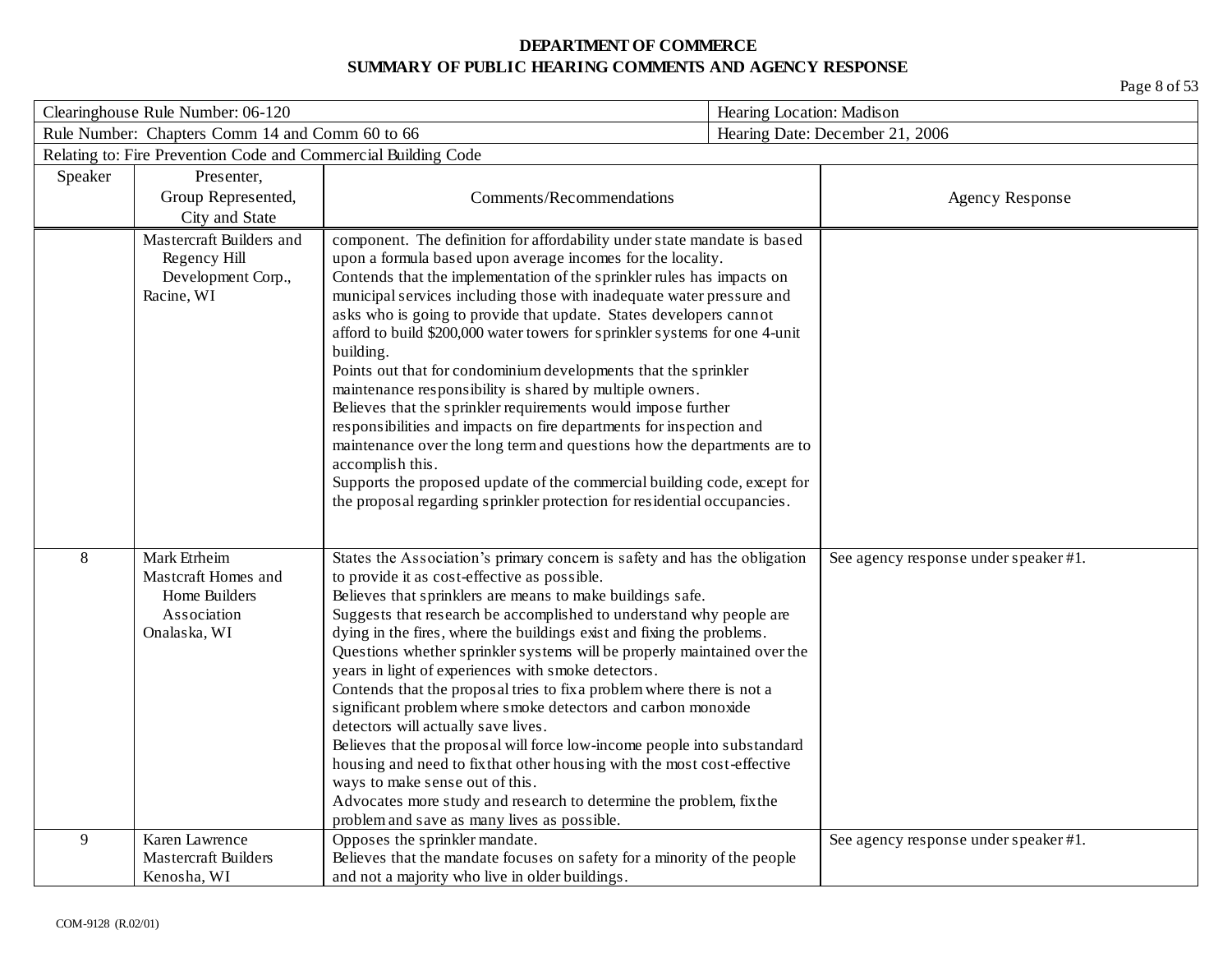| Clearinghouse Rule Number: 06-120                                      |                                                                |                                                                                                                                                   | Hearing Location: Madison |                                       |  |
|------------------------------------------------------------------------|----------------------------------------------------------------|---------------------------------------------------------------------------------------------------------------------------------------------------|---------------------------|---------------------------------------|--|
|                                                                        | Rule Number: Chapters Comm 14 and Comm 60 to 66                |                                                                                                                                                   |                           | Hearing Date: December 21, 2006       |  |
|                                                                        | Relating to: Fire Prevention Code and Commercial Building Code |                                                                                                                                                   |                           |                                       |  |
| Speaker                                                                | Presenter,                                                     |                                                                                                                                                   |                           |                                       |  |
|                                                                        | Group Represented,                                             | Comments/Recommendations                                                                                                                          |                           | <b>Agency Response</b>                |  |
|                                                                        | City and State                                                 |                                                                                                                                                   |                           |                                       |  |
|                                                                        |                                                                | Raises concerns on the affordability to the consumers and asks whether                                                                            |                           |                                       |  |
|                                                                        |                                                                | less costly alternatives can be explored.                                                                                                         |                           |                                       |  |
| $10\,$                                                                 | Terry Larson                                                   | Provides an example of a situation where fire detectors worked due to an                                                                          |                           | See agency response under speaker #1. |  |
|                                                                        | <b>Teronomy Builders</b>                                       | exterior pit fire.                                                                                                                                |                           |                                       |  |
|                                                                        | East Troy, WI                                                  | Asks why the static pressure changed from 25 psi to 35 psi; assumes it is                                                                         |                           |                                       |  |
|                                                                        |                                                                | for greater water pressure at the hydrant; involved in a project for a<br>boosted pressure zone at a cost \$800,000.                              |                           |                                       |  |
|                                                                        |                                                                | Raises concern over how condominium associations for 4 unit buildings                                                                             |                           |                                       |  |
|                                                                        |                                                                | are going to address the maintenance required for sprinkler systems.                                                                              |                           |                                       |  |
|                                                                        |                                                                | Advocates the formation of an ad hoc committee to look at the issue.                                                                              |                           |                                       |  |
|                                                                        |                                                                |                                                                                                                                                   |                           |                                       |  |
| 11                                                                     | <b>Bruce Johnson</b>                                           | States that affordability and safety are a top priority for the industry.                                                                         |                           | See agency response under speaker #1. |  |
|                                                                        | BDC Building Design $&$                                        | States that besides sprinklers that there are many ways to ensure that the                                                                        |                           |                                       |  |
|                                                                        | Construction, Inc.,                                            | code to provide safety options for builders.                                                                                                      |                           |                                       |  |
|                                                                        | Milwaukee, WI                                                  | Contends that the code over the past decades have added safety features                                                                           |                           |                                       |  |
|                                                                        |                                                                | and opportunities for the inhabitants to safely exit.                                                                                             |                           |                                       |  |
|                                                                        |                                                                | Believes that costs should be consideration, pointing out that 20% to 29%                                                                         |                           |                                       |  |
|                                                                        |                                                                | of the households cannot afford 2 bedroom apartments not local rents.                                                                             |                           |                                       |  |
|                                                                        | Johnson continued                                              | Believes that the code cannot stop human behavior which results in fire                                                                           |                           |                                       |  |
|                                                                        |                                                                | fatalities.                                                                                                                                       |                           |                                       |  |
|                                                                        |                                                                | Contends sprinklers are one approach to building protection and does not<br>address occupant protection and there a number options being utilized |                           |                                       |  |
|                                                                        |                                                                | today that provide protection to occupants and safe egress.                                                                                       |                           |                                       |  |
|                                                                        |                                                                | Does not believe that requiring sprinklers in all multifamily buildings is the                                                                    |                           |                                       |  |
|                                                                        |                                                                | answer.                                                                                                                                           |                           |                                       |  |
| 12                                                                     | Jeff Stauber                                                   | Favors the adoption of the 2006 International Building Code including the                                                                         |                           | Support noted.                        |  |
|                                                                        | City of Green Bay Fire                                         | requirement for sprinkler systems in multifamily residential occupancies.                                                                         |                           |                                       |  |
|                                                                        | Department                                                     | Believes that if sprinkler protection had been provided in the multifamily                                                                        |                           |                                       |  |
|                                                                        | Green Bay, WI                                                  | buildings where 220 fire occurred over the last 5 years that property                                                                             |                           |                                       |  |
|                                                                        |                                                                | damage would have been minimal and there would have been a significant                                                                            |                           |                                       |  |
|                                                                        |                                                                | decrease in the likelihood of injury and death.                                                                                                   |                           |                                       |  |
|                                                                        |                                                                | Contends that engineered materials used in the construction of today's                                                                            |                           |                                       |  |
|                                                                        |                                                                | residential construction and their rapid failure in a fire was a factor in the                                                                    |                           |                                       |  |
|                                                                        |                                                                | line-of-duty death of a department's firefighter. Believes that his death                                                                         |                           |                                       |  |
| could have been prevented if the single-family home residence had been |                                                                |                                                                                                                                                   |                           |                                       |  |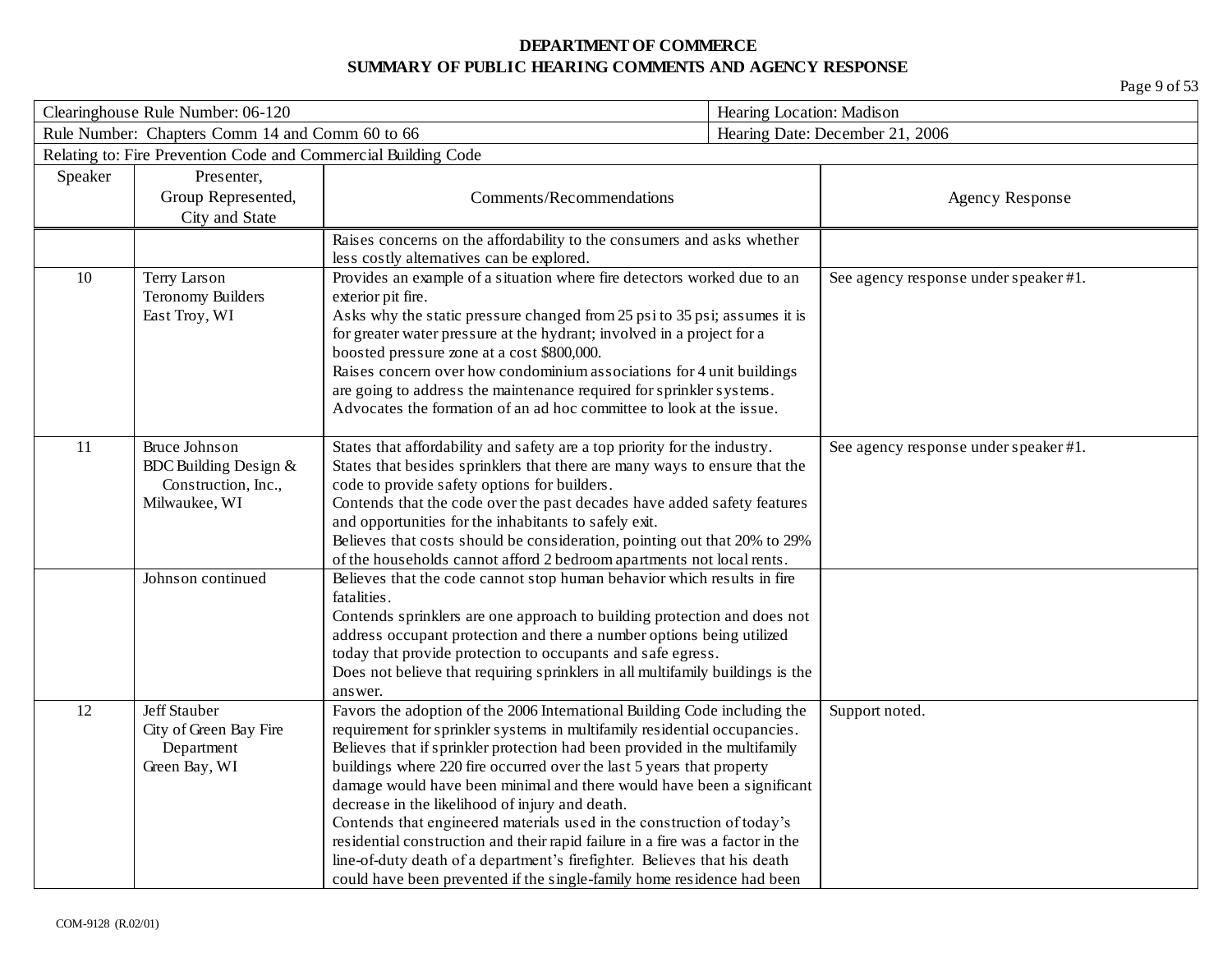| Clearinghouse Rule Number: 06-120 |                                                                            |                                                                                                                                                                                                                                                                                                                                                                                                                                                                                                                                                                                                                                          | Hearing Location: Madison             |  |
|-----------------------------------|----------------------------------------------------------------------------|------------------------------------------------------------------------------------------------------------------------------------------------------------------------------------------------------------------------------------------------------------------------------------------------------------------------------------------------------------------------------------------------------------------------------------------------------------------------------------------------------------------------------------------------------------------------------------------------------------------------------------------|---------------------------------------|--|
|                                   | Rule Number: Chapters Comm 14 and Comm 60 to 66                            |                                                                                                                                                                                                                                                                                                                                                                                                                                                                                                                                                                                                                                          | Hearing Date: December 21, 2006       |  |
|                                   | Relating to: Fire Prevention Code and Commercial Building Code             |                                                                                                                                                                                                                                                                                                                                                                                                                                                                                                                                                                                                                                          |                                       |  |
| Speaker                           | Presenter,<br>Group Represented,<br>City and State                         | Comments/Recommendations                                                                                                                                                                                                                                                                                                                                                                                                                                                                                                                                                                                                                 | <b>Agency Response</b>                |  |
|                                   |                                                                            | protected by a residential sprinkler system and does wish to see the next<br>firefighter die in an unprotected multifamily building.                                                                                                                                                                                                                                                                                                                                                                                                                                                                                                     |                                       |  |
| 13                                | <b>Brad Ligget</b><br>City of Beloit Fire<br>Department<br>Beloit, WI      | Supports the rule package that incorporates a national standard in fire<br>protection.<br>Believes that the installation of fire sprinkler systems provides trade-ups<br>to builders and developers that can reduce construction costs while<br>maintaining a higher quality product for their customers.<br>Is concerned that today's construction materials are more likely to<br>breakdown and collapse in the event of fire and putting firefighters lives<br>at peril.<br>Contends that department is not proposing a cutting-edge concept, but<br>expects at least the minimum standard in life safety and property<br>protection. | Support noted.                        |  |
| 14                                | <b>Tim Halbrook</b><br><b>Tim Halbrook Builders</b><br>Inc.,<br>DePere, WI | Believes that safety and affordability is concern occupants and builders.<br>Opposes the sprinkler mandate and believes that there are cheaper<br>alternatives<br>Advocates addressing older buildings where fires occur.                                                                                                                                                                                                                                                                                                                                                                                                                | See agency response under speaker #1. |  |
| 15                                | Dan Gorski<br><b>Madison Area Builders</b><br>Association<br>Madison, WI   | Asks to have the facts reviewed further with to new and old buildings.<br>Contends cost is an issue and eliminates people from homes.                                                                                                                                                                                                                                                                                                                                                                                                                                                                                                    | See agency response under speaker #1. |  |
| 16                                | Don Esposito<br><b>Madison Area Builders</b><br>Association<br>Madison, WI | Asks for further detailed study, including achieving greater safety at less<br>cost and unintended consequences.                                                                                                                                                                                                                                                                                                                                                                                                                                                                                                                         | See agency response under speaker #1. |  |
| 17                                | Gary Zajicek<br><b>Madison Area Builders</b><br>Association<br>Madison, WI | Asks for further research, citing examples of the safety features and<br>practices incorporated in construction since 1990 and contends that death<br>has occurred in a multifamily shelter built after 1990 before deciding upon<br>expensively products and/or practices.                                                                                                                                                                                                                                                                                                                                                              | See agency response under speaker #1. |  |
| 18                                | Michael Coello<br>Coello & Associates, Inc.,<br>Waukesha, WI               | Supports going ahead with the new code, except for the sprinkler<br>mandate.<br>Does not believe enough research has occurred identifying issues,                                                                                                                                                                                                                                                                                                                                                                                                                                                                                        | See agency response under speaker #1. |  |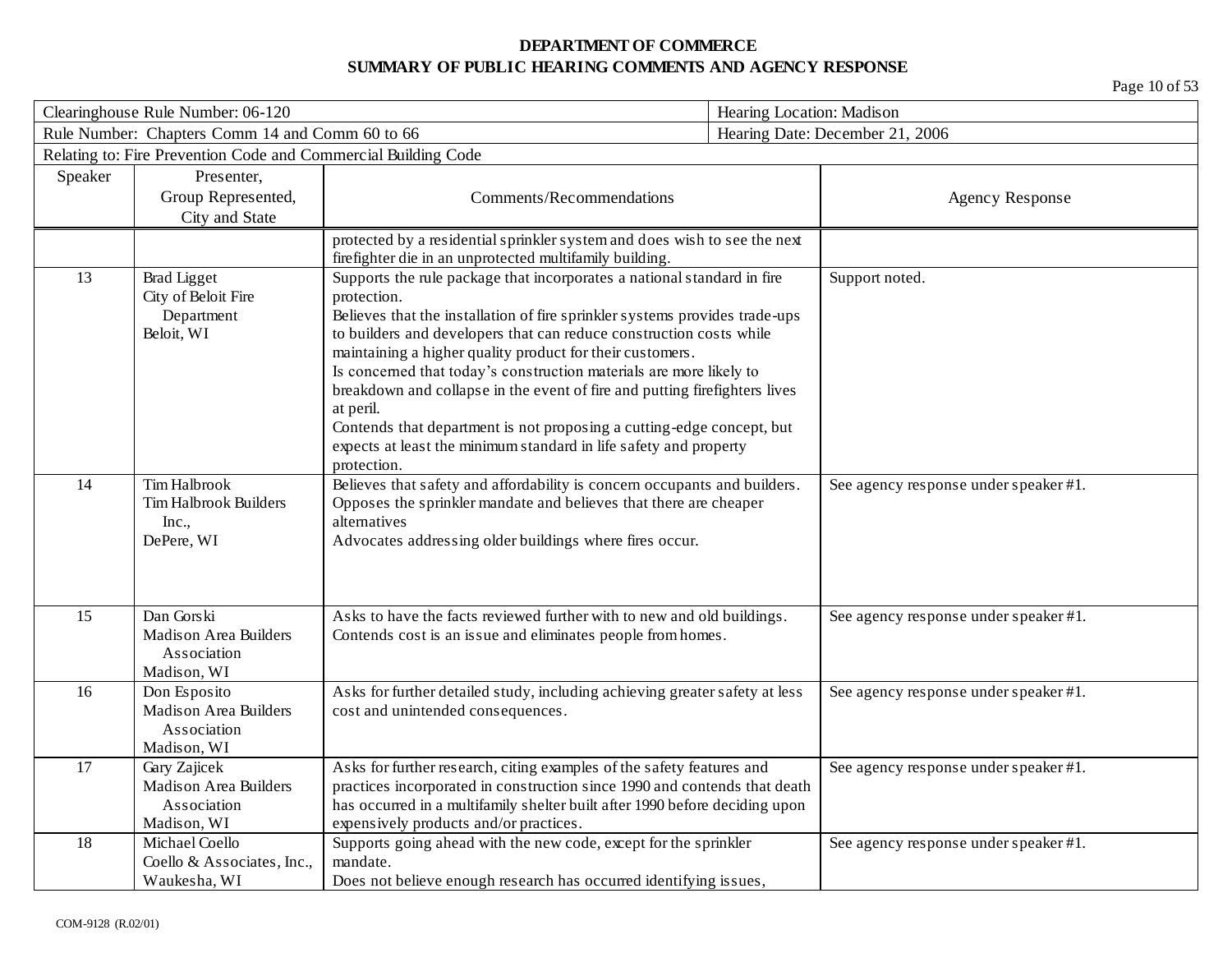| Clearinghouse Rule Number: 06-120 |                                                                                                                  |                                                                                                                                                                                                                                                                                                                                                                                                                                                                                                                                                                                                                                                                                                                                                                    | Hearing Location: Madison        |                                                                                                                         |
|-----------------------------------|------------------------------------------------------------------------------------------------------------------|--------------------------------------------------------------------------------------------------------------------------------------------------------------------------------------------------------------------------------------------------------------------------------------------------------------------------------------------------------------------------------------------------------------------------------------------------------------------------------------------------------------------------------------------------------------------------------------------------------------------------------------------------------------------------------------------------------------------------------------------------------------------|----------------------------------|-------------------------------------------------------------------------------------------------------------------------|
|                                   | Rule Number: Chapters Comm 14 and Comm 60 to 66                                                                  |                                                                                                                                                                                                                                                                                                                                                                                                                                                                                                                                                                                                                                                                                                                                                                    | Hearing Date: December 21, 2006  |                                                                                                                         |
|                                   | Relating to: Fire Prevention Code and Commercial Building Code                                                   |                                                                                                                                                                                                                                                                                                                                                                                                                                                                                                                                                                                                                                                                                                                                                                    |                                  |                                                                                                                         |
| Speaker                           | Presenter,<br>Group Represented,<br>City and State                                                               | Comments/Recommendations                                                                                                                                                                                                                                                                                                                                                                                                                                                                                                                                                                                                                                                                                                                                           |                                  | <b>Agency Response</b>                                                                                                  |
|                                   |                                                                                                                  | including older buildings, what caused the fire deaths, sprinkler infra-<br>structure costs, availability of municipal water, affordability, sprinkler<br>maintenance costs.                                                                                                                                                                                                                                                                                                                                                                                                                                                                                                                                                                                       |                                  |                                                                                                                         |
| 19                                | Mike Selner<br><b>TCD Homes</b><br>Green Bay, WI                                                                 | Believes that problems should be minimized with tenant education<br>especially with regard to smoke detection.<br>Indicates that the sprinkler bid estimate averages \$6,000 per unit for a 11<br>6-unit buildings representing 5% of the construction cost and believes<br>that customers would be not be interested in the extra cost to buy.<br>Raises concern over sprinkler maintenance issues including costs and<br>whose responsibilities.                                                                                                                                                                                                                                                                                                                 |                                  | See agency response under speaker #1.                                                                                   |
| 20                                | Rick Gale<br>Professional Fire Fighters<br>of Wisconsin<br>Madison, WI                                           | Contends that firefighters will be better protected if this proposal<br>(sprinklers) goes through and is a necessary change will improve safety<br>for the public and firefighters.                                                                                                                                                                                                                                                                                                                                                                                                                                                                                                                                                                                |                                  | Support noted.                                                                                                          |
| 21                                | Chad Taylor<br>DeWitt, Ross and Stevens<br>on behalf of the<br>Wisconsin Builders<br>Association<br>Waukesha, WI | Believes that the department does not have the authority to promulgate<br>rules requiring fire sprinkler systems in all multifamily buildings based<br>upon the language under s. 101.14 (4m) and its history.<br>Contends the department proposed sprinkler rule contradicts the statute<br>and legislative intent.<br>Submitted a memorandum on the matter.                                                                                                                                                                                                                                                                                                                                                                                                      |                                  | See agency response under speaker #1.                                                                                   |
| 22                                | <b>Bruce Fuerbringer</b><br>Wisconsin Fire $-$ EMS<br>Legislative Leadership<br>Coalition<br>Eau Claire, WI      | Supports the proposal to adopt the 2006 edition of the NFPA 1 for the fire<br>prevention code with the following considerations:<br>Eliminate the option of the International Fire Code in order to<br>$\bullet$<br>promote the uniformity and application of fire codes, the option<br>promotes confusion for designers and building community.<br>Limit modifications to NFPA 1 only as necessary to<br>$\bullet$<br>accommodate statutory language.<br>Allow the construction provisions of NFPA 1 to apply to the built<br>$\bullet$<br>environment, and any conflicts with the commercial building<br>code should be addressed by the most restrictive provision that<br>applies.<br>Urges the department not to alter code requirements regarding the use of | Support noted.<br>Support noted. | See agency response under speaker #2.<br>See agency response under speaker #2.<br>See agency response under speaker #2. |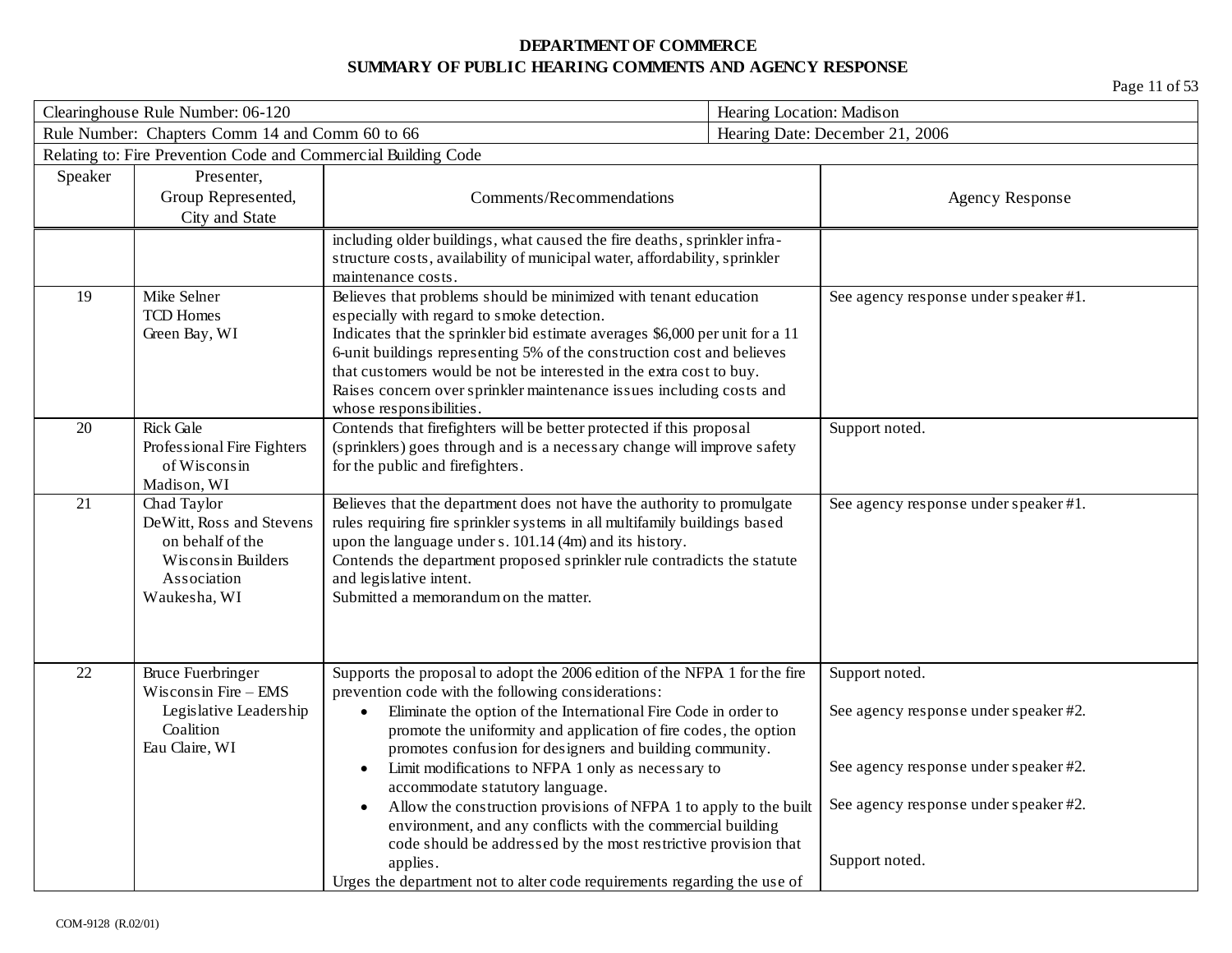| Clearinghouse Rule Number: 06-120 |                                                                |                                                                                                                                                | Hearing Location: Madison |                                       |
|-----------------------------------|----------------------------------------------------------------|------------------------------------------------------------------------------------------------------------------------------------------------|---------------------------|---------------------------------------|
|                                   | Rule Number: Chapters Comm 14 and Comm 60 to 66                |                                                                                                                                                |                           | Hearing Date: December 21, 2006       |
|                                   | Relating to: Fire Prevention Code and Commercial Building Code |                                                                                                                                                |                           |                                       |
| Speaker                           | Presenter,                                                     |                                                                                                                                                |                           |                                       |
|                                   | Group Represented,                                             | Comments/Recommendations                                                                                                                       |                           | <b>Agency Response</b>                |
|                                   | City and State                                                 |                                                                                                                                                |                           |                                       |
|                                   |                                                                | fire sprinklers in multifamily buildings believing it improves public safety.                                                                  |                           |                                       |
| 23                                | Charles Sweeney                                                | Contends that the type of investments for safety should be decided by                                                                          |                           | See agency response under speaker #1. |
|                                   | Gryfindorff LLC                                                | the market place and that sprinklers are just one of many tools.                                                                               |                           |                                       |
|                                   | Stoughton, WI                                                  | Does not believe that the department has the authority to require                                                                              |                           |                                       |
|                                   |                                                                | sprinklers.                                                                                                                                    |                           |                                       |
| 24                                | <b>Kevin Pitts</b>                                             | Indicates that he is comfortable with the technology and safety features                                                                       |                           | See agency response under speaker #1. |
|                                   | Green Bay, WI                                                  | under the UDC and concerned with providing affordable housing under                                                                            |                           |                                       |
|                                   |                                                                | the rules.                                                                                                                                     |                           |                                       |
| 25                                | Dave Lopykinski                                                | Recommends looking at older structures where the problems exist.<br>Supports the proposal of forming a committee to look at the best,          |                           | See agency response under speaker #1. |
|                                   | Brookstone Homes, Inc.,                                        | affordable, reliable safety features for buildings.                                                                                            |                           |                                       |
|                                   | Oconomowoc, WI                                                 |                                                                                                                                                |                           |                                       |
| 26                                | Dave Bloom                                                     | Supports and submits petitions supporting the of the 2006 International                                                                        |                           | Support noted.                        |
|                                   | Wisconsin State Fire                                           | Building Code as drafted and to include the multifamily thresholds for                                                                         |                           |                                       |
|                                   | Chiefs Association,                                            | installing sprinkler systems.                                                                                                                  |                           |                                       |
|                                   | Madison, WI                                                    | Believes that the cost of sprinkler technology is worth the investment to                                                                      |                           |                                       |
|                                   |                                                                | protect property and lives.                                                                                                                    |                           |                                       |
|                                   |                                                                | Recommends that the 2006 edition of NFPA 1 should be adopted with                                                                              |                           | See agency response under speaker #2. |
|                                   |                                                                | minimal changes as outlined by Chief Fuerbringer.                                                                                              |                           |                                       |
| 27                                | <b>Tod Doebler</b>                                             | Supports the proposed code package.                                                                                                            |                           | Support noted.                        |
|                                   | Wisconsin Fire Inspectors                                      |                                                                                                                                                |                           |                                       |
|                                   | Association                                                    | Requests that the modifications eliminating flammable and combustible<br>liquid provisions under the adopted NFPA 1 and defaulting to ch. Comm |                           | See agency response under speaker #2. |
|                                   | Menomonee Falls, WI                                            | 10 be realigned similar to other references for other codes.                                                                                   |                           |                                       |
|                                   |                                                                | Requests elimination of the IFC option.                                                                                                        |                           | See agency response under speaker #2. |
|                                   |                                                                | Supports the proposed reduction of the sprinkler threshold for multifamily                                                                     |                           | Support noted.                        |
|                                   |                                                                | stating that the monetary impact is minimal compared to protection of life                                                                     |                           |                                       |
|                                   | Doebler continued                                              | and provides additional protection when smoke detectors do not function                                                                        |                           |                                       |
|                                   |                                                                | or are not heard.                                                                                                                              |                           |                                       |
|                                   |                                                                | Indicates that in the future today's buildings will be categorized as old                                                                      |                           |                                       |
|                                   |                                                                | and advocates protecting them now.                                                                                                             |                           |                                       |
| 28                                | Mary Schroeder                                                 | Believes that the issue is one about what will be affordable to rent and                                                                       |                           | See agency response under speaker #1  |
|                                   | Miller Homes                                                   | forcing people to substandard housing.                                                                                                         |                           |                                       |
|                                   | Brookfield, WI                                                 |                                                                                                                                                |                           |                                       |
| 29                                | Keith Anderson                                                 | Supports the adoption of the 2006 edition of NFPA 1 and the sprinkler                                                                          |                           | Support noted.                        |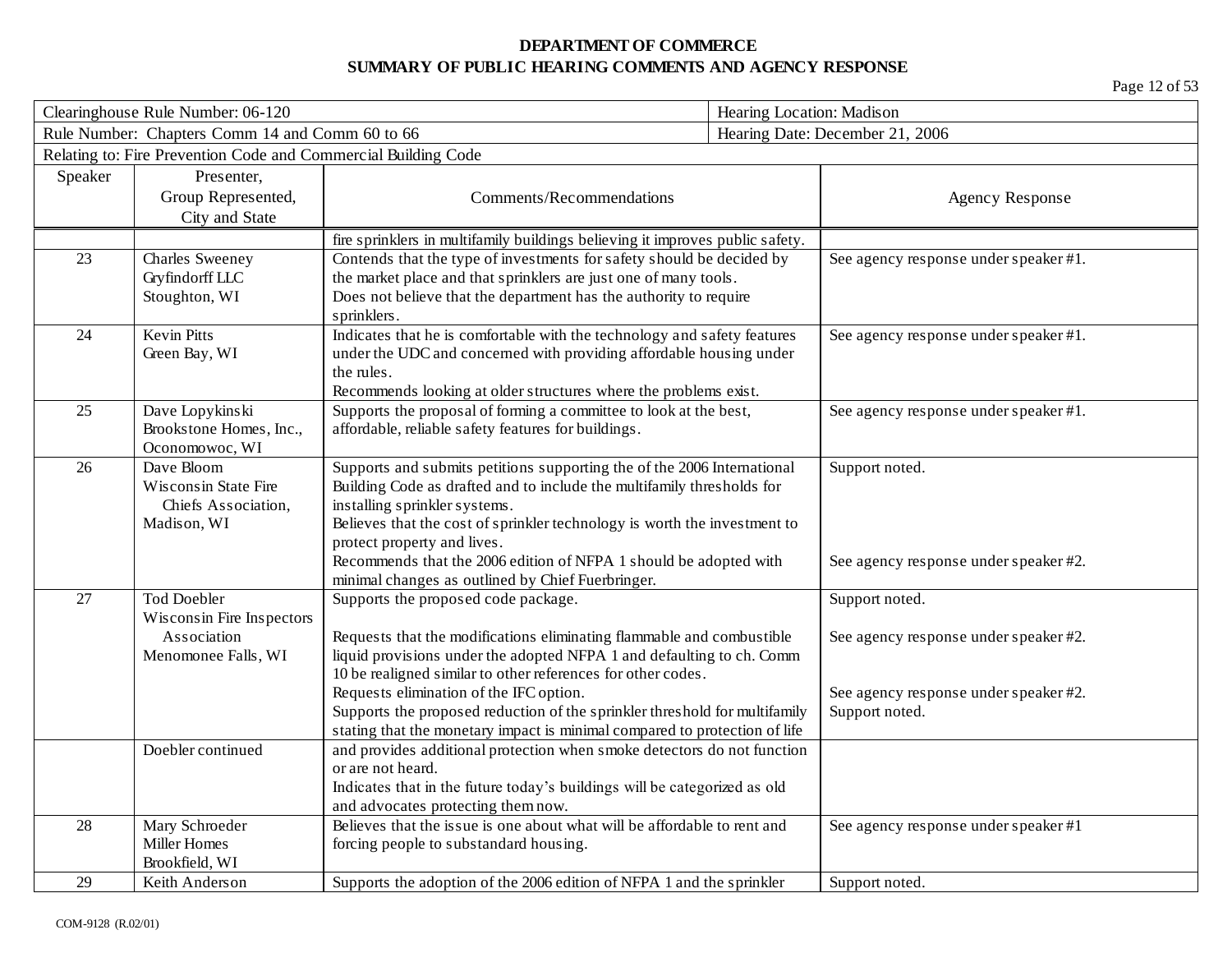| Clearinghouse Rule Number: 06-120 |                                                                | Hearing Location: Madison                                                                                                                               |  |                                       |
|-----------------------------------|----------------------------------------------------------------|---------------------------------------------------------------------------------------------------------------------------------------------------------|--|---------------------------------------|
|                                   | Rule Number: Chapters Comm 14 and Comm 60 to 66                |                                                                                                                                                         |  | Hearing Date: December 21, 2006       |
|                                   | Relating to: Fire Prevention Code and Commercial Building Code |                                                                                                                                                         |  |                                       |
| Speaker                           | Presenter,                                                     |                                                                                                                                                         |  |                                       |
|                                   | Group Represented,                                             | Comments/Recommendations                                                                                                                                |  | <b>Agency Response</b>                |
|                                   | City and State                                                 |                                                                                                                                                         |  |                                       |
|                                   | North Shore Fire                                               | recommendations into the IFC.                                                                                                                           |  |                                       |
|                                   | Department                                                     | Contends that we cannot count on renters as neighbors to do the right                                                                                   |  |                                       |
|                                   | Waukesha, WI                                                   | thing and sprinklers provide a constant safety sentinel for protection.                                                                                 |  |                                       |
|                                   |                                                                | Notes that the fire inspections are not allowed within private residences                                                                               |  |                                       |
|                                   |                                                                | only in the common areas of buildings.                                                                                                                  |  |                                       |
| 30                                | William Berndt                                                 | Does not believe that this (sprinklers) is an effective way to increase fire                                                                            |  | See agency response under speaker #1  |
|                                   | St. Croix Valley Home                                          | safety citing the high cost to install in non-urban areas, estimates of                                                                                 |  |                                       |
|                                   | <b>Builders Association</b>                                    | \$20,000 for a 4-plex.                                                                                                                                  |  |                                       |
|                                   | River Falls, WI                                                | Contends that installation and maintenance costs price people out of the                                                                                |  |                                       |
|                                   |                                                                | market acting as a deterrent to newer housing placing more people at risk.<br>Reiterates the WBA claim that there have been no fire deaths occurring in |  |                                       |
|                                   |                                                                | building constructed since 1993.                                                                                                                        |  |                                       |
|                                   |                                                                | Requests the department to extend the written comment period to January                                                                                 |  |                                       |
|                                   |                                                                | $19th$ .                                                                                                                                                |  |                                       |
| 31                                | Chet Gerlach                                                   | Supports the proposed rule change believing that sprinklers are a worthy                                                                                |  | Support noted.                        |
|                                   | <b>State Farm Insurance</b>                                    | investment to save lives and reduce property damage and promote a                                                                                       |  |                                       |
|                                   | Madison, WI                                                    | degree of comfort for buyers who rely on minimum construction standards                                                                                 |  |                                       |
|                                   |                                                                | for safety and soundness of their homes.                                                                                                                |  |                                       |
| 32                                | John McCarty                                                   | Opposes the proposed rule change (sprinklers).                                                                                                          |  | See agency response under speaker #1. |
|                                   | North Shore Bank                                               | Is concerned that the arbitrary rule change will discourage all types of                                                                                |  |                                       |
|                                   | Appleton, WI                                                   | new multifamily construction which currently provides a safe housing                                                                                    |  |                                       |
|                                   |                                                                | option.                                                                                                                                                 |  |                                       |
| 33                                | Wayne Foster                                                   | Opposes the adoption of the sprinkler portion of the code.                                                                                              |  | See agency response under speaker #1. |
|                                   | Brookfield, WI                                                 | Contends that the expense of installing and maintenance of sprinklers                                                                                   |  |                                       |
|                                   |                                                                | does not make a difference from the customer's perspective.                                                                                             |  |                                       |
|                                   |                                                                | Believes that activities of occupants in townhouse developments because<br>of the firewall separations do not affect one another.                       |  |                                       |
|                                   |                                                                | Believes that the money can be better spent upgrading and taking care of                                                                                |  |                                       |
|                                   |                                                                | the market and the existing market where the real hazards exist.                                                                                        |  |                                       |
| 34                                | John Kisiel                                                    | Opposes the change in the rule (sprinklers).                                                                                                            |  | See agency response under speaker #1. |
|                                   | Wisconsin Builders                                             | Contends that the department fire death statistics fail to look at the                                                                                  |  |                                       |
|                                   | Association                                                    | underlying issues when considering the need for mandating sprinklers.                                                                                   |  |                                       |
|                                   | Madison, WI                                                    | Believes that research needs to look at the age of structure, cause of                                                                                  |  |                                       |
|                                   |                                                                | death, location of the fire and whether sprinklers would have had any                                                                                   |  |                                       |
|                                   |                                                                | definitive reduction in the loss of like.                                                                                                               |  |                                       |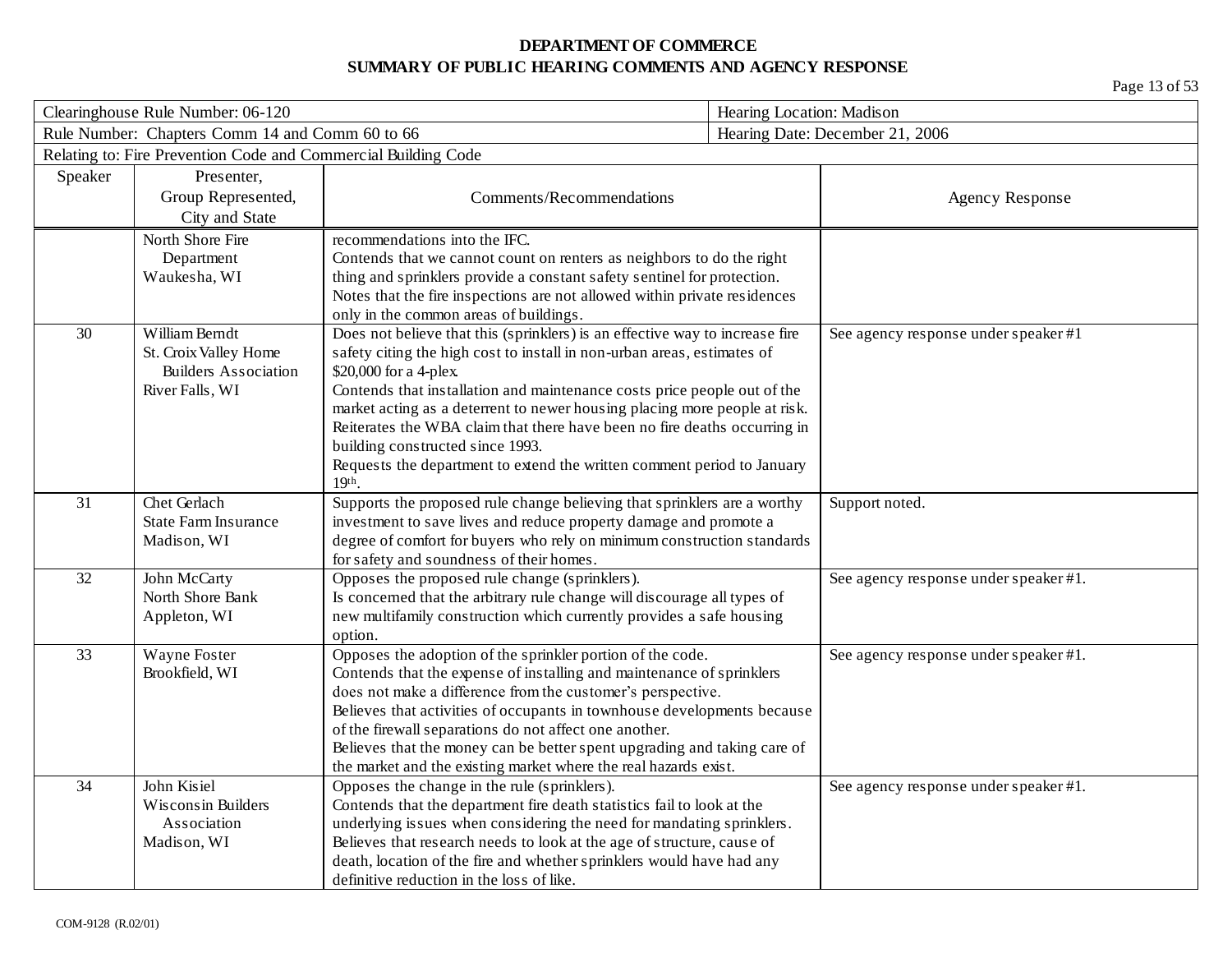| Clearinghouse Rule Number: 06-120 |                                                                | Hearing Location: Madison                                                                                                  |  |                                                                                      |
|-----------------------------------|----------------------------------------------------------------|----------------------------------------------------------------------------------------------------------------------------|--|--------------------------------------------------------------------------------------|
|                                   | Rule Number: Chapters Comm 14 and Comm 60 to 66                |                                                                                                                            |  | Hearing Date: December 21, 2006                                                      |
|                                   | Relating to: Fire Prevention Code and Commercial Building Code |                                                                                                                            |  |                                                                                      |
| Speaker                           | Presenter,                                                     |                                                                                                                            |  |                                                                                      |
|                                   | Group Represented,                                             | Comments/Recommendations                                                                                                   |  | <b>Agency Response</b>                                                               |
|                                   | City and State                                                 |                                                                                                                            |  |                                                                                      |
|                                   |                                                                | Contends that the current safeguards are working without the installation                                                  |  |                                                                                      |
|                                   |                                                                | of sprinklers and supported by the information uncovered in their survey.                                                  |  |                                                                                      |
|                                   |                                                                | Suggests that appropriateness and effectiveness of products such as                                                        |  |                                                                                      |
|                                   |                                                                | Firestop, a product used over residential stovetops that automatically                                                     |  |                                                                                      |
|                                   |                                                                | releases a fire-suppressing powder, should be considered.                                                                  |  |                                                                                      |
| 35                                | Dave Bosanko<br>Wisconsin Alliance for                         | Commends the department for recommending the national standard of the                                                      |  | Support noted.                                                                       |
|                                   | Fire Safety                                                    | building code and in fire sprinkler protection putting Wisconsin in a<br>position to catch up with the rest of the nation. |  |                                                                                      |
|                                   | Racine, WI                                                     | Believes that sprinklers can help save civilian and firefighter lives citing                                               |  |                                                                                      |
|                                   |                                                                | that sprinklers have a record of not experiencing a life loss of three or                                                  |  |                                                                                      |
|                                   |                                                                | more people in a sprinklered building.                                                                                     |  |                                                                                      |
|                                   |                                                                | Contends that over the years the message conveyed by the "America                                                          |  |                                                                                      |
|                                   |                                                                | Burning Reports" the formula for success includes this equation – fire                                                     |  |                                                                                      |
|                                   |                                                                | prevention with early warning of fire with smoke alarms, evacuation for                                                    |  |                                                                                      |
|                                   |                                                                | life safety and early fire suppression through automatic fire sprinkler                                                    |  |                                                                                      |
|                                   |                                                                | protection.                                                                                                                |  |                                                                                      |
|                                   |                                                                | Believes that sprinkler systems because of trade-ups and insurance                                                         |  |                                                                                      |
|                                   |                                                                | benefits can be paid for in a shorter period of time.                                                                      |  |                                                                                      |
| 36                                | William Babcock                                                | Supports the adoption of national model codes with as few modifications                                                    |  | The department recognizes the organization's                                         |
|                                   | Wisconsin Society of                                           | as possible.                                                                                                               |  | continuing willingness to work with the department,                                  |
|                                   | Architects<br>Madison, WI                                      | Supports a code development process that involves various stakeholders<br>to develop a consensus on code issues.           |  | including its participation on various advisory<br>councils, in developing the code. |
|                                   |                                                                | Supports the proposed code update package that includes the 2006 ICC                                                       |  | The department acknowledges that the development of                                  |
|                                   |                                                                | editions including the IBC and IEBC.                                                                                       |  | educational and training initiatives is necessary for the                            |
|                                   |                                                                | Requests the department to consider extending the public hearing                                                           |  | successful implementation of the code changes.                                       |
|                                   |                                                                | comment period beyond January 5, 2007.                                                                                     |  |                                                                                      |
|                                   |                                                                | Suggests that educational efforts may be needed regarding some of the                                                      |  |                                                                                      |
|                                   |                                                                | code changes, such fire department access roads and the existing                                                           |  |                                                                                      |
|                                   |                                                                | building provisions.                                                                                                       |  |                                                                                      |
|                                   |                                                                | Believes that architects, as problem solvers, can help to develop                                                          |  |                                                                                      |
|                                   |                                                                | affordable solutions that meet the new code requirements.                                                                  |  |                                                                                      |
| 37                                | Martin King                                                    | Indicates that West Allis is one of the municipalities currently with a more                                               |  | Support noted.                                                                       |
|                                   | West Allis Fire                                                | restrictive fire sprinkler ordinance for 3 or more units since 1992.                                                       |  |                                                                                      |
|                                   | Department                                                     | Believes that sprinklers could have prevented the loss of life in two                                                      |  |                                                                                      |
|                                   | West Allis, WI                                                 | multifamily residential fires where protection was not provided inside the                                                 |  |                                                                                      |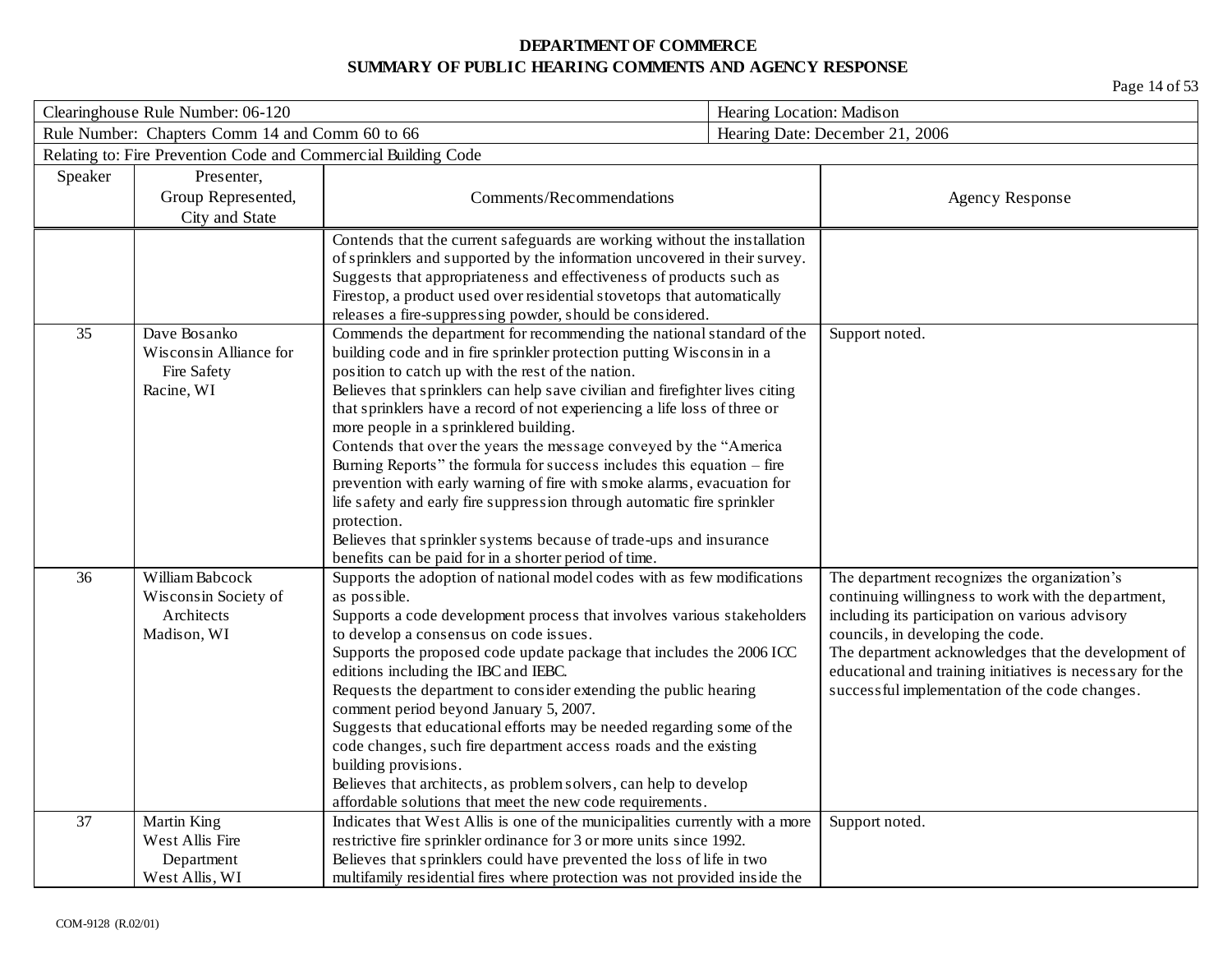| Clearinghouse Rule Number: 06-120 |                                                                         |                                                                                                                                                                                                                                                                                                                                                                                                                                                                                                                                                                                                                                                                                                                                                                                                                                                                                                                              | Hearing Location: Madison |                                       |
|-----------------------------------|-------------------------------------------------------------------------|------------------------------------------------------------------------------------------------------------------------------------------------------------------------------------------------------------------------------------------------------------------------------------------------------------------------------------------------------------------------------------------------------------------------------------------------------------------------------------------------------------------------------------------------------------------------------------------------------------------------------------------------------------------------------------------------------------------------------------------------------------------------------------------------------------------------------------------------------------------------------------------------------------------------------|---------------------------|---------------------------------------|
|                                   | Rule Number: Chapters Comm 14 and Comm 60 to 66                         |                                                                                                                                                                                                                                                                                                                                                                                                                                                                                                                                                                                                                                                                                                                                                                                                                                                                                                                              |                           | Hearing Date: December 21, 2006       |
|                                   | Relating to: Fire Prevention Code and Commercial Building Code          |                                                                                                                                                                                                                                                                                                                                                                                                                                                                                                                                                                                                                                                                                                                                                                                                                                                                                                                              |                           |                                       |
| Speaker                           | Presenter,<br>Group Represented,<br>City and State                      | Comments/Recommendations                                                                                                                                                                                                                                                                                                                                                                                                                                                                                                                                                                                                                                                                                                                                                                                                                                                                                                     |                           | <b>Agency Response</b>                |
|                                   |                                                                         | units.<br>Believes that sprinklers are tool to respond to human behavior which will<br>always be factor in the initiation of fires no matter the amount of<br>education provided.<br>Recommends the department move ahead with the proposed rule package<br>noting that is reflects national model standards.                                                                                                                                                                                                                                                                                                                                                                                                                                                                                                                                                                                                                |                           |                                       |
| 38                                | Eileen Bruskewitz<br>Wisconsin Apartment<br>Association<br>Waunakee, WI | Is concerned if this is a step toward the retrofitting of existing residential<br>buildings and believes that this would be financially devastating to<br>property owners and tenants.<br>Requests the formation of committee affording the input of all the<br>stakeholders in the development of the rules and the cost benefit of the<br>sprinkler solution.                                                                                                                                                                                                                                                                                                                                                                                                                                                                                                                                                              |                           | See agency response under speaker #1. |
| 39                                | Kevin Klug<br>Monona Plumbing & Fire<br>Protection<br>Madison, WI       | Believes that the cost data provided by the builders is overstated and<br>does not appear to reflect bids or costs charged by his company.<br>Contends that the sprinkler systems will save lives and property.                                                                                                                                                                                                                                                                                                                                                                                                                                                                                                                                                                                                                                                                                                              |                           | Support noted.                        |
| 40                                | Jerry Deschane<br>Wisconsin Builders<br>Association<br>Madison, WI      | Offer the organization's willingness to work with the various stakeholders<br>to reach a consensus.<br>Raises the following questions:<br>Of the other states that require fire sprinklers in small multifamily,<br>$\bullet$<br>how many allow broader use of NFPA 13D systems than the<br>proposal allows?<br>How many states apply a NFPA 13 system requirement in areas<br>without an adequate water supply?<br>What is needed from a water system and how many small<br>municipal systems cannot provide an adequate water system?<br>How many small multifamily buildings are built in rural areas<br>(without municipal water) and what is the economic impact of this<br>sprinkler mandate on those buldings?<br>It has been one year since stakeholders have discussed this rule.<br>None of those discussions were enlightened by the department's<br>cost and fire death research. Why is the department ignoring |                           | See agency response under speaker #1. |
|                                   | Deschane continued                                                      | stakeholders in this debate?<br>Testimony at this hearing has demonstrated that the sprinkler<br>cost estimates are in dispute. What methodology or evidence                                                                                                                                                                                                                                                                                                                                                                                                                                                                                                                                                                                                                                                                                                                                                                 |                           |                                       |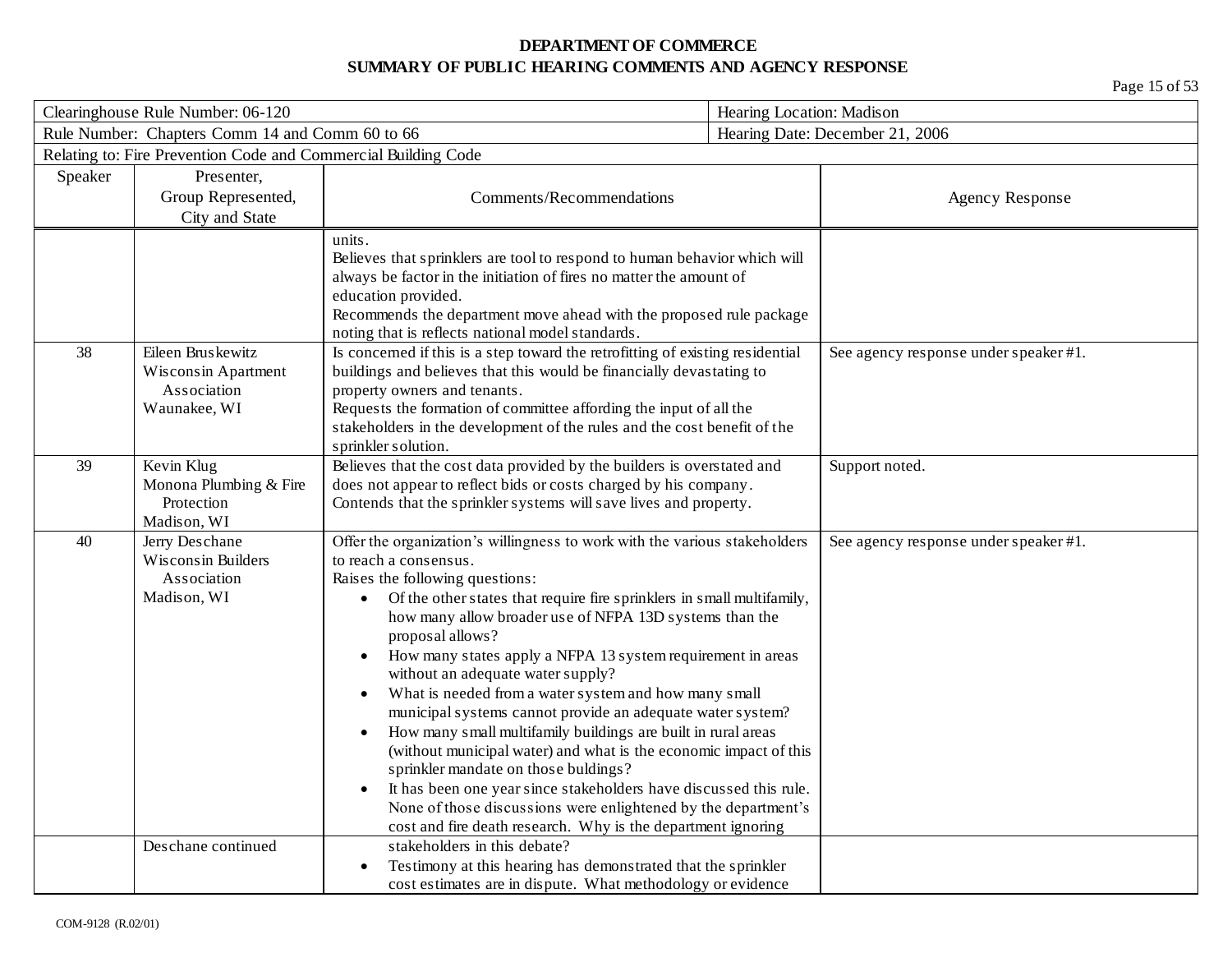| Clearinghouse Rule Number: 06-120 |                                                                | Hearing Location: Madison                                                  |  |                                 |
|-----------------------------------|----------------------------------------------------------------|----------------------------------------------------------------------------|--|---------------------------------|
|                                   | Rule Number: Chapters Comm 14 and Comm 60 to 66                |                                                                            |  | Hearing Date: December 21, 2006 |
|                                   | Relating to: Fire Prevention Code and Commercial Building Code |                                                                            |  |                                 |
| Speaker                           | Presenter,                                                     |                                                                            |  |                                 |
|                                   | Group Represented,                                             | Comments/Recommendations                                                   |  | Agency Response                 |
|                                   | City and State                                                 |                                                                            |  |                                 |
|                                   |                                                                | was used by the department in arriving at its cost estimates, and          |  |                                 |
|                                   |                                                                | why didn't the department solicit feedback from the housing                |  |                                 |
|                                   |                                                                | industry on his question?                                                  |  |                                 |
|                                   |                                                                | Notes that their research so far has not found any fire fatalities in      |  |                                 |
|                                   |                                                                | buildings built since the 1993 code update.                                |  |                                 |
|                                   |                                                                | Offers to work willing in a spirit of cooperation with the stakeholders to |  |                                 |
|                                   |                                                                | resolve the matter.                                                        |  |                                 |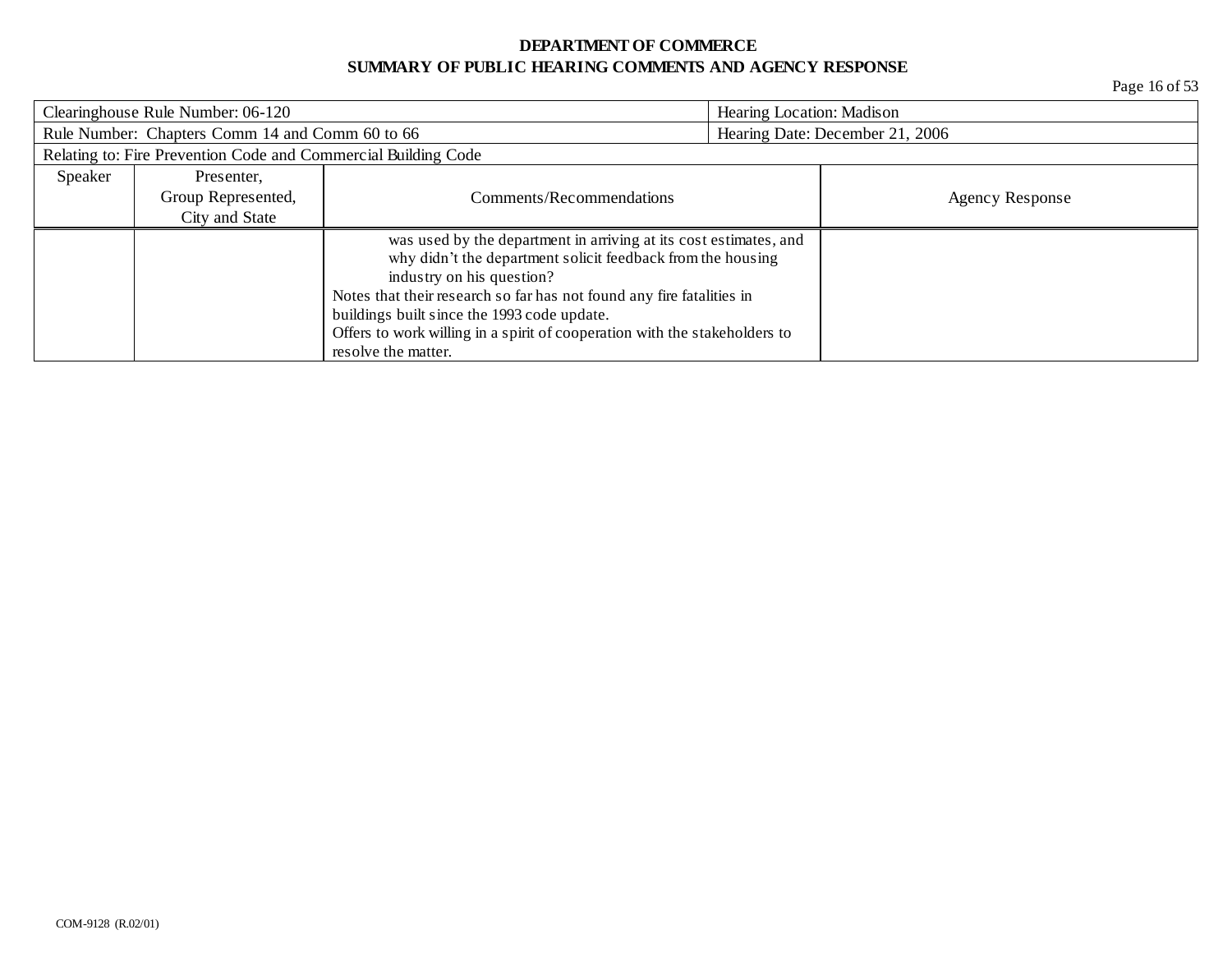|                | Clearinghouse Rule Number: 06-120          |                                                                                                       |               | Hearing Location: Mailed Comments     |  |
|----------------|--------------------------------------------|-------------------------------------------------------------------------------------------------------|---------------|---------------------------------------|--|
|                | Rule Number: Chapters Comm 14 and 60 to 66 |                                                                                                       | Hearing Date: |                                       |  |
|                |                                            | Relating to: Fire Prevention and Wisconsin Commercial Building Code                                   |               |                                       |  |
| Comments:      | Presenter,                                 |                                                                                                       |               |                                       |  |
| Oral or        | Group Represented,                         | Comments/Recommendations                                                                              |               | <b>Agency Response</b>                |  |
| Exhibit No.    | City and State                             |                                                                                                       |               |                                       |  |
| $\mathbf{1}$   | Russell Sanders, Central                   | Supports the adoption of the 2006 edition of the NFPA 1, Uniform Fire                                 |               | Support noted.                        |  |
|                | Regional Manager                           | $Code^{TM}$ (UFC) as the basis for Comm 14.                                                           |               |                                       |  |
|                | National Fire Protection                   |                                                                                                       |               |                                       |  |
|                | Association (NFPA)                         |                                                                                                       |               |                                       |  |
| $\overline{2}$ | Louisville, KY<br>Wolf Korndoerfer         | Understands that most fire deaths are in older multifamily housing and                                |               | See agency response under speaker #1. |  |
|                | K-Corp                                     | requiring sprinklers in new buildings will not address this problem.                                  |               |                                       |  |
|                | Racine, WI                                 | Indicates the additional cost to add sprinklers is prohibitive and that                               |               |                                       |  |
|                |                                            | housing is already becoming unaffordable to those with normal incomes.                                |               |                                       |  |
| $\overline{3}$ | Ron May                                    | Opposes mandating sprinklers for small apartments and condominiums.                                   |               | See agency response under speaker #1. |  |
|                | North Shore Bank                           |                                                                                                       |               |                                       |  |
|                | (email/no address)                         |                                                                                                       |               |                                       |  |
| $\overline{4}$ | Greg Tenhagen                              | Similar comment to #3                                                                                 |               | See agency response under speaker #1. |  |
|                | CMA                                        |                                                                                                       |               |                                       |  |
| 5              | Kenosha, WI<br>John Csepella               | Opposes mandating sprinklers for small apartments and condominiums.                                   |               | See agency response under speaker #1. |  |
|                | First Banking Center                       | Believes the costs to implement this plan are too high for smaller                                    |               |                                       |  |
|                | (email/no address)                         | buildings.                                                                                            |               |                                       |  |
| 6              | Clara Csepella                             | Opposes mandating sprinklers in all apartment buildings. Believes the                                 |               | See agency response under speaker #1. |  |
|                | Racine, WI                                 | cost is so prohibitive which would affect affordable rents in our                                     |               |                                       |  |
|                |                                            | communities. Believes tenants should have the responsibility of                                       |               |                                       |  |
|                |                                            | maintaining their own smoke alarm by changing the batteries on a yearly                               |               |                                       |  |
|                |                                            | basis. Indicates this would be such a small action on a renter's part to                              |               |                                       |  |
|                |                                            | prevent costs that will adversely affect our communities.                                             |               |                                       |  |
| $\overline{7}$ | <b>BOB</b>                                 | Indicates that mandating sprinklers in multifamily dwelling having 20 or                              |               | See agency response under speaker #1. |  |
| 8              | (email/no address)<br><b>Brad Parker</b>   | fewer units will limit the construction of most two and four-unit buildings.<br>Similar comment to #3 |               |                                       |  |
|                | 84 Lumber Company                          |                                                                                                       |               | See agency response under speaker #1. |  |
|                | (email/no address)                         |                                                                                                       |               |                                       |  |
| $\overline{9}$ | Kevin Schommer                             | Opposes mandating sprinklers for small apartments and condominiums.                                   |               | See agency response under speaker #1. |  |
|                | (email/no address)                         | Believes it will be hard to implement outside the city limits where there is                          |               |                                       |  |
|                |                                            | no public water system.                                                                               |               |                                       |  |
| $10\,$         | Dennis L. Humphrey                         | Similar comment to #3.                                                                                |               | See agency response under speaker #1. |  |
|                | <b>Construction Management</b>             |                                                                                                       |               |                                       |  |
|                | Associates                                 |                                                                                                       |               |                                       |  |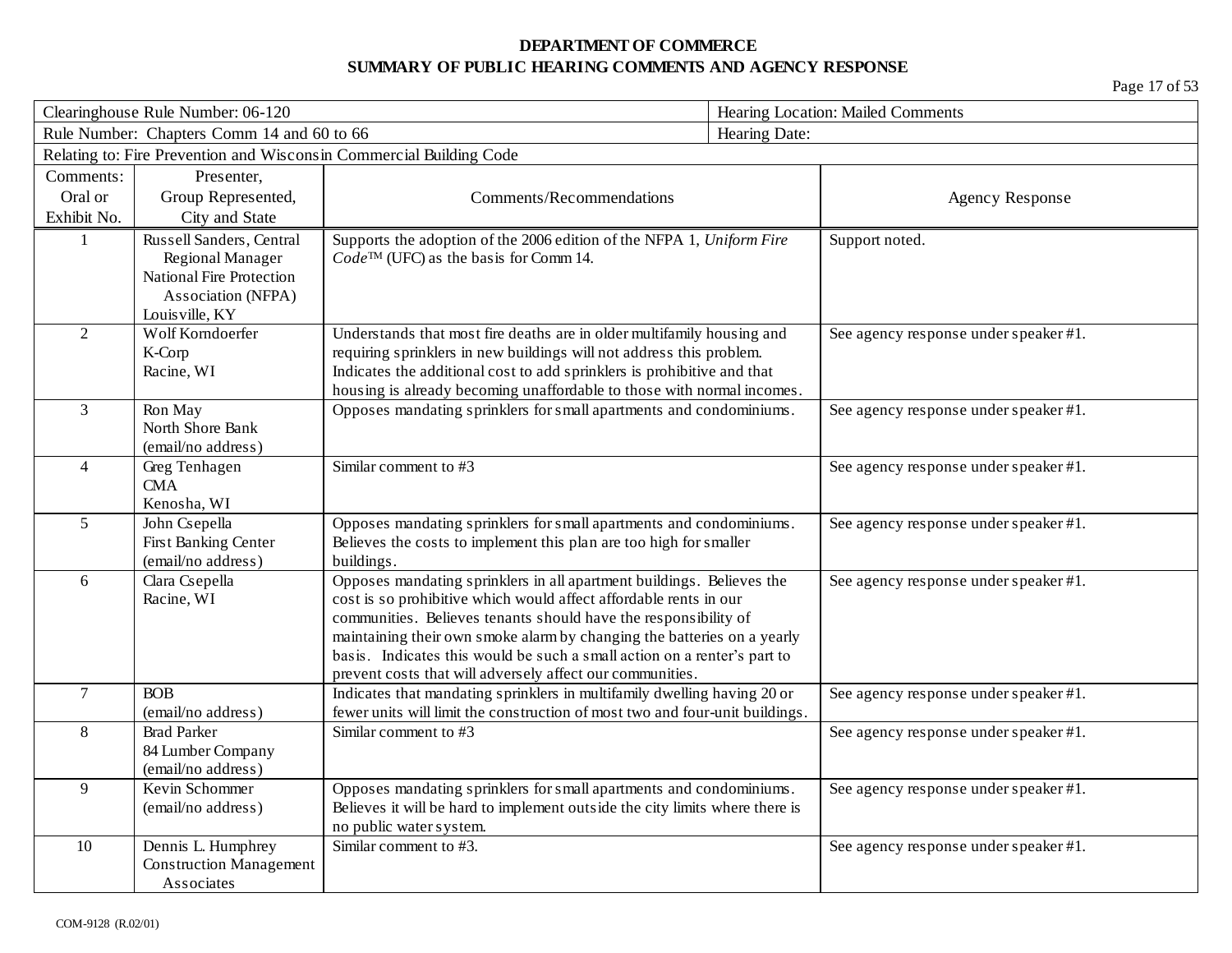| Clearinghouse Rule Number: 06-120 |                                            |                                                                                                                                                      | Hearing Location: Mailed Comments |                                               |
|-----------------------------------|--------------------------------------------|------------------------------------------------------------------------------------------------------------------------------------------------------|-----------------------------------|-----------------------------------------------|
|                                   | Rule Number: Chapters Comm 14 and 60 to 66 |                                                                                                                                                      | Hearing Date:                     |                                               |
|                                   |                                            | Relating to: Fire Prevention and Wisconsin Commercial Building Code                                                                                  |                                   |                                               |
| Comments:                         | Presenter,                                 |                                                                                                                                                      |                                   |                                               |
| Oral or                           | Group Represented,                         | Comments/Recommendations                                                                                                                             |                                   | <b>Agency Response</b>                        |
| Exhibit No.                       | City and State                             |                                                                                                                                                      |                                   |                                               |
|                                   | (email/no address)                         |                                                                                                                                                      |                                   |                                               |
| 11                                | Nicole A. Watermolen                       | Indicates she is a young entrepreneur who started purchasing apartment                                                                               |                                   | See agency response under speaker #1.         |
|                                   | <b>Watermolen Properties</b>               | buildings and currently owns 39 units and manages 48 others.                                                                                         |                                   |                                               |
|                                   | Green Bay, WI                              | Indicates she is opposed to mandating sprinklers in small apartment                                                                                  |                                   |                                               |
|                                   |                                            | buildings due to the costs that would cause rents to be increased, and                                                                               |                                   |                                               |
|                                   |                                            | believes the rule would be a deterrent to people building multifamily                                                                                |                                   |                                               |
|                                   |                                            | housing.                                                                                                                                             |                                   |                                               |
| 12                                | Jim Hopkins<br>J & J Builders              | Opposes the proposed rule mandating sprinklers in 3 to 20 unit buildings.<br>Indicates he is concerned and proactive towards safety of the occupants |                                   | See agency response under speaker #1.         |
|                                   | (email/no address)                         | but believes the fire incidents in new buildings do not provide                                                                                      |                                   |                                               |
|                                   |                                            | justification for a measure so strong. The added cost per living unit                                                                                |                                   |                                               |
|                                   |                                            | pressures the "affordability factor" for the majority of the occupants.                                                                              |                                   |                                               |
| 13                                | Thomax M. Cecchini                         | Indicates he is a developer of small to mid sized condominiums that are                                                                              |                                   | See agency response under speaker #1.         |
|                                   | (email/no address)                         | priced from \$129,000 to \$185,000. Believes the new sprinkler law would                                                                             |                                   |                                               |
|                                   |                                            | severely affect the markets served by pricing the units out of the range of                                                                          |                                   |                                               |
|                                   |                                            | the current buyer.                                                                                                                                   |                                   |                                               |
| 14                                | <b>Steve Edlund</b>                        | Explains that he is a union journeyman HVAC service technician with 24                                                                               |                                   | See agency response under mail comments #197. |
|                                   | Waukesha, WI                               | years of experience in the commercial HVAC industry.                                                                                                 |                                   |                                               |
|                                   |                                            | Suggests a change in the design of the HVAC distribution systems (See                                                                                |                                   |                                               |
|                                   |                                            | exhibit #197 for his detailed proposal.)                                                                                                             |                                   |                                               |
| 15                                | John O. Shaline                            | Similar comment to #3                                                                                                                                |                                   | See agency response under speaker #1.         |
|                                   | <b>Total Service</b>                       |                                                                                                                                                      |                                   |                                               |
|                                   | Development, LLC<br>Green Bay, WI          |                                                                                                                                                      |                                   |                                               |
| 16                                | Julie Meyer                                | Similar comment to #9                                                                                                                                |                                   | See agency response under speaker #1.         |
|                                   | Racine, WI                                 |                                                                                                                                                      |                                   |                                               |
| 17                                | Jim LaPlant                                | Similar comment to #2                                                                                                                                |                                   | See agency response under speaker #1.         |
|                                   | LaPlant Architecture                       |                                                                                                                                                      |                                   |                                               |
|                                   | (email/no address)                         |                                                                                                                                                      |                                   |                                               |
|                                   |                                            |                                                                                                                                                      |                                   |                                               |
|                                   |                                            |                                                                                                                                                      |                                   |                                               |
| 18                                | Briggs Noble                               | Opposes the mandate to install fire sprinkler systems in apartments and                                                                              |                                   | See agency response under speaker #1.         |
|                                   | <b>Bay Expediters</b>                      | condominiums. Believes that government agencies have a lack of                                                                                       |                                   |                                               |
|                                   | (email/no address)                         | awareness on the added burden placed on builders and the customers by                                                                                |                                   |                                               |
|                                   |                                            | this regulation.                                                                                                                                     |                                   |                                               |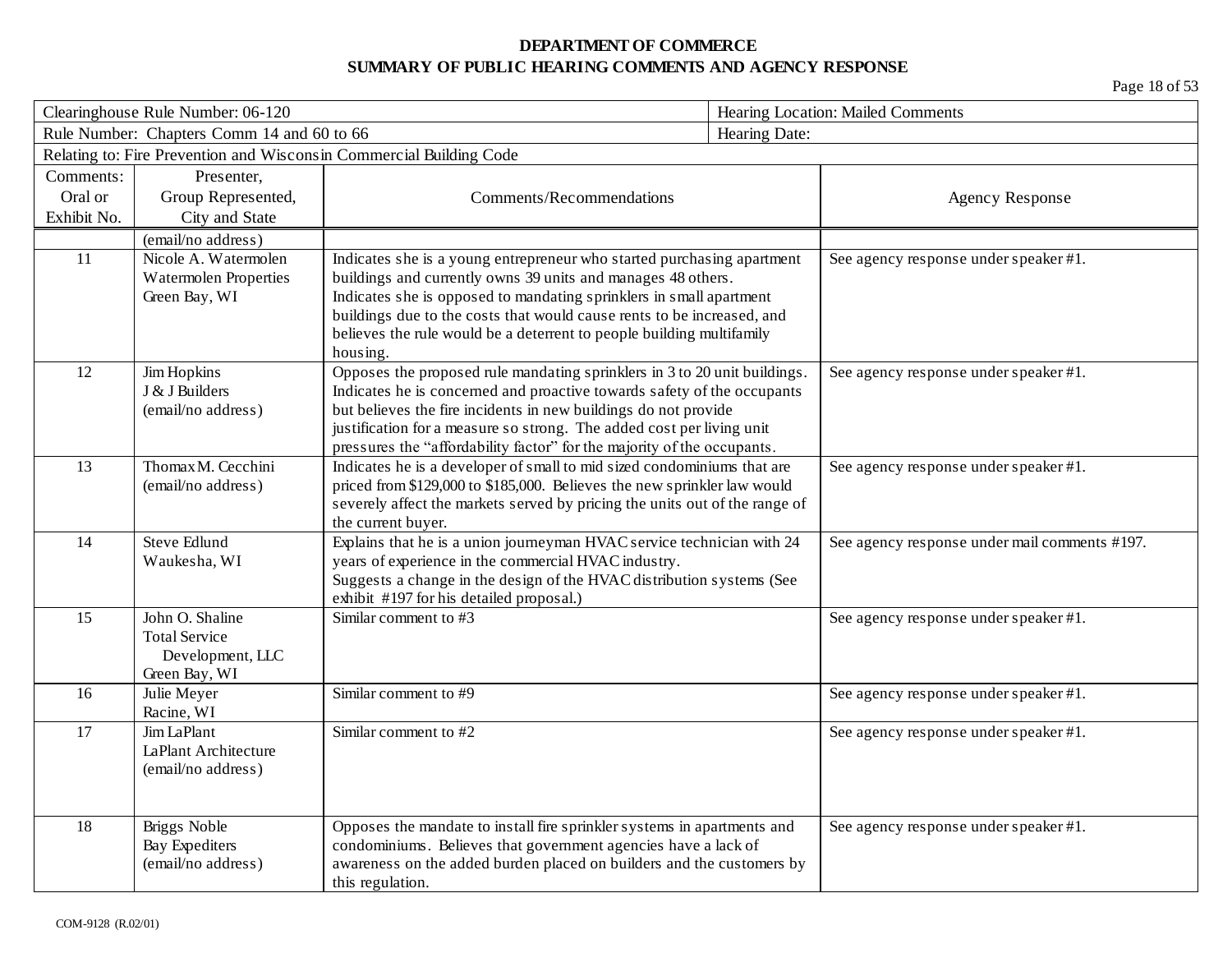| Clearinghouse Rule Number: 06-120                                   |                                            |                                                                                                     | Hearing Location: Mailed Comments |                                       |
|---------------------------------------------------------------------|--------------------------------------------|-----------------------------------------------------------------------------------------------------|-----------------------------------|---------------------------------------|
|                                                                     | Rule Number: Chapters Comm 14 and 60 to 66 |                                                                                                     | Hearing Date:                     |                                       |
| Relating to: Fire Prevention and Wisconsin Commercial Building Code |                                            |                                                                                                     |                                   |                                       |
| Comments:                                                           | Presenter,                                 |                                                                                                     |                                   |                                       |
| Oral or                                                             | Group Represented,                         | Comments/Recommendations                                                                            |                                   | <b>Agency Response</b>                |
| Exhibit No.                                                         | City and State                             |                                                                                                     |                                   |                                       |
| 19                                                                  | Paul DeLeers                               | Opposes the mandate to install fire sprinklers in all apartments and                                |                                   | See agency response under speaker #1. |
|                                                                     | DeLeers Construction Inc.                  | believes the cost for this mandate will be too great for many developers to                         |                                   |                                       |
|                                                                     | Green Bay, WI                              | proceed with future developments and thus slowing development in                                    |                                   |                                       |
|                                                                     |                                            | Wisconsin.                                                                                          |                                   |                                       |
| 20                                                                  | Matt Moroney                               | Indicates he is a member in the Metropolitan Builders' Association, the                             |                                   | See agency response under speaker #1. |
|                                                                     | Metropolitan Builders                      | Lakeland Builders' Association and the Racine Kenosha Builders'                                     |                                   |                                       |
|                                                                     | Association                                | Association and builds in communities where sprinklers are already                                  |                                   |                                       |
|                                                                     | Waukesha, WI                               | required. Believes that sprinklers are part of the national code and it                             |                                   |                                       |
|                                                                     |                                            | would be futile to fight the acceptance of this code.                                               |                                   |                                       |
|                                                                     |                                            | Indicates the only area where this would be a problem is in a rural                                 |                                   |                                       |
|                                                                     |                                            | community where water service is not available. Believes the small                                  |                                   |                                       |
|                                                                     |                                            | communities should not fight the requirement for sprinklers but should                              |                                   |                                       |
|                                                                     |                                            | ask for a variance when water is not available and he would support this<br>variance from the rule. |                                   |                                       |
|                                                                     |                                            | Suggests that we should fall in line with the national code relative to the                         |                                   |                                       |
|                                                                     |                                            | allowable distance to the ingress/egress within the unit. Nationally, unit                          |                                   |                                       |
|                                                                     |                                            | design allows 125 feet from the furthest point within a unit to the point of                        |                                   |                                       |
|                                                                     |                                            | ingress/egress whereas Wisconsin requires the maximum distance at 75                                |                                   |                                       |
|                                                                     |                                            | feet from the furthest point within the unit. The 75 foot limitation are                            |                                   |                                       |
|                                                                     |                                            | acceptable within mid or high rise buildings with common corridors as                               |                                   |                                       |
|                                                                     |                                            | they do not interfere with the layout and costs of the building. However,                           |                                   |                                       |
|                                                                     |                                            | within garden style designs, our second floor flat unit designs do not                              |                                   |                                       |
|                                                                     |                                            | allow for any real size without the addition of a second staircase. During                          |                                   |                                       |
|                                                                     |                                            | the last code revision, our industry lost the ability to use decks as jump                          |                                   |                                       |
|                                                                     |                                            | platforms forcing this 75 foot limitation to be a significant design                                |                                   |                                       |
|                                                                     |                                            | limitation.                                                                                         |                                   |                                       |
|                                                                     |                                            | Understands that all are going to be forced to live under the code                                  |                                   |                                       |
|                                                                     |                                            | guidelines, along with the rest of the nation. If we are competing on an                            |                                   |                                       |
|                                                                     |                                            | even playing field as a state, I can understand that. It is when we are                             |                                   |                                       |
|                                                                     |                                            | pricing ourselves higher than other states that we will suffer the greatest.                        |                                   |                                       |
|                                                                     |                                            | Indicates he is actively participating in the construction of multifamily                           |                                   |                                       |
|                                                                     |                                            | units near the Illinois border and cannot afford to give a competitive                              |                                   |                                       |
|                                                                     |                                            | advantage to the Illinois building community. Believes that Wisconsin                               |                                   |                                       |
|                                                                     |                                            | will be losing housing customers to the builders in other states and                                |                                   |                                       |
|                                                                     |                                            | thereby losing business to other states as well.                                                    |                                   |                                       |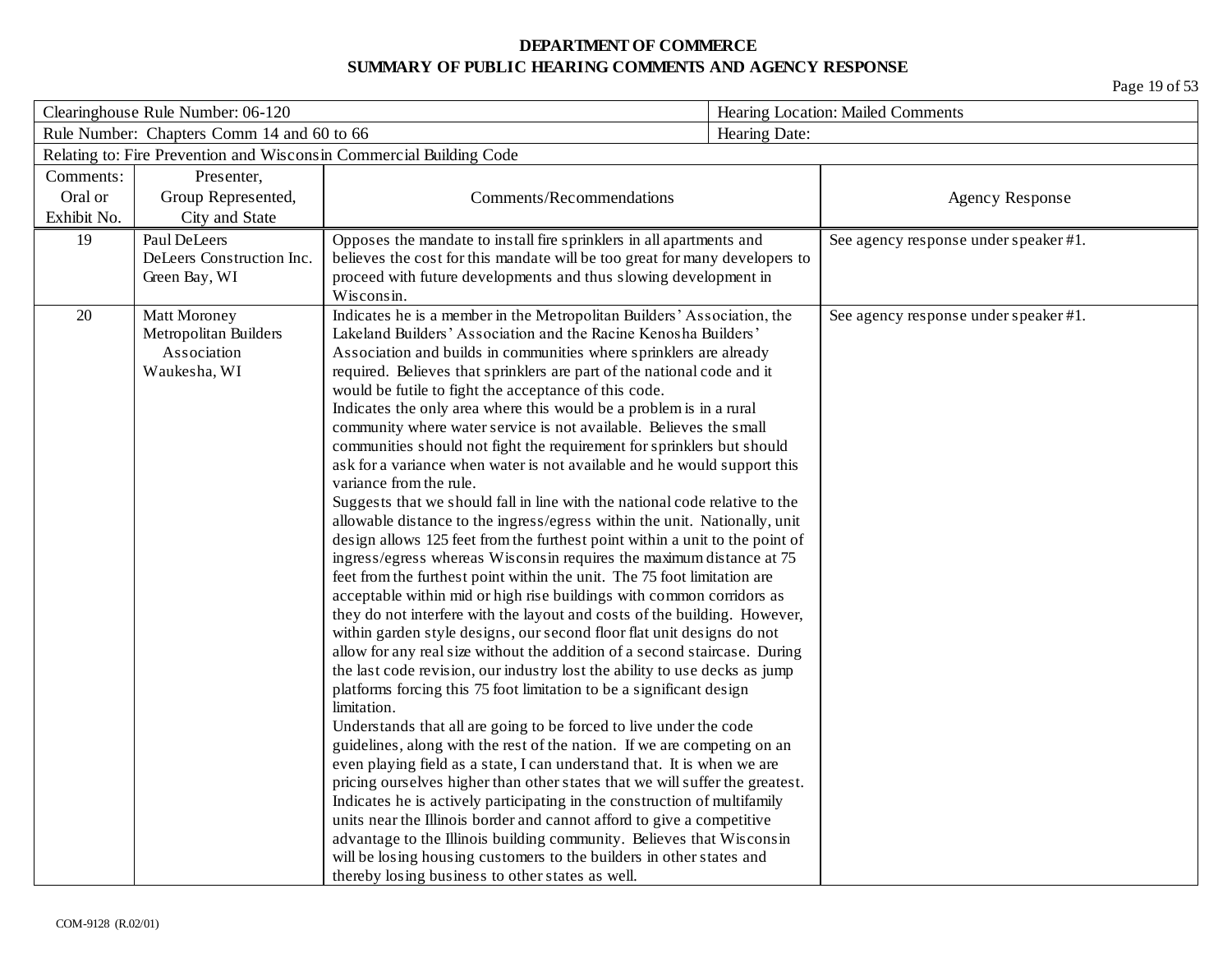|             | Clearinghouse Rule Number: 06-120          |                                                                                                                                                        | Hearing Location: Mailed Comments                    |
|-------------|--------------------------------------------|--------------------------------------------------------------------------------------------------------------------------------------------------------|------------------------------------------------------|
|             | Rule Number: Chapters Comm 14 and 60 to 66 |                                                                                                                                                        | Hearing Date:                                        |
|             |                                            | Relating to: Fire Prevention and Wisconsin Commercial Building Code                                                                                    |                                                      |
| Comments:   | Presenter,                                 |                                                                                                                                                        |                                                      |
| Oral or     | Group Represented,                         | Comments/Recommendations                                                                                                                               | <b>Agency Response</b>                               |
| Exhibit No. | City and State                             |                                                                                                                                                        |                                                      |
| 21          | Jeff Schlag                                | Similar comment to #3                                                                                                                                  | See agency response under speaker #1.                |
|             | <b>Total Service</b>                       |                                                                                                                                                        |                                                      |
|             | Development LLC                            |                                                                                                                                                        |                                                      |
|             | Green Bay, WI                              |                                                                                                                                                        |                                                      |
|             |                                            |                                                                                                                                                        |                                                      |
| 22          | Tim Halbrook                               | Opposes the approval of the sprinkler change. Believes the proposal to                                                                                 | See agency response under speaker #1.                |
|             | Tim Hallbrook Builders,                    | require sprinkler systems in all multifamily dwelling units would devastate                                                                            |                                                      |
|             | Inc.                                       | the building of these units because of the increase of property taxes,                                                                                 |                                                      |
|             | (email/no address)                         | decreasing rents, and the poor economy. Indicates that owners of                                                                                       |                                                      |
| 23          | Leigh C. Hanson                            | multifamily dwellings are barely covering their costs the way it is now.<br>Indicates the cost to provide sprinklers in all dwelling units would range |                                                      |
|             | (email/no address)                         | from \$3,000 to \$10,000 per unit, which would make this one of the most                                                                               | See agency response under speaker #1.                |
|             |                                            | expensive rule changes in state history.                                                                                                               |                                                      |
|             |                                            | Believes there is no way his 8-unit apartment buildings would provide                                                                                  |                                                      |
|             |                                            | enough income to cover such an expense and this rule change may result                                                                                 |                                                      |
|             |                                            | in him having to sell his buildings.                                                                                                                   |                                                      |
|             |                                            | Explains sprinkler systems are not required in private homes and believes                                                                              |                                                      |
|             |                                            | government is interfering too much into the private lives of individuals.                                                                              |                                                      |
| 24          | Tina Bunker                                | Similar comment to #6                                                                                                                                  | See agency response under speaker #1.                |
|             | (email/no address)                         |                                                                                                                                                        |                                                      |
| 25          | John Mau<br>Mau Realty and Builders        | Similar comment to #3                                                                                                                                  | See agency response under speaker #1.                |
|             | Appleton, WI                               |                                                                                                                                                        |                                                      |
| 26          | David C. Williams II                       | Asks whether the Department of Commerce initiated the change or was                                                                                    | Information is provided under the analysis of the    |
|             | Axley Brynelson, LLP                       | there a particular committee associated with the changes.                                                                                              | proposed rules concerning advisory council           |
|             | Madison, WI                                |                                                                                                                                                        | involvement.                                         |
|             |                                            |                                                                                                                                                        |                                                      |
| 27          | David Soens                                | Proposes to include previous language, maintain current language or                                                                                    |                                                      |
|             | Department of Health and                   | update the following code requirements relating to mechanical ventilation                                                                              |                                                      |
|             | <b>Family Services</b><br>Madison, WI      | for hospitals:<br>Comm 64.0300 (use previous language from 7-1-02)<br>1.                                                                               | Issues are covered by the adopted AIA guidelines.    |
|             |                                            | Comm 64.0401 (4) (a) 4. (maintain current language)                                                                                                    | Issues are covered by the adopted AIA guidelines.    |
|             |                                            | Comm 64.0403 (4) (a) (maintain current language)                                                                                                       | Issues are covered by the adopted AIA guidelines.    |
|             |                                            | Comm 64.0403 (6) (c) 6. (update Table references from the AIA<br>4.                                                                                    | The proposed rules have been changed and reflect the |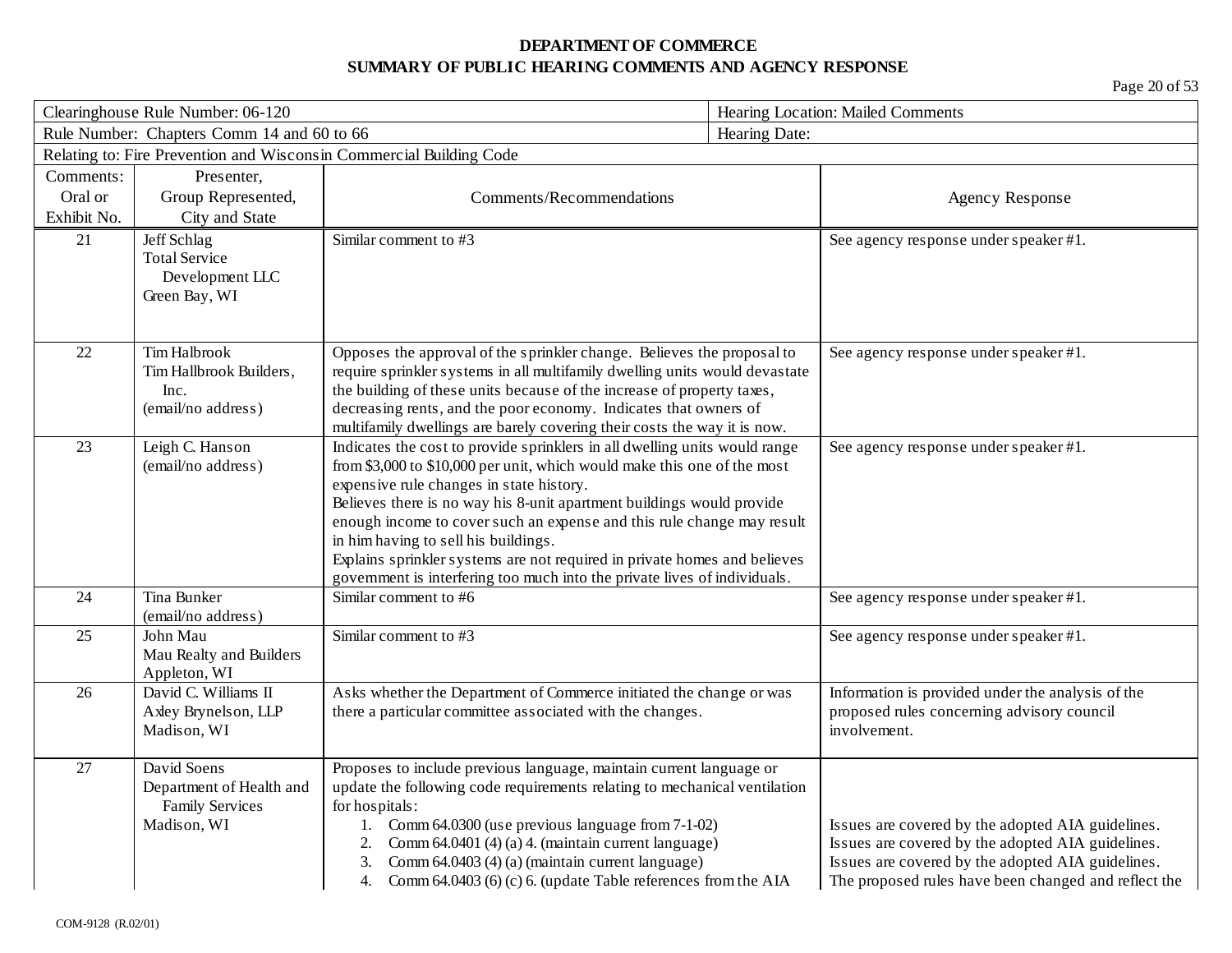|             | Clearinghouse Rule Number: 06-120                                  |                                                                                                                                                                                                                                                                                                                                                                                                                                                                                                                                                                                                                                                                                                                                                                                                                                                | Hearing Location: Mailed Comments |                                                                                                                                                                                                                                                                                                                                                                                                              |
|-------------|--------------------------------------------------------------------|------------------------------------------------------------------------------------------------------------------------------------------------------------------------------------------------------------------------------------------------------------------------------------------------------------------------------------------------------------------------------------------------------------------------------------------------------------------------------------------------------------------------------------------------------------------------------------------------------------------------------------------------------------------------------------------------------------------------------------------------------------------------------------------------------------------------------------------------|-----------------------------------|--------------------------------------------------------------------------------------------------------------------------------------------------------------------------------------------------------------------------------------------------------------------------------------------------------------------------------------------------------------------------------------------------------------|
|             | Rule Number: Chapters Comm 14 and 60 to 66                         |                                                                                                                                                                                                                                                                                                                                                                                                                                                                                                                                                                                                                                                                                                                                                                                                                                                | Hearing Date:                     |                                                                                                                                                                                                                                                                                                                                                                                                              |
|             |                                                                    | Relating to: Fire Prevention and Wisconsin Commercial Building Code                                                                                                                                                                                                                                                                                                                                                                                                                                                                                                                                                                                                                                                                                                                                                                            |                                   |                                                                                                                                                                                                                                                                                                                                                                                                              |
| Comments:   | Presenter,                                                         |                                                                                                                                                                                                                                                                                                                                                                                                                                                                                                                                                                                                                                                                                                                                                                                                                                                |                                   |                                                                                                                                                                                                                                                                                                                                                                                                              |
| Oral or     | Group Represented,                                                 | Comments/Recommendations                                                                                                                                                                                                                                                                                                                                                                                                                                                                                                                                                                                                                                                                                                                                                                                                                       |                                   | <b>Agency Response</b>                                                                                                                                                                                                                                                                                                                                                                                       |
| Exhibit No. | City and State                                                     |                                                                                                                                                                                                                                                                                                                                                                                                                                                                                                                                                                                                                                                                                                                                                                                                                                                |                                   |                                                                                                                                                                                                                                                                                                                                                                                                              |
|             |                                                                    | Guidelines)<br>Comm 64.0403 (8) (d) (update Table references from the AIA<br>5.<br>Guidelines)<br>Comm 64.0404 (1) (a) and (b) (maintain current language)<br>6.<br>Comm 64.0605 (1), (2) and (3) (maintain current language)<br>7.<br>Comm 64.0900 (maintain current language)<br>8.<br>Comm 64.1500 (2) (update the edition to reflect the more current<br>9.<br>standards of practice)                                                                                                                                                                                                                                                                                                                                                                                                                                                      |                                   | correct title of the referenced document.<br>The proposed rules have been changed and reflect the<br>correct title of the referenced document.<br>The IMC provision as written is acceptable.<br>Issues are covered by the adopted AIA guidelines.<br>Issues are covered by the adopted AIA guidelines.<br>The proposed rules have been changed and reflect the<br>correct title of the referenced document. |
| 28          | Briggs Noble<br>(email/no address)                                 | Recommends that the Department consider alternatives to the proposed<br>code requiring sprinklers in new multifamily construction.<br>States the proposal ignores the substantial improvements in fire safety<br>achieved through the use of better building materials and construction<br>techniques.<br>Indicates that a key part of improving fire safety also lies in better public<br>education and enforcement of the existing codes to make sure multifamily<br>buildings have working smoke detectors and residents who react quickly<br>when these alarms sound.<br>Indicates that in Brown County, an estimate to install sprinkler was \$5,000<br>per unit.<br>Urges withdrawing the mandate or working toward a compromise we can<br>all not only live with, but afford.<br>Additional comments to his submittal under exhibit #18 |                                   | See agency response under speaker #1.                                                                                                                                                                                                                                                                                                                                                                        |
| 29          | Jim Hopkins<br>J & J Builders<br>(email/no address)                | Similar comment to #28<br>Additional comments to his submittal under exhibit #12                                                                                                                                                                                                                                                                                                                                                                                                                                                                                                                                                                                                                                                                                                                                                               |                                   | See agency response under speaker #1.                                                                                                                                                                                                                                                                                                                                                                        |
| 30          | Jeff Auberger<br>Conservation<br>Development, LLC<br>East Troy, WI | Similar comment to #28                                                                                                                                                                                                                                                                                                                                                                                                                                                                                                                                                                                                                                                                                                                                                                                                                         |                                   | See agency response under speaker #1.                                                                                                                                                                                                                                                                                                                                                                        |
| 31          | Mark Etrheim<br>La Crosse, WI                                      | Indicates that we are in favor of preventing as many deaths as practical,<br>but sprinklers are not at the top of the list of the best ways to accomplish<br>that objective, even ignoring the costs. Quality working smoke detectors<br>at a cost of less than \$200 an apartment will save many more lives than a<br>\$500 sprinkler system ever will. Believes that carbon monoxide detectors<br>will save more lives than sprinklers.                                                                                                                                                                                                                                                                                                                                                                                                      |                                   | See agency response under speaker #1.                                                                                                                                                                                                                                                                                                                                                                        |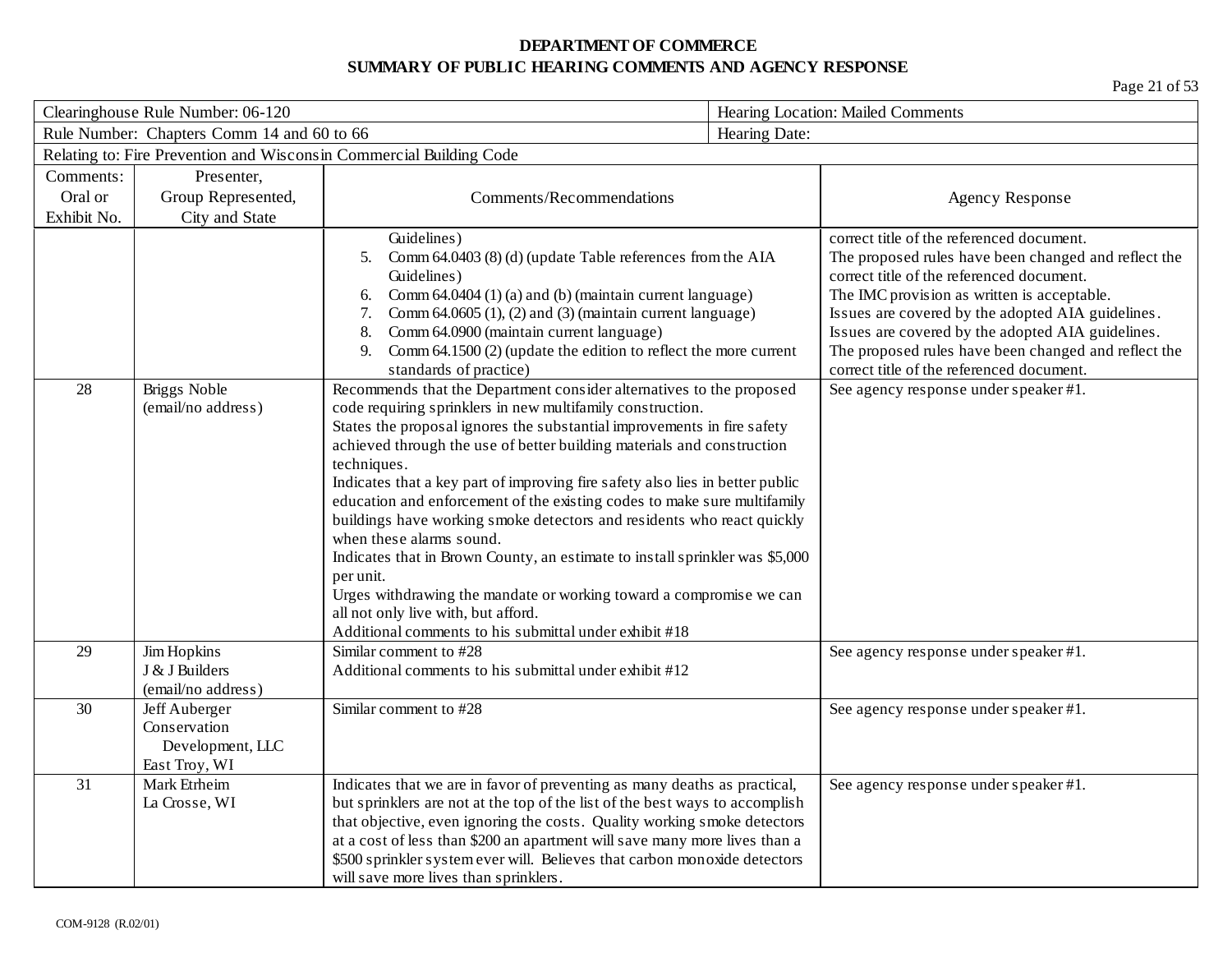| Clearinghouse Rule Number: 06-120                           |                                   |                                                                                               | Hearing Location: Mailed Comments     |  |
|-------------------------------------------------------------|-----------------------------------|-----------------------------------------------------------------------------------------------|---------------------------------------|--|
| Rule Number: Chapters Comm 14 and 60 to 66<br>Hearing Date: |                                   |                                                                                               |                                       |  |
|                                                             |                                   | Relating to: Fire Prevention and Wisconsin Commercial Building Code                           |                                       |  |
| Comments:                                                   | Presenter,                        |                                                                                               |                                       |  |
| Oral or                                                     | Group Represented,                | Comments/Recommendations                                                                      | <b>Agency Response</b>                |  |
| Exhibit No.                                                 | City and State                    |                                                                                               |                                       |  |
| 32                                                          | Charles Johansen                  | Similar comment to #9 and feels this will impact people who remain in our                     | See agency response under speaker #1. |  |
|                                                             | (email, no address)               | rural areas.                                                                                  |                                       |  |
| 33                                                          | Gordon Wipperfurth                | Similar comment to #6                                                                         | See agency response under speaker #1. |  |
|                                                             | Wisconsin Rapids, WI              |                                                                                               |                                       |  |
| 34                                                          | Ralph Kennedy II                  | Similar comment to #2                                                                         | See agency response under speaker #1. |  |
| 35                                                          | Menasha, WI 54952<br>Mari Charles | Similar comment to #2                                                                         |                                       |  |
|                                                             | DePere, WI                        |                                                                                               | See agency response under speaker #1. |  |
|                                                             |                                   |                                                                                               |                                       |  |
| 36                                                          | Karen Lawrence                    | Similar comment to #12                                                                        | See agency response under speaker #1. |  |
|                                                             | MasterCraft Builders, Inc.        |                                                                                               |                                       |  |
|                                                             | Kenosha, WI                       |                                                                                               |                                       |  |
| 37                                                          | Christopher Stebnitz              | Similar comment to #2                                                                         | See agency response under speaker #1. |  |
|                                                             | Stebnitz Builders, Inc.           |                                                                                               |                                       |  |
|                                                             | Delavan, WI                       |                                                                                               |                                       |  |
| 38                                                          | Rkvdl                             | Similar comment to #2                                                                         | See agency response under speaker #1. |  |
|                                                             | (email/no address)                |                                                                                               |                                       |  |
| 39                                                          | Don Glays<br>Winnebago Home       | Similar comment to #12                                                                        | See agency response under speaker #1. |  |
|                                                             | <b>Builders Association</b>       |                                                                                               |                                       |  |
|                                                             | Oshkosh, WI                       |                                                                                               |                                       |  |
| 40                                                          | Mark Burbey                       | Similar comment to #2                                                                         | See agency response under speaker #1. |  |
|                                                             | Kerber, Rose &                    |                                                                                               |                                       |  |
|                                                             | Associates                        |                                                                                               |                                       |  |
|                                                             | Manitowoc, WI                     |                                                                                               |                                       |  |
| 41                                                          | Nathan Bernstein                  | Similar comment to #12                                                                        | See agency response under speaker #1. |  |
|                                                             | Joseph Property                   |                                                                                               |                                       |  |
|                                                             | Development, LLC                  |                                                                                               |                                       |  |
|                                                             | Milwaukee, WI                     |                                                                                               |                                       |  |
| 42                                                          | Mike Richie<br>Stevens Point, WI  | Similar comment to #23, but his range for sprinklers is from \$2,300 to<br>\$10,000 per unit. | See agency response under speaker #1. |  |
| 43                                                          | Pam Vandera                       | Similar comment to #3                                                                         | See agency response under speaker #1. |  |
|                                                             | Mortgage Loan Originator          |                                                                                               |                                       |  |
|                                                             | Kaukauna, WI                      |                                                                                               |                                       |  |
| 44                                                          | Larry Carli                       | Similar comment to #28                                                                        | See agency response under speaker #1. |  |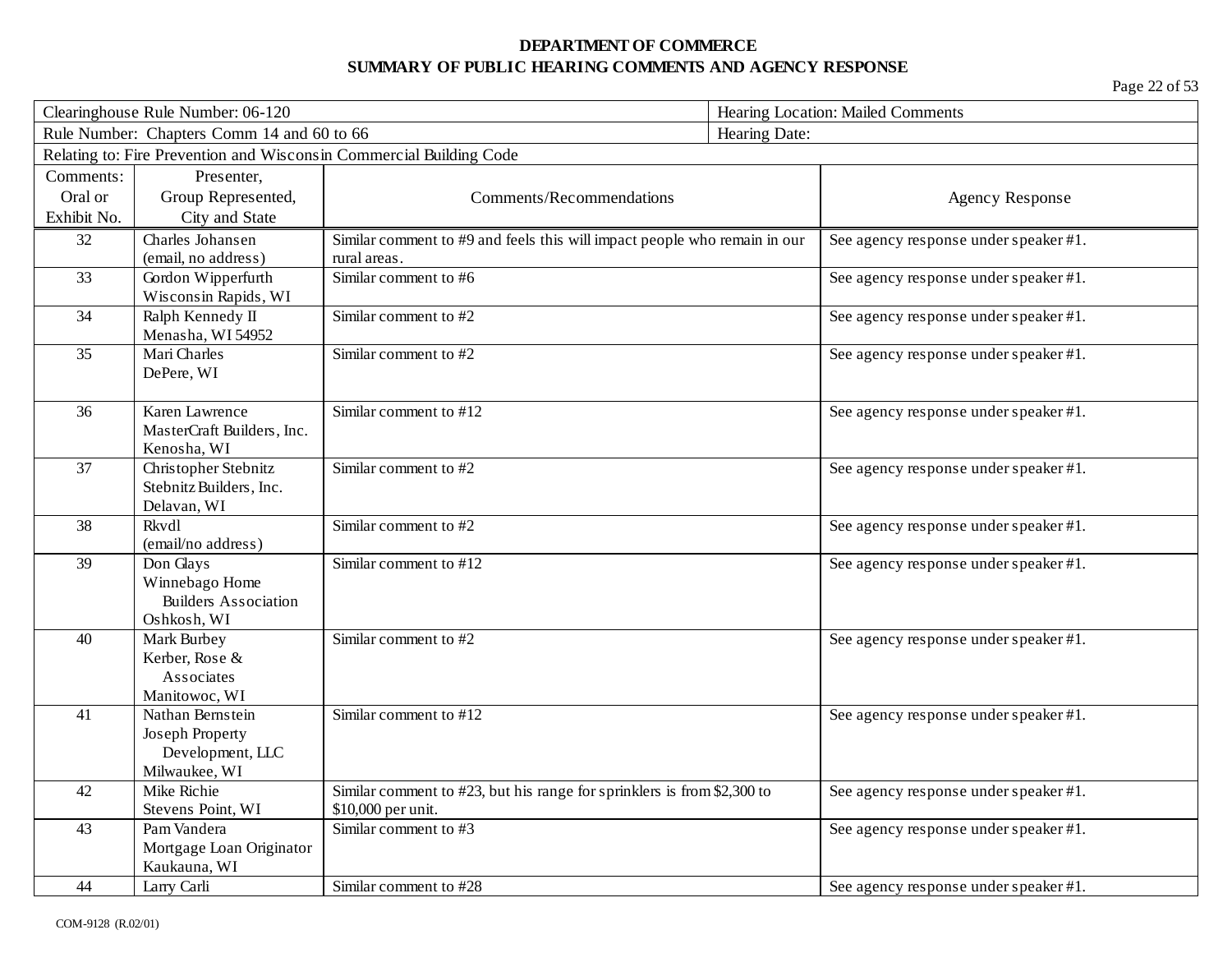| Clearinghouse Rule Number: 06-120 |                                               | Hearing Location: Mailed Comments                                           |                                       |
|-----------------------------------|-----------------------------------------------|-----------------------------------------------------------------------------|---------------------------------------|
|                                   | Rule Number: Chapters Comm 14 and 60 to 66    |                                                                             | Hearing Date:                         |
|                                   |                                               | Relating to: Fire Prevention and Wisconsin Commercial Building Code         |                                       |
| Comments:                         | Presenter,                                    |                                                                             |                                       |
| Oral or                           | Group Represented,                            | Comments/Recommendations                                                    | <b>Agency Response</b>                |
| Exhibit No.                       | City and State                                |                                                                             |                                       |
|                                   | North Shore Bank                              |                                                                             |                                       |
|                                   | (email/no address)                            |                                                                             |                                       |
| 45                                | Tim Voeller                                   | Similar comment to #28                                                      | See agency response under speaker #1. |
|                                   | Bielinski Homes, Inc.                         |                                                                             |                                       |
|                                   | Waukesha, WI                                  |                                                                             |                                       |
| 46                                | Mark Pekarske                                 | Similar comment to #3                                                       | See agency response under speaker #1. |
|                                   | Pekarske Builders, Inc.<br>(email/no address) |                                                                             |                                       |
| 47                                | Vicki Markussen                               | Similar comment to #2                                                       | See agency response under speaker #1. |
|                                   | La Crosse, WI                                 |                                                                             |                                       |
|                                   |                                               |                                                                             |                                       |
| 48                                | Mark S. Bourque                               | Similar comment to #2 and states that most people do not recognize the      | See agency response under speaker #1. |
|                                   | <b>Prudential Premier</b>                     | ongoing annual maintenance and testing costs required or phone lines        |                                       |
|                                   | Properties                                    | and alarm charges.                                                          |                                       |
|                                   | Kenosha, WI                                   |                                                                             |                                       |
| 49                                | Edward A. Schmidt                             | Similar comment to #28                                                      | See agency response under speaker #1. |
|                                   | Scmidt Bros. Custom                           |                                                                             |                                       |
|                                   | Homes, Inc.                                   |                                                                             |                                       |
| 50                                | Appleton, WI<br>James A. Sutter               | Similar comment to #2                                                       |                                       |
|                                   | Emerald Ridge                                 |                                                                             | See agency response under speaker #1. |
|                                   | Construction, LLC                             |                                                                             |                                       |
|                                   | Mount Horeb, WI                               |                                                                             |                                       |
| 51                                | Elizabeth Tharp                               | Expresses support of the recommendation to adopt the 2006 International     | Support noted.                        |
|                                   | <b>State Farm Insurance</b>                   | Building Code (IBC). Believes that mitigation activities such as installing |                                       |
|                                   | Companies                                     | fire sprinklers and strengthening structures are a worthy investment and    |                                       |
|                                   | Madison, WI                                   | will ultimately help save lives and reduce property damage. Believes that   |                                       |
|                                   |                                               | Building Codes related to fire sprinklers and other building construction   |                                       |
|                                   |                                               | items have a positive effect on our state and promote a degree of comfort   |                                       |
|                                   |                                               | among buyers who rely upon minimum construction standards for safety        |                                       |
|                                   |                                               | and soundness of their home.<br>Similar comment to #28                      |                                       |
| 52a to 52h                        | Gene Young, Leon A.<br>Church, John Mau,      |                                                                             | See agency response under speaker #1. |
|                                   | Jeffery Ma, David                             |                                                                             |                                       |
|                                   | Coonen, Rock Kanynh,                          |                                                                             |                                       |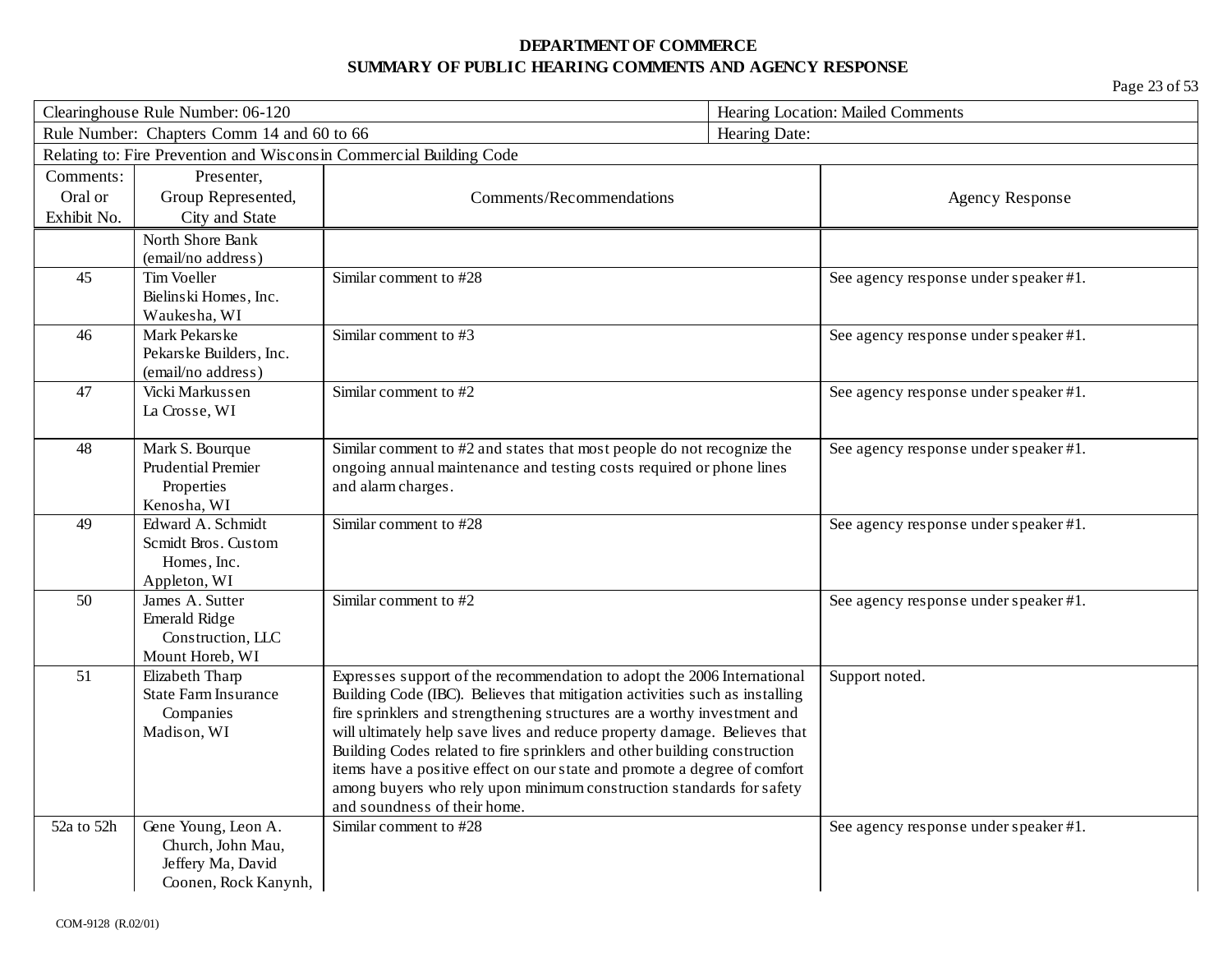| Clearinghouse Rule Number: 06-120 |                                            | Hearing Location: Mailed Comments                                             |                                                          |
|-----------------------------------|--------------------------------------------|-------------------------------------------------------------------------------|----------------------------------------------------------|
|                                   | Rule Number: Chapters Comm 14 and 60 to 66 |                                                                               | Hearing Date:                                            |
|                                   |                                            | Relating to: Fire Prevention and Wisconsin Commercial Building Code           |                                                          |
| Comments:                         | Presenter,                                 |                                                                               |                                                          |
| Oral or                           | Group Represented,                         | Comments/Recommendations                                                      | <b>Agency Response</b>                                   |
| Exhibit No.                       | City and State                             |                                                                               |                                                          |
|                                   | David Cap, David                           |                                                                               |                                                          |
|                                   | Eislele                                    |                                                                               |                                                          |
|                                   | Valley Home Builders                       |                                                                               |                                                          |
|                                   | Association                                |                                                                               |                                                          |
|                                   | Appleton, WI                               |                                                                               |                                                          |
| 53                                | Mike Vilstrup                              | Similar comment to #28                                                        | See agency response under speaker #1.                    |
|                                   | TimberLane Builders, LLC                   |                                                                               |                                                          |
|                                   | (email/no address)                         |                                                                               |                                                          |
| 54                                | Greg Shaw                                  | Similar comment to #28                                                        | See agency response under speaker #1.                    |
|                                   | Shaw Building & Design                     |                                                                               |                                                          |
|                                   | Inc.                                       |                                                                               |                                                          |
|                                   | (email/no address)                         |                                                                               |                                                          |
| 55                                | Mike Selner                                | Similar comment to #28                                                        | See agency response under speaker #1.                    |
|                                   | <b>TCD Homes</b>                           |                                                                               |                                                          |
| 56                                | (email/no address)<br>Liv Mueller          | Supports the installation of sprinklers since just recently her neighbor lost | Support noted.                                           |
|                                   | (email/no address)                         | her life due to a fire and her smoke detector had no battery in it.           |                                                          |
| 57                                | La Verne Hensen                            | Similar comment to #28                                                        | See agency response under speaker #1.                    |
|                                   | Hensen Builders, Inc.                      |                                                                               |                                                          |
|                                   | Waunakee, WI                               |                                                                               |                                                          |
| 58                                | Lisa Olgren                                | Similar comment to #6 and believes people would probably disconnect the       | See agency response under speaker #1.                    |
|                                   | Oneida, WI                                 | system as a nuisance.                                                         |                                                          |
| 59                                | <b>Scott Draves</b>                        | Similar comment to #2 and believes it will hinder construction.               | See agency response under speaker #1.                    |
|                                   | Fond du Lac, WI                            |                                                                               |                                                          |
| 60                                | Tim Carlson                                | Agrees with the proposed rule change for sprinklers in multifamily            | See agency response under speaker #1.                    |
|                                   | (email/no address)                         | dwellings with the exception for smaller dwellings units such as a 4-unit     |                                                          |
|                                   |                                            | building located in rural areas without municipal water supply. The costs     |                                                          |
|                                   |                                            | for water storage or a fire pump would be astronomical. There should be       |                                                          |
|                                   |                                            | some equivalent alternative designs, such as 2-hour structurally              |                                                          |
|                                   |                                            | independent fire walls between every two units.                               |                                                          |
|                                   |                                            | Explains there are many older churches located in rural areas without         | For church additions, the ability to separate fire areas |
|                                   |                                            | municipal water supply that would like to add on a carport or enclosed        | or separate buildings through the use of fire-resistive  |
|                                   |                                            | vestibule but the addition may bring them over the square foot threshold      | construction or fire walls is an option recognized under |
|                                   |                                            | for requiring sprinklers. Suggests the same rationale for equivalency to      | the code; this option is not being eliminated with the   |
|                                   |                                            | sprinklers (2-hour fire wall) be used for these occupancies too.              | adoption of the 2006 edition of the IBC.                 |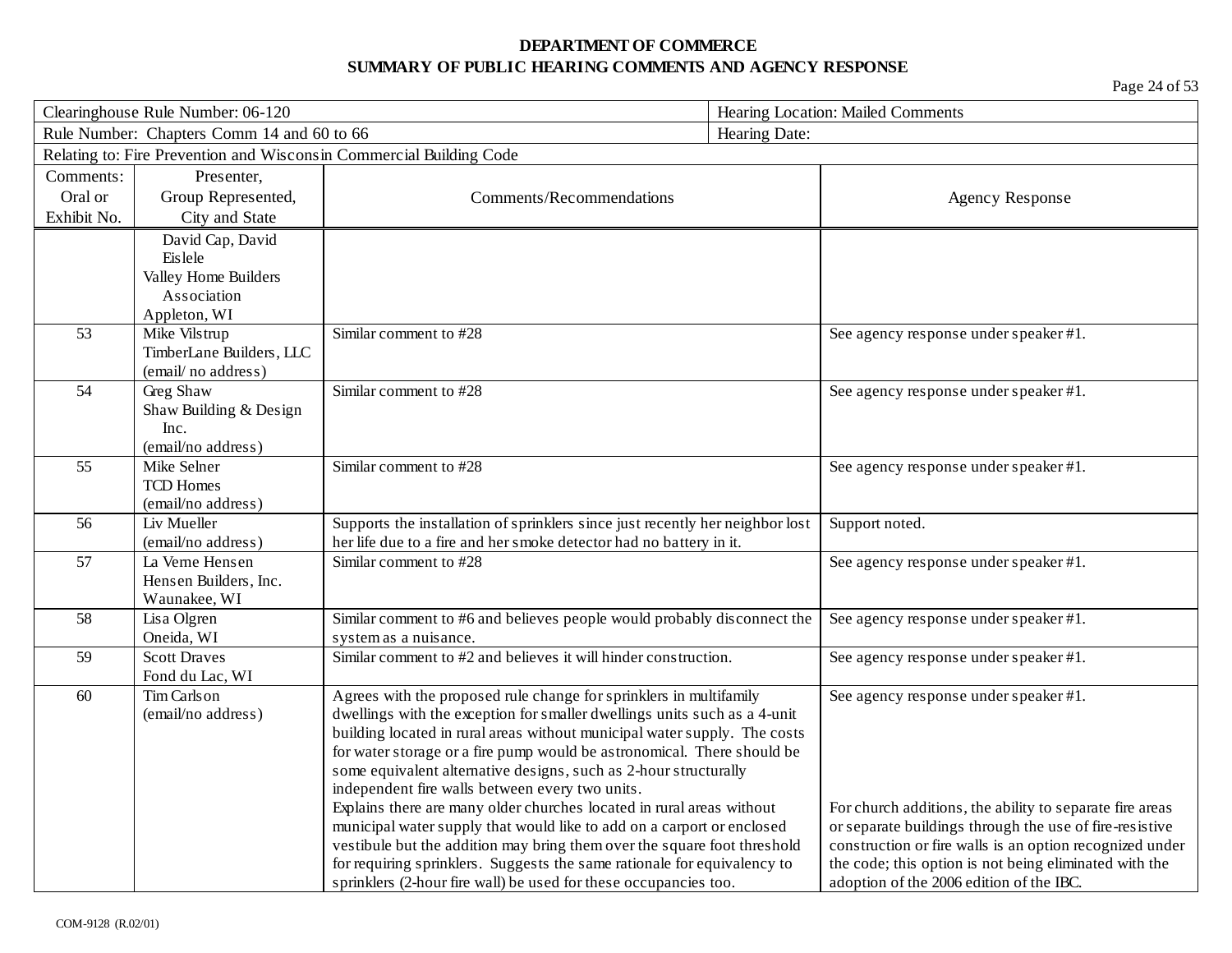| Clearinghouse Rule Number: 06-120          |                          | Hearing Location: Mailed Comments                                                                                                            |                |                                       |
|--------------------------------------------|--------------------------|----------------------------------------------------------------------------------------------------------------------------------------------|----------------|---------------------------------------|
| Rule Number: Chapters Comm 14 and 60 to 66 |                          |                                                                                                                                              | Hearing Date:  |                                       |
|                                            |                          | Relating to: Fire Prevention and Wisconsin Commercial Building Code                                                                          |                |                                       |
| Comments:                                  | Presenter,               |                                                                                                                                              |                |                                       |
| Oral or                                    | Group Represented,       | Comments/Recommendations                                                                                                                     |                | <b>Agency Response</b>                |
| Exhibit No.                                | City and State           |                                                                                                                                              |                |                                       |
| 61                                         | <b>James Martins</b>     | Supports the adoption of the fire sprinkler rules on behalf of the                                                                           | Support noted. |                                       |
|                                            | Milwaukee County         | Association.                                                                                                                                 |                |                                       |
|                                            | Association of Fire      |                                                                                                                                              |                |                                       |
| Chiefs                                     |                          |                                                                                                                                              |                |                                       |
| 62                                         | Fred R. Walling          | Supports the installation of fire sprinklers in multifamily dwellings.                                                                       | Support noted. |                                       |
|                                            | Delavan Building         |                                                                                                                                              |                |                                       |
|                                            | Inspector                |                                                                                                                                              |                |                                       |
| Delevan, WI                                |                          |                                                                                                                                              |                |                                       |
| 63                                         | Roger Bjorge             | Supports the efforts to strengthen and broaden the sprinkler thresholds in                                                                   | Support noted. |                                       |
|                                            | De Forest Area Fire      | the Wisconsin Commercial Building Code (WCBC). Indicates that cars are                                                                       |                |                                       |
|                                            | <b>District</b>          | made safer because of traffic fatalities, so why shouldn't buildings be                                                                      |                |                                       |
|                                            | De Forest, WI            | made safer with the installation of sprinklers?                                                                                              |                |                                       |
|                                            |                          |                                                                                                                                              |                |                                       |
| Leon Church<br>64                          |                          | Explains he is a builder of condominiums that are one story $1, 2, 3$ unit                                                                   |                | See agency response under speaker #1. |
|                                            | Sweetwood Builders, Inc. | buildings and cannot justify the additional \$4,000 for the installation of                                                                  |                |                                       |
|                                            | Appleton, WI             | sprinklers. Believes the current code requirements for unit separations,                                                                     |                |                                       |
|                                            |                          | smoke detectors, egress windows from basement areas and sealed air                                                                           |                |                                       |
|                                            |                          | combustions on all appliances provides acceptable alternatives.                                                                              |                |                                       |
| 65                                         | Gerry Lycholat           | Similar comment to #3                                                                                                                        |                | See agency response under speaker #1. |
|                                            | Knutson Bros II, LLC     |                                                                                                                                              |                |                                       |
|                                            | East Troy, WI            |                                                                                                                                              |                |                                       |
| 66                                         | Joseph T. Heimsch        | Supports the adoption of this law. States that his department within the                                                                     | Support noted. |                                       |
|                                            | Building Safety and      | city of Watertown is responsible for all building and mechanical                                                                             |                |                                       |
|                                            | Zoning Department        | inspections and fire inspections and noted that numerous owners of 4-                                                                        |                |                                       |
|                                            | Watertown, WI            | family buildings have voluntarily installed sprinklers. They feel their                                                                      |                |                                       |
|                                            |                          | investment would be paid back in 10 years.                                                                                                   |                |                                       |
| 67                                         | Mary Anne Moore          | Urges the Department of Commerce to do further research on the                                                                               |                | See agency response under speaker #1. |
|                                            | Sweetwood Builders, Inc. | installation of sprinklers in small buildings. Believes that properly                                                                        |                |                                       |
|                                            | Appleton, WI             | installed smoke detectors have been proven to alert residents in time for                                                                    |                |                                       |
|                                            |                          | evacuation of a burning building. Believes the current code provides the<br>needed safety alternatives.                                      |                |                                       |
| Dorie Etrheim<br>68                        |                          |                                                                                                                                              |                |                                       |
|                                            |                          |                                                                                                                                              |                |                                       |
|                                            | La Crosse, WI            | Similar comment to #6 and urges Department of Commerce to do further<br>research to determine where the problem exists and what is needed to |                | See agency response under speaker #1. |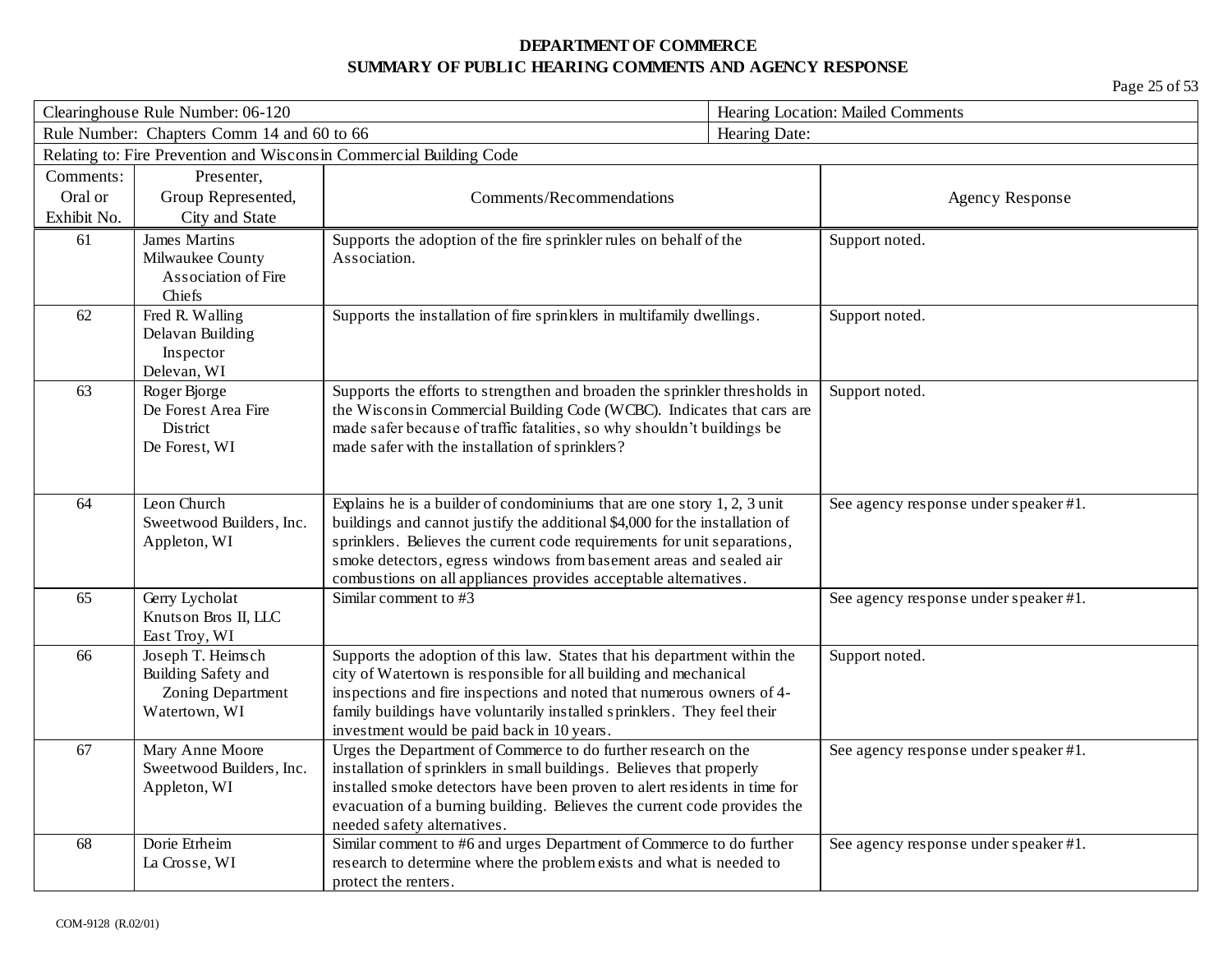| Clearinghouse Rule Number: 06-120 |                                            |                                                                                                                                                                                                                                                                                                                                                                                                                                                                                                                                                                                                                                                                                                                                                                                                                                                                                                                                                                                                                                                                                                                   | Hearing Location: Mailed Comments |                        |
|-----------------------------------|--------------------------------------------|-------------------------------------------------------------------------------------------------------------------------------------------------------------------------------------------------------------------------------------------------------------------------------------------------------------------------------------------------------------------------------------------------------------------------------------------------------------------------------------------------------------------------------------------------------------------------------------------------------------------------------------------------------------------------------------------------------------------------------------------------------------------------------------------------------------------------------------------------------------------------------------------------------------------------------------------------------------------------------------------------------------------------------------------------------------------------------------------------------------------|-----------------------------------|------------------------|
|                                   | Rule Number: Chapters Comm 14 and 60 to 66 |                                                                                                                                                                                                                                                                                                                                                                                                                                                                                                                                                                                                                                                                                                                                                                                                                                                                                                                                                                                                                                                                                                                   | Hearing Date:                     |                        |
|                                   |                                            | Relating to: Fire Prevention and Wisconsin Commercial Building Code                                                                                                                                                                                                                                                                                                                                                                                                                                                                                                                                                                                                                                                                                                                                                                                                                                                                                                                                                                                                                                               |                                   |                        |
| Comments:                         | Presenter,                                 |                                                                                                                                                                                                                                                                                                                                                                                                                                                                                                                                                                                                                                                                                                                                                                                                                                                                                                                                                                                                                                                                                                                   |                                   |                        |
| Oral or                           | Group Represented,                         | Comments/Recommendations                                                                                                                                                                                                                                                                                                                                                                                                                                                                                                                                                                                                                                                                                                                                                                                                                                                                                                                                                                                                                                                                                          |                                   | <b>Agency Response</b> |
| Exhibit No.                       | City and State                             |                                                                                                                                                                                                                                                                                                                                                                                                                                                                                                                                                                                                                                                                                                                                                                                                                                                                                                                                                                                                                                                                                                                   |                                   |                        |
| 69                                | Jonathan A. Fox<br>Sun Prairie, WI         | Commends the Department of Commerce for recommending the national<br>standard in fire sprinkler protection as part of the WCBC. States that the<br>presence of fire sprinkler systems helps reduce the number of fire deaths<br>and helps protect the taxbase by reducing property damage.<br>Believes research supports the Departments decision since 80% of fires<br>occur in homes, fire and burn injuries represent 1% of the total recorded<br>incidence of injuries nationally and 2% of total costs of injuries and in<br>2005, residential fires caused nearly \$7 billion in property damage.<br>Indicates there have been numerous false claims about fire sprinkler<br>systems relating to the entire system going off when only the sprinkler in<br>the fire area will activate.<br>Explains the average cost to install fire sprinklers is less than the average<br>cost of carpet. Builders and developers can capture cost savings in other<br>areas when they install fire sprinkler systems through trade-ups, such as<br>street infrastructure through reduced main sizing and hydrant spacing |                                   | Support noted.         |
|                                   | Foxcontinued                               | along<br>with smaller street widths and turnarounds for fire trucks.<br>Believes installing fire sprinklers helps increase the value of multi-unit<br>facilities, decrease insurance rates and provide residents with fire<br>protection.                                                                                                                                                                                                                                                                                                                                                                                                                                                                                                                                                                                                                                                                                                                                                                                                                                                                         |                                   |                        |
| 70                                | Mark Bossenbroek<br>Milton, WI             | Similar comment to #69                                                                                                                                                                                                                                                                                                                                                                                                                                                                                                                                                                                                                                                                                                                                                                                                                                                                                                                                                                                                                                                                                            |                                   | Support noted.         |
| 71                                | Michael Carter<br>Lodi, WI                 | Similar comment to #69                                                                                                                                                                                                                                                                                                                                                                                                                                                                                                                                                                                                                                                                                                                                                                                                                                                                                                                                                                                                                                                                                            |                                   | Support noted.         |
| 72                                | Timothy A. Braund<br>Lake Mills, WI        | Similar comment to #69                                                                                                                                                                                                                                                                                                                                                                                                                                                                                                                                                                                                                                                                                                                                                                                                                                                                                                                                                                                                                                                                                            |                                   | Support noted.         |
| 73                                | <b>Boomer Braun</b><br>Madison, WI         | Similar comment to #69                                                                                                                                                                                                                                                                                                                                                                                                                                                                                                                                                                                                                                                                                                                                                                                                                                                                                                                                                                                                                                                                                            |                                   | Support noted.         |
| 74                                | Corey Danto<br>Cambridge, WI               | Similar comment to #69                                                                                                                                                                                                                                                                                                                                                                                                                                                                                                                                                                                                                                                                                                                                                                                                                                                                                                                                                                                                                                                                                            |                                   | Support noted.         |
| 75                                | Travis Hayes<br>Evans ville, WI            | Similar comment to #69                                                                                                                                                                                                                                                                                                                                                                                                                                                                                                                                                                                                                                                                                                                                                                                                                                                                                                                                                                                                                                                                                            |                                   | Support noted.         |
| 76                                | Marc Hageman<br>Grand Chute, WI            | Explains he rents an apartment, which is sprinklered, and is responding to<br>a newspaper article he read that was claiming fire sprinklers cost \$5,000                                                                                                                                                                                                                                                                                                                                                                                                                                                                                                                                                                                                                                                                                                                                                                                                                                                                                                                                                          |                                   | Support noted.         |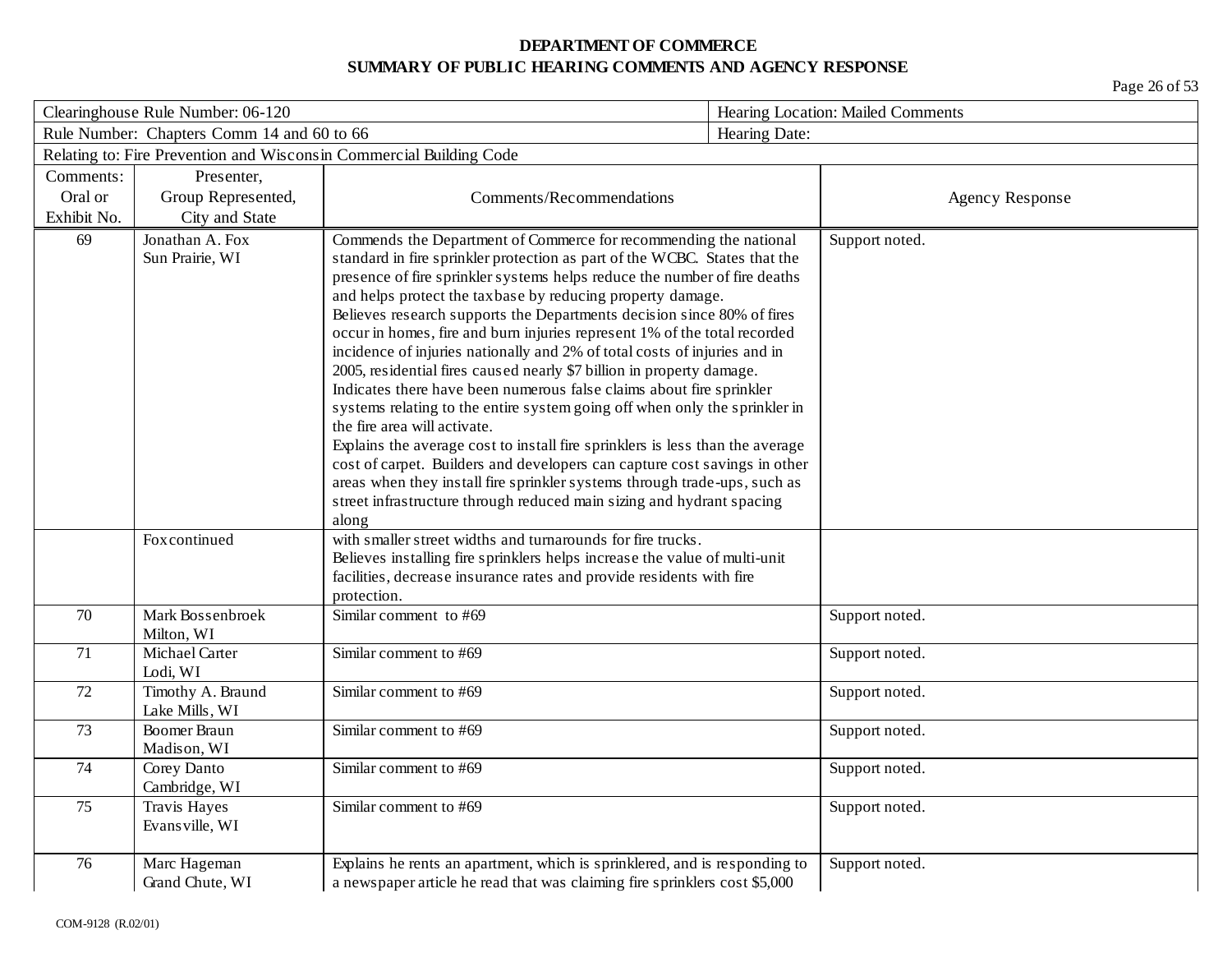| Clearinghouse Rule Number: 06-120                           |                                           |                                                                                                                                                            | Hearing Location: Mailed Comments |                                       |
|-------------------------------------------------------------|-------------------------------------------|------------------------------------------------------------------------------------------------------------------------------------------------------------|-----------------------------------|---------------------------------------|
| Rule Number: Chapters Comm 14 and 60 to 66<br>Hearing Date: |                                           |                                                                                                                                                            |                                   |                                       |
|                                                             |                                           | Relating to: Fire Prevention and Wisconsin Commercial Building Code                                                                                        |                                   |                                       |
| Comments:                                                   | Presenter,                                |                                                                                                                                                            |                                   |                                       |
| Oral or                                                     | Group Represented,                        | Comments/Recommendations                                                                                                                                   |                                   | <b>Agency Response</b>                |
| Exhibit No.                                                 | City and State                            |                                                                                                                                                            |                                   |                                       |
|                                                             |                                           | per unit. Believes that over the life of his apartment the cost to provide                                                                                 |                                   |                                       |
|                                                             |                                           | the sprinklers would still be affordable and should not be eliminated due                                                                                  |                                   |                                       |
|                                                             |                                           | to claims from home builders.                                                                                                                              |                                   |                                       |
| 77                                                          | Dick Prehn                                | Indicates he is in favor of having rules in place which would require                                                                                      |                                   | Support noted.                        |
|                                                             | Green Bay, WI                             | sprinklers in all 4-plex and larger apartments. Explains he lost his mother<br>in an apartment fire and believes that if the building had been sprinklered |                                   |                                       |
|                                                             |                                           | not only would her life have been spared, but the damage to the building                                                                                   |                                   |                                       |
|                                                             |                                           | would have been much less.                                                                                                                                 |                                   |                                       |
| 78a to 78e                                                  | Walter Regal, Mark Regal,                 | Similar comment to #28                                                                                                                                     |                                   | See agency response under speaker #1. |
|                                                             | Ingrid Regal, Lisa                        |                                                                                                                                                            |                                   |                                       |
|                                                             | Regal, Christina Regal                    |                                                                                                                                                            |                                   |                                       |
|                                                             | Regal Home Builders                       |                                                                                                                                                            |                                   |                                       |
|                                                             | <b>Regal Crrest Apartments</b>            |                                                                                                                                                            |                                   |                                       |
|                                                             | (email/no address)                        |                                                                                                                                                            |                                   |                                       |
| 79                                                          | Robert Winterhorn                         | Similar comment to #28                                                                                                                                     |                                   | See agency response under speaker #1. |
|                                                             | Milwaukee, WI                             |                                                                                                                                                            |                                   |                                       |
|                                                             |                                           |                                                                                                                                                            |                                   |                                       |
| 80                                                          | Kevin Klug                                | Similar comment to #69                                                                                                                                     |                                   | Support noted.                        |
|                                                             | Monona Plumbing and                       |                                                                                                                                                            |                                   |                                       |
|                                                             | Fire Prevention                           |                                                                                                                                                            |                                   |                                       |
|                                                             | Monona, WI                                |                                                                                                                                                            |                                   |                                       |
| 81                                                          | Kirk Goretski                             | Similar comment to #69                                                                                                                                     |                                   | Support noted.                        |
|                                                             | H.J. Pertzborn Fire                       |                                                                                                                                                            |                                   |                                       |
|                                                             | Protection                                |                                                                                                                                                            |                                   |                                       |
|                                                             | Madison, WI                               |                                                                                                                                                            |                                   |                                       |
| 82                                                          | Mark Etrheim                              | Similar comment to #12                                                                                                                                     |                                   | See agency response under speaker #1. |
|                                                             | <b>Ertheim Properties</b><br>Onalaska, WI |                                                                                                                                                            |                                   |                                       |
| 83                                                          | Captain Bill Ruchti                       | Similar comment to #63 and has witnessed first hand, the life and property                                                                                 |                                   | Support noted.                        |
|                                                             | Janes ville Fire Department               | savings that have occurred in buildings protected by fire sprinklers.                                                                                      |                                   |                                       |
|                                                             | Janes ville, WI                           | Believes the cost of sprinklers is minimal in an overall building project                                                                                  |                                   |                                       |
|                                                             |                                           | with today's advanced sprinkler technology.                                                                                                                |                                   |                                       |
| 84                                                          | Raymond C. Leffler                        | Does not support reducing the minimum multifamily unit threshold for                                                                                       |                                   | See agency response under speaker #1. |
|                                                             | Newport Development                       | sprinklers to 3 units and up.                                                                                                                              |                                   |                                       |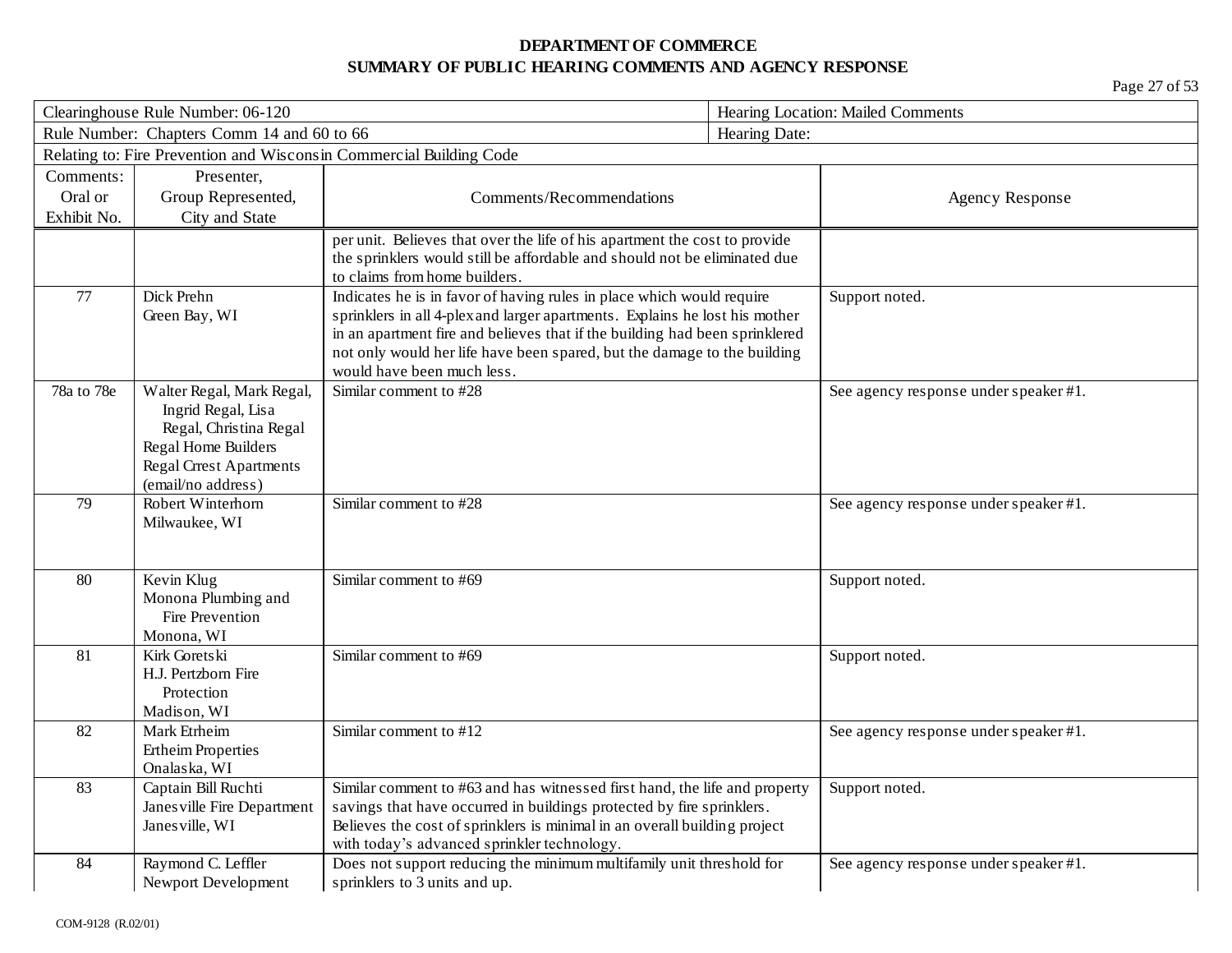|             | Clearinghouse Rule Number: 06-120          |                                                                                                                                                                                                                           | Hearing Location: Mailed Comments |                                       |
|-------------|--------------------------------------------|---------------------------------------------------------------------------------------------------------------------------------------------------------------------------------------------------------------------------|-----------------------------------|---------------------------------------|
|             | Rule Number: Chapters Comm 14 and 60 to 66 |                                                                                                                                                                                                                           | Hearing Date:                     |                                       |
|             |                                            | Relating to: Fire Prevention and Wisconsin Commercial Building Code                                                                                                                                                       |                                   |                                       |
| Comments:   | Presenter,                                 |                                                                                                                                                                                                                           |                                   |                                       |
| Oral or     | Group Represented,                         | Comments/Recommendations                                                                                                                                                                                                  |                                   | <b>Agency Response</b>                |
| Exhibit No. | City and State                             |                                                                                                                                                                                                                           |                                   |                                       |
|             | Corp.<br>Racine, WI                        | Believes the new set of multifamily codes is worth evaluation of whether<br>fire sprinklers will provide safety to the building or safety to the<br>occupants. States it is important to note that there are many ways to |                                   |                                       |
|             |                                            | ensure that the state's building codes result in a safe and affordable living                                                                                                                                             |                                   |                                       |
|             |                                            | environment. Indicates fire sprinklers can be a great option; however,                                                                                                                                                    |                                   |                                       |
|             |                                            | they do not need to be mandated for all units and under all circumstances.                                                                                                                                                |                                   |                                       |
|             |                                            | Indicates the unit threshold for fire sprinklers are established in the state                                                                                                                                             |                                   |                                       |
|             |                                            | statutes, so is confused how the department has the authority to change                                                                                                                                                   |                                   |                                       |
|             |                                            | this state law without approval from the legislature.                                                                                                                                                                     |                                   |                                       |
| 85          | Mark E. Carstensen<br>Mark Carstensen      | Similar comment to #84                                                                                                                                                                                                    |                                   | See agency response under speaker #1. |
|             | Construction &                             |                                                                                                                                                                                                                           |                                   |                                       |
|             | Development                                |                                                                                                                                                                                                                           |                                   |                                       |
|             | Companies, Inc.                            |                                                                                                                                                                                                                           |                                   |                                       |
|             | Franklin, WI                               |                                                                                                                                                                                                                           |                                   |                                       |
| 86          | Susan Montie                               | Similar comment to #84                                                                                                                                                                                                    |                                   | See agency response under speaker #1. |
|             | Pewaukee, WI                               |                                                                                                                                                                                                                           |                                   |                                       |
|             |                                            |                                                                                                                                                                                                                           |                                   |                                       |
| 87          | Donna Spakowicz                            | Similar comment to #84                                                                                                                                                                                                    |                                   |                                       |
|             | DG-Remodeling                              |                                                                                                                                                                                                                           |                                   | See agency response under speaker #1. |
|             | Pewaukee, WI                               |                                                                                                                                                                                                                           |                                   |                                       |
| 88          | Bruce Johnson                              | Similar comment to #84                                                                                                                                                                                                    |                                   | See agency response under speaker #1. |
|             | Metropolitan Builders                      |                                                                                                                                                                                                                           |                                   |                                       |
|             | Association of Greater                     |                                                                                                                                                                                                                           |                                   |                                       |
|             | Milwaukee                                  |                                                                                                                                                                                                                           |                                   |                                       |
|             | Milwaukee, WI                              |                                                                                                                                                                                                                           |                                   |                                       |
| 89          | Terry Luedke                               | Similar comment to #69                                                                                                                                                                                                    |                                   | Support noted.                        |
|             | Hubertus, WI                               |                                                                                                                                                                                                                           |                                   |                                       |
| 90          | Kay Luedke                                 | Similar comment to #69                                                                                                                                                                                                    |                                   | Support noted.                        |
| 91          | Hubertus, WI<br>Dave Bauer                 | Similar comment to #69                                                                                                                                                                                                    |                                   |                                       |
|             | Greendale, WI                              |                                                                                                                                                                                                                           |                                   | Support noted.                        |
| 92          | Anna Bauer                                 | Similar comment to #69                                                                                                                                                                                                    |                                   | Support noted.                        |
|             | Greendale, WI                              |                                                                                                                                                                                                                           |                                   |                                       |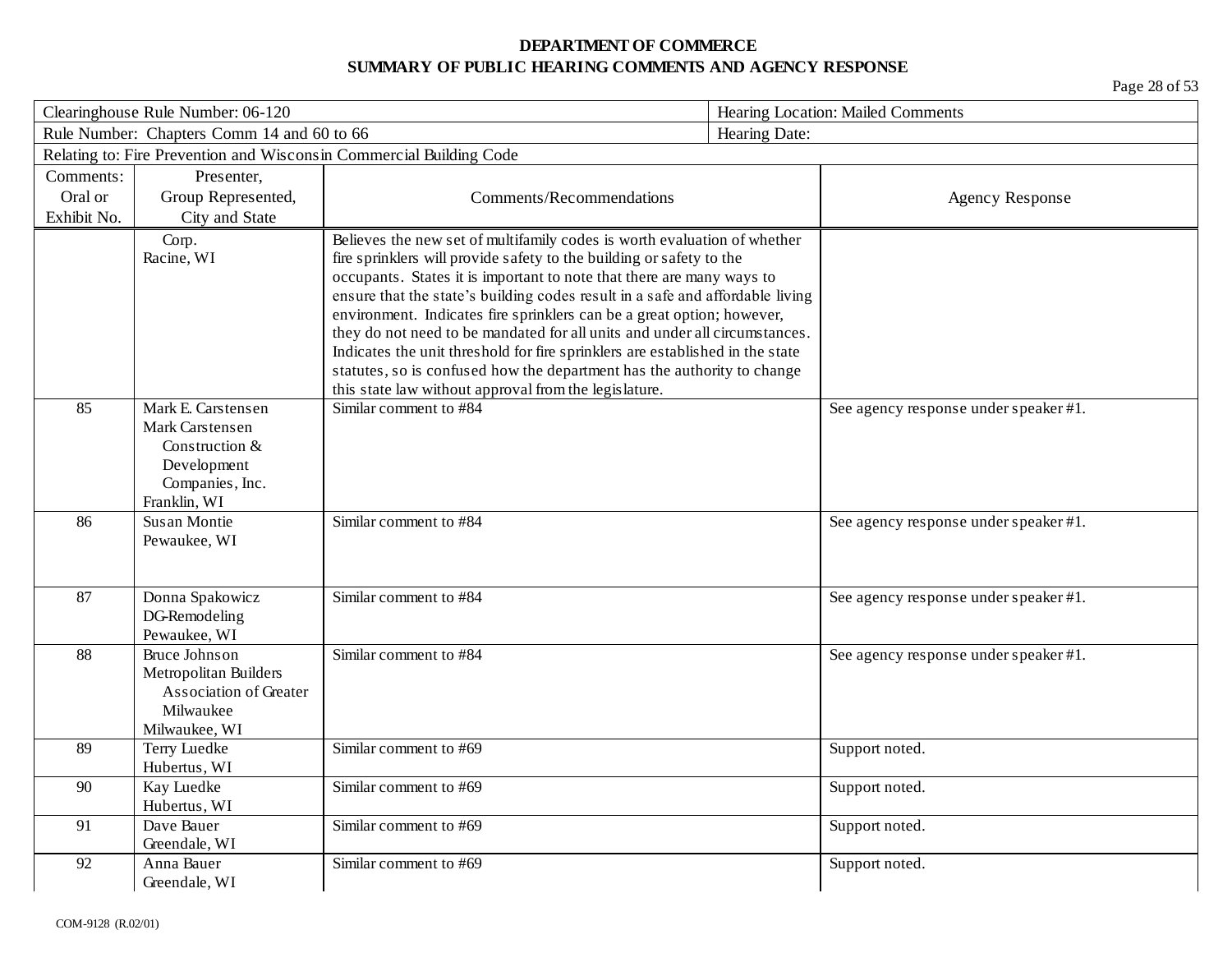| Clearinghouse Rule Number: 06-120 |                                            |                                                                     | Hearing Location: Mailed Comments     |  |
|-----------------------------------|--------------------------------------------|---------------------------------------------------------------------|---------------------------------------|--|
|                                   | Rule Number: Chapters Comm 14 and 60 to 66 |                                                                     | Hearing Date:                         |  |
|                                   |                                            | Relating to: Fire Prevention and Wisconsin Commercial Building Code |                                       |  |
| Comments:                         | Presenter,                                 |                                                                     |                                       |  |
| Oral or                           | Group Represented,                         | Comments/Recommendations                                            | <b>Agency Response</b>                |  |
| Exhibit No.                       | City and State                             |                                                                     |                                       |  |
| 93                                | Faith Honkamp                              | Similar comment to #69                                              | Support noted.                        |  |
|                                   | Pewaukee, WI                               |                                                                     |                                       |  |
| 94                                | Dustin Schliz                              | Similar comment to #69                                              | Support noted.                        |  |
|                                   | West Allis, WI                             |                                                                     |                                       |  |
| 95                                | Mike Luedke                                | Similar comment to #69                                              | Support noted.                        |  |
|                                   | Sussex, WI                                 |                                                                     |                                       |  |
| 96                                | Mark Barber                                | Similar comment to #69                                              | Support noted.                        |  |
| 97                                | New Berlin, WI<br><b>Nick Ries</b>         | Similar comment to #69                                              |                                       |  |
|                                   | Hartford, WI                               |                                                                     | Support noted.                        |  |
| 98                                | Angie Reis                                 | Similar comment to #69                                              | Support noted.                        |  |
|                                   | Hartford, WI                               |                                                                     |                                       |  |
| 99                                | Dana Richter                               | Similar comment to #69                                              | Support noted.                        |  |
|                                   | Colgate, WI                                |                                                                     |                                       |  |
| 100                               | <b>Jeff Richter</b>                        | Similar comment to #69                                              | Support noted.                        |  |
|                                   | Colgate, WI                                |                                                                     |                                       |  |
| 101                               | Mike Umhoefer                              | Similar comment to #69                                              | Support noted.                        |  |
|                                   | Pewaukee, WI                               |                                                                     |                                       |  |
|                                   |                                            |                                                                     |                                       |  |
|                                   |                                            |                                                                     |                                       |  |
| 102                               | Robert Kopfmann                            | Similar comment to #28                                              | See agency response under speaker #1. |  |
|                                   | Kopfmann Co., Inc.<br>(email/no address)   |                                                                     |                                       |  |
| 103                               | Diane Ormsby                               | Similar comment to #28                                              | See agency response under speaker #1. |  |
|                                   | <b>Regal Crest Apartments</b>              |                                                                     |                                       |  |
|                                   | (email/no address)                         |                                                                     |                                       |  |
| 104                               | Robert Hassler                             | Similar comment to #69                                              | Support noted.                        |  |
|                                   | Greenfield, WI                             |                                                                     |                                       |  |
| 105                               | Paul T. Kosmoski                           | Similar comment to #12                                              | See agency response under speaker #1. |  |
|                                   | <b>Brown County</b>                        |                                                                     |                                       |  |
|                                   | construction and                           |                                                                     |                                       |  |
|                                   | business                                   |                                                                     |                                       |  |
|                                   | (email/no address)                         |                                                                     |                                       |  |
| 106                               | Henry L. Butts                             | Similar comment to #63                                              | Support noted.                        |  |
|                                   | <b>Watertown Fire</b>                      |                                                                     |                                       |  |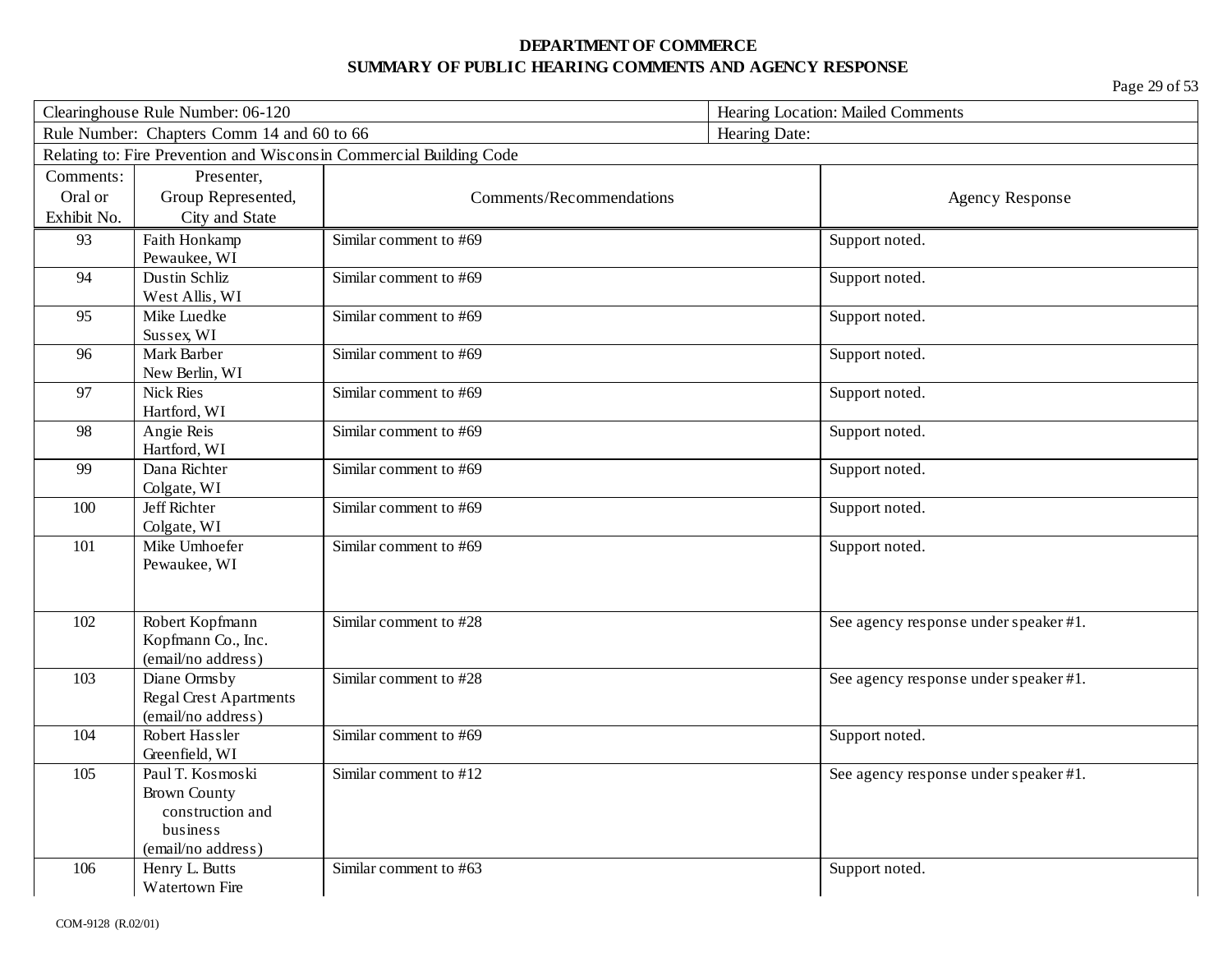| Clearinghouse Rule Number: 06-120 |                                            | Hearing Location: Mailed Comments                                            |                                                |
|-----------------------------------|--------------------------------------------|------------------------------------------------------------------------------|------------------------------------------------|
|                                   | Rule Number: Chapters Comm 14 and 60 to 66 |                                                                              | Hearing Date:                                  |
|                                   |                                            | Relating to: Fire Prevention and Wisconsin Commercial Building Code          |                                                |
| Comments:                         | Presenter,                                 |                                                                              |                                                |
| Oral or                           | Group Represented,                         | Comments/Recommendations                                                     | Agency Response                                |
| Exhibit No.                       | City and State                             |                                                                              |                                                |
|                                   | Department                                 |                                                                              |                                                |
|                                   | Watertown, WI                              |                                                                              |                                                |
| 107                               | Katherine Carney                           | Similar comment to #69                                                       | Support noted.                                 |
|                                   | Milwaukee, WI                              |                                                                              |                                                |
| 108                               | Lance Hanson                               | Similar comment to #69                                                       | Support noted.                                 |
|                                   | Eau Claire Firefighters                    |                                                                              |                                                |
|                                   | Eau Claire, WI                             |                                                                              |                                                |
| 109                               | Pat Caster                                 | Similar comment to #28                                                       | See agency response under speaker #1.          |
|                                   | Broker/Owner                               |                                                                              |                                                |
|                                   | Green Bay, WI                              |                                                                              |                                                |
| 110                               | Corey C. Gall                              | Similar comment to #69                                                       | Support noted.                                 |
|                                   | Sprinkler Fitters Local                    |                                                                              |                                                |
|                                   | Union 183                                  |                                                                              |                                                |
|                                   | Menomonee, WI                              |                                                                              |                                                |
| 111                               | James Pl Rugg                              | Similar comment to #84                                                       | See agency response under speaker #1.          |
|                                   | Eagle Electric<br>Waukesha, WI             |                                                                              |                                                |
| 112                               | Ingrid McMasters, LC,                      | Proposes that Wisconsin adopt a similar method relating to the energy        | Agree, the proposed rules have been changed to |
|                                   | <b>IESNA</b>                               | code and calculation of lighting loads similar to California Title 24, which | incorporate this flexibility.                  |
|                                   | <b>KJWW</b> Engineering                    | allows the use of current power limiters installed with line voltage track.  |                                                |
|                                   | Consultants                                | Believes this will allow establishments like restaurants and retail          |                                                |
|                                   | Madison, WI                                | establishments to have more flexibility in their lighting placement while    |                                                |
|                                   |                                            | still limiting the power                                                     |                                                |
|                                   | McMasters continued                        | consumption of the track. Includes sample cut sheets of the current          |                                                |
|                                   |                                            | power limiting device and applicable pages from the Title 24                 |                                                |
|                                   |                                            | Nonresidential Compliance Manual.                                            |                                                |
|                                   |                                            | Indicates this change would require an additional definition of "current     |                                                |
|                                   |                                            | power limiting device" under Comm 63.1005 and modification of Comm           |                                                |
|                                   |                                            | 63.1045 (4a) to assimilate Title 24.                                         |                                                |
| 113                               | Henry M. Isaksen                           | Indicates the cost of sprinklers with municipal water is \$2.20 per square   | See agency response under speaker #1.          |
|                                   | Isaksen Architects, LLC                    | foot for entire building, and with no municipal water the cost is \$5.50 per |                                                |
|                                   | Sturgeon Bay, WI                           | square foot for the entire building.                                         |                                                |
| 114                               | Mark White                                 | Similar comment to #69                                                       | Support noted.                                 |
|                                   | Menomonee Falls, WI                        |                                                                              |                                                |
| 115                               | Ann Rodrigues                              | Similar comment to #84                                                       | See agency response under speaker #1.          |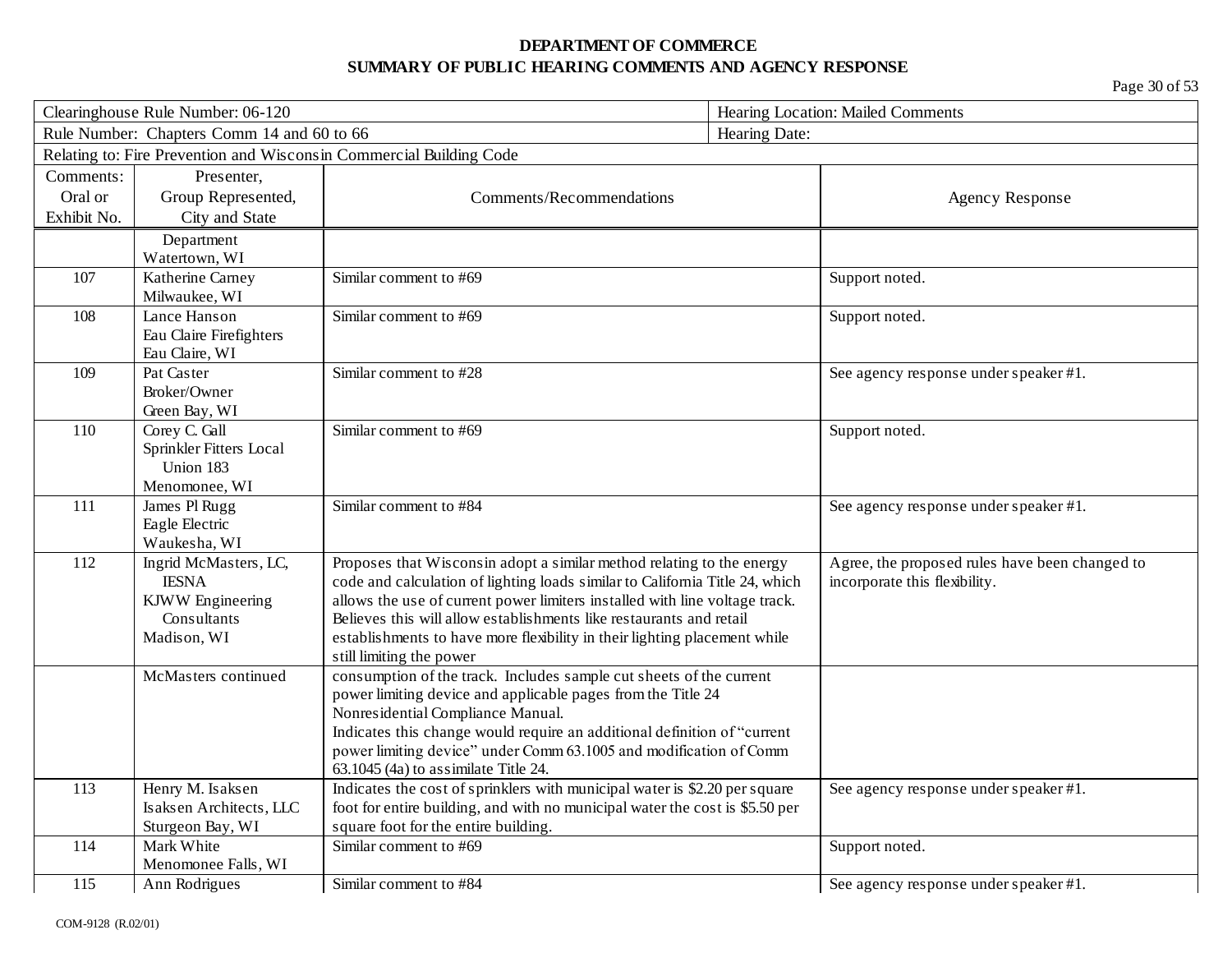| Clearinghouse Rule Number: 06-120 |                                            | Hearing Location: Mailed Comments                                   |                |                                       |
|-----------------------------------|--------------------------------------------|---------------------------------------------------------------------|----------------|---------------------------------------|
|                                   | Rule Number: Chapters Comm 14 and 60 to 66 |                                                                     | Hearing Date:  |                                       |
|                                   |                                            | Relating to: Fire Prevention and Wisconsin Commercial Building Code |                |                                       |
| Comments:                         | Presenter,                                 |                                                                     |                |                                       |
| Oral or                           | Group Represented,                         | Comments/Recommendations                                            |                | <b>Agency Response</b>                |
| Exhibit No.                       | City and State                             |                                                                     |                |                                       |
|                                   | Avid Homes, LLC                            |                                                                     |                |                                       |
|                                   | Pewaukee, WI                               |                                                                     |                |                                       |
| 116                               | David Rodrigues, Jr.                       | Similar comment to #84                                              |                | See agency response under speaker #1. |
|                                   | David & Goliath Builders,                  |                                                                     |                |                                       |
|                                   | Inc.                                       |                                                                     |                |                                       |
|                                   | Pewaukee, WI                               |                                                                     |                |                                       |
| 117                               | John H. Stoker                             | Similar comment to #84                                              |                | See agency response under speaker #1. |
|                                   | Mequon, WI                                 |                                                                     |                |                                       |
| 118                               | Michael Worske                             | Similar comment to #84                                              |                | See agency response under speaker #1. |
|                                   | West Allis, WI                             |                                                                     |                |                                       |
| 119                               | Matt Hall                                  | Similar comment to #84                                              |                | See agency response under speaker #1. |
|                                   | Nashotah, WI                               |                                                                     |                |                                       |
| 120                               | Shelley R. Gall<br>West Bend, WI           | Similar comment to #69                                              | Support noted. |                                       |
| 121                               | Susan M. Gassner                           | Similar comment to #69                                              | Support noted. |                                       |
|                                   | Lomira, WI                                 |                                                                     |                |                                       |
| 122                               | Pam Courtney                               | Similar comment to #84                                              |                | See agency response under speaker #1. |
|                                   | Brookfield, WI                             |                                                                     |                |                                       |
| 123                               | Jon Petroskey                              | Similar comment to #63                                              | Support noted. |                                       |
|                                   | City of Antigo Fire                        |                                                                     |                |                                       |
|                                   | Antigo, WI                                 |                                                                     |                |                                       |
| 124                               | Dave Van Lanen                             | Similar comment to #28                                              |                | See agency response under speaker #1. |
|                                   | Architect                                  |                                                                     |                |                                       |
|                                   | (email/no address)                         |                                                                     |                |                                       |
| 125                               | Nancy kay Behnke                           | Similar comment to #2                                               |                | See agency response under speaker #1. |
|                                   | <b>NKS</b> Property                        |                                                                     |                |                                       |
|                                   | Management                                 |                                                                     |                |                                       |
|                                   | (email/no address)                         |                                                                     |                |                                       |
| 126                               | Scott A. Beres                             | Similar comment to #69                                              | Support noted. |                                       |
|                                   | Brookfield, WI                             | Similar comment to #9 and #28                                       |                |                                       |
| 127                               | Kelly Claflin<br>Portside Builders         |                                                                     |                | See agency response under speaker #1. |
|                                   | Door County                                |                                                                     |                |                                       |
| 128                               | Jason Steen                                | Similar comment to #12                                              |                | See agency response under speaker #1. |
|                                   | Steen Construction of                      |                                                                     |                |                                       |
|                                   |                                            |                                                                     |                |                                       |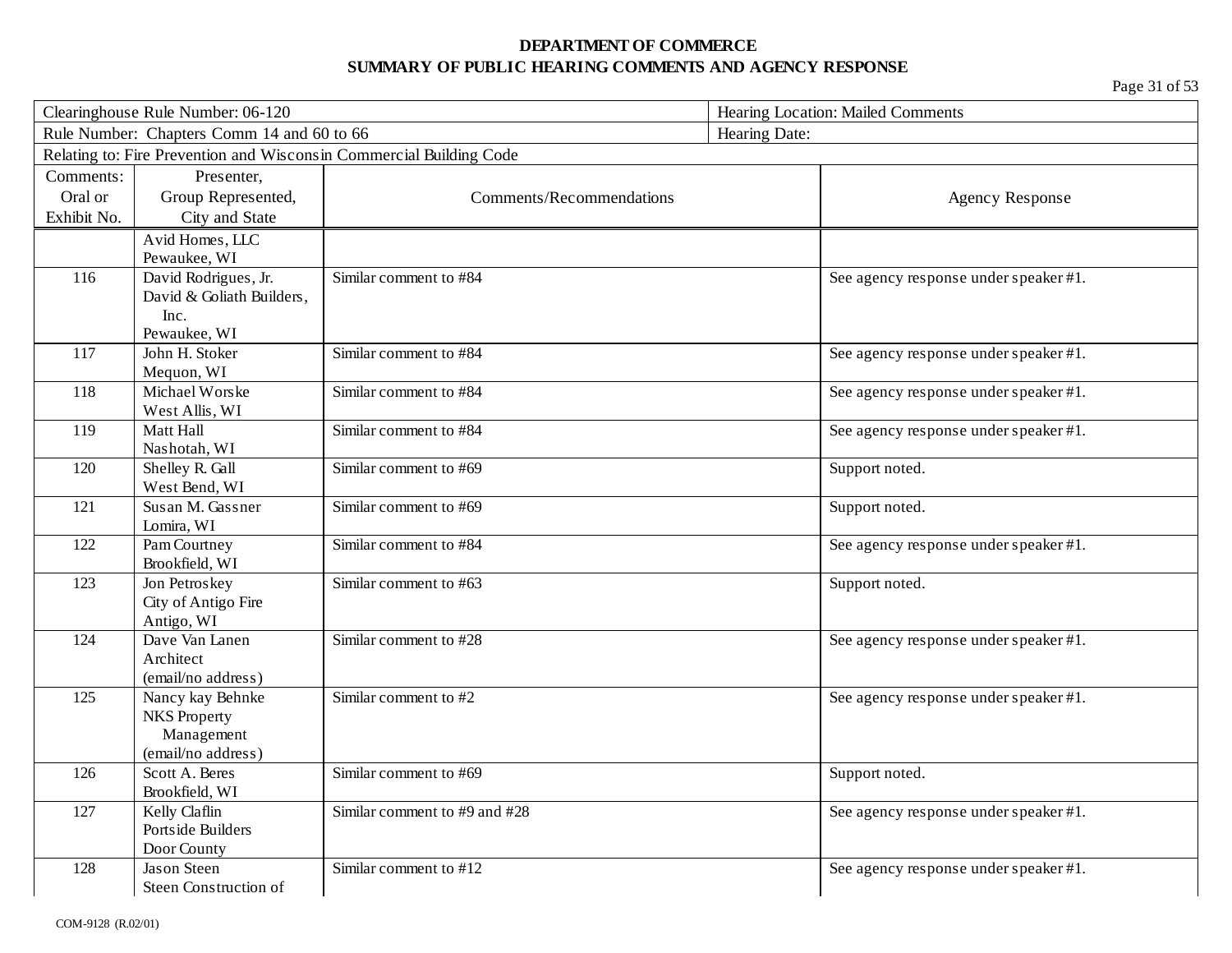| Clearinghouse Rule Number: 06-120 |                                            | Hearing Location: Mailed Comments                                                                                                 |               |                                                          |
|-----------------------------------|--------------------------------------------|-----------------------------------------------------------------------------------------------------------------------------------|---------------|----------------------------------------------------------|
|                                   | Rule Number: Chapters Comm 14 and 60 to 66 |                                                                                                                                   | Hearing Date: |                                                          |
|                                   |                                            | Relating to: Fire Prevention and Wisconsin Commercial Building Code                                                               |               |                                                          |
| Comments:                         | Presenter,                                 |                                                                                                                                   |               |                                                          |
| Oral or                           | Group Represented,                         | Comments/Recommendations                                                                                                          |               | <b>Agency Response</b>                                   |
| Exhibit No.                       | City and State                             |                                                                                                                                   |               |                                                          |
|                                   | Osseo, Inc                                 |                                                                                                                                   |               |                                                          |
|                                   | Osseo, WI                                  |                                                                                                                                   |               |                                                          |
| 129                               | Craig A. Rakowski                          | Similar comment to #84                                                                                                            |               | See agency response under speaker #1.                    |
|                                   | Wauwatosa, WI                              |                                                                                                                                   |               |                                                          |
| 130                               | Beau Gabriel                               | Similar comment to #63                                                                                                            |               | Support noted.                                           |
|                                   | Fire Fighter                               |                                                                                                                                   |               |                                                          |
|                                   | (email/no address)                         |                                                                                                                                   |               |                                                          |
| 131                               | Jennifer Moritz<br>Sun Prairie, WI         | Similar comment to #69                                                                                                            |               | Support noted.                                           |
| 132                               | Jay Griggs                                 | Explains the biggest issue for them having just constructed an aircraft                                                           |               | In addition to building a smaller building, there are    |
|                                   | <b>Griggs Aviation</b>                     | hangar, was that a sprinkler system was required for an aircraft hangar                                                           |               | other options available in lieu of providing a sprinkler |
|                                   | New Richmond, WI                           | with more than 12,000 square feet of space. Since city water is not                                                               |               | system., including the installation of fire barriers to  |
|                                   |                                            | available to our site and the cost of putting in our own wells and sprinkler                                                      |               | compartmentalize the building into multiple smaller fire |
|                                   |                                            | system would have added nearly \$500,000 to the cost of a \$650,000                                                               |               | areas. The code does allow the use of foam               |
|                                   |                                            | building. Indicates they were forced to build a much smaller building than                                                        |               | suppression systems under NFPA 11 and 11A when a         |
|                                   |                                            | the lot was designed for. Believes that a sprinkler system in this type of                                                        |               | water-based system would be ineffective.                 |
|                                   |                                            | facility would be ineffective in extinguishing it since the burning fuel                                                          |               |                                                          |
|                                   |                                            | floats on the surface of the water. Indicates a much better idea would be                                                         |               |                                                          |
|                                   |                                            | to have some kind of fire extinguishers required or perhaps some kind of                                                          |               |                                                          |
|                                   |                                            | foam system that would be effective on fuel fires.<br>Explains they were not happy about the requirement to put in a \$35,000 air |               | It is unclear from the information provided why the air  |
|                                   |                                            | handling system in a building that contains 300,000 cubic feet of air and                                                         |               | handling system was required. Clarification has been     |
|                                   |                                            | has two people working in it, with no painting, welding or chemical fumes.                                                        |               | provided to staff on the application of the ventilation  |
|                                   |                                            | Believes the air handling system serves only to pump out the cool air in                                                          |               | requirements as it relates to hangars.                   |
|                                   |                                            | the                                                                                                                               |               |                                                          |
|                                   | Griggs continued                           | summer and hot air in the winter, substantially increasing our air                                                                |               |                                                          |
|                                   |                                            | conditioning and heating bills and serving no beneficial purpose.                                                                 |               |                                                          |
|                                   |                                            | Suggests that the changes being proposed rectify the unreasonable                                                                 |               |                                                          |
|                                   |                                            | requirement to sprinkler aircraft hangars.                                                                                        |               |                                                          |
| 133                               | Thomas H. Mudrovich                        | Endorses the proposed sprinkler code changes to require fire sprinkler                                                            |               | Support noted.                                           |
|                                   | Architect                                  | system in multifamily dwellings of four or more units. Thought of                                                                 |               |                                                          |
|                                   | (email/no address)                         | Wisconsin as a leader in building code development and implementation.<br>Believes this requirement is the right thing to do.     |               |                                                          |
|                                   |                                            | Indicates that as he has seen over the years, there are some owners who                                                           |               |                                                          |
|                                   |                                            | will look to the benefit of the building above the minimum code                                                                   |               |                                                          |
|                                   |                                            |                                                                                                                                   |               |                                                          |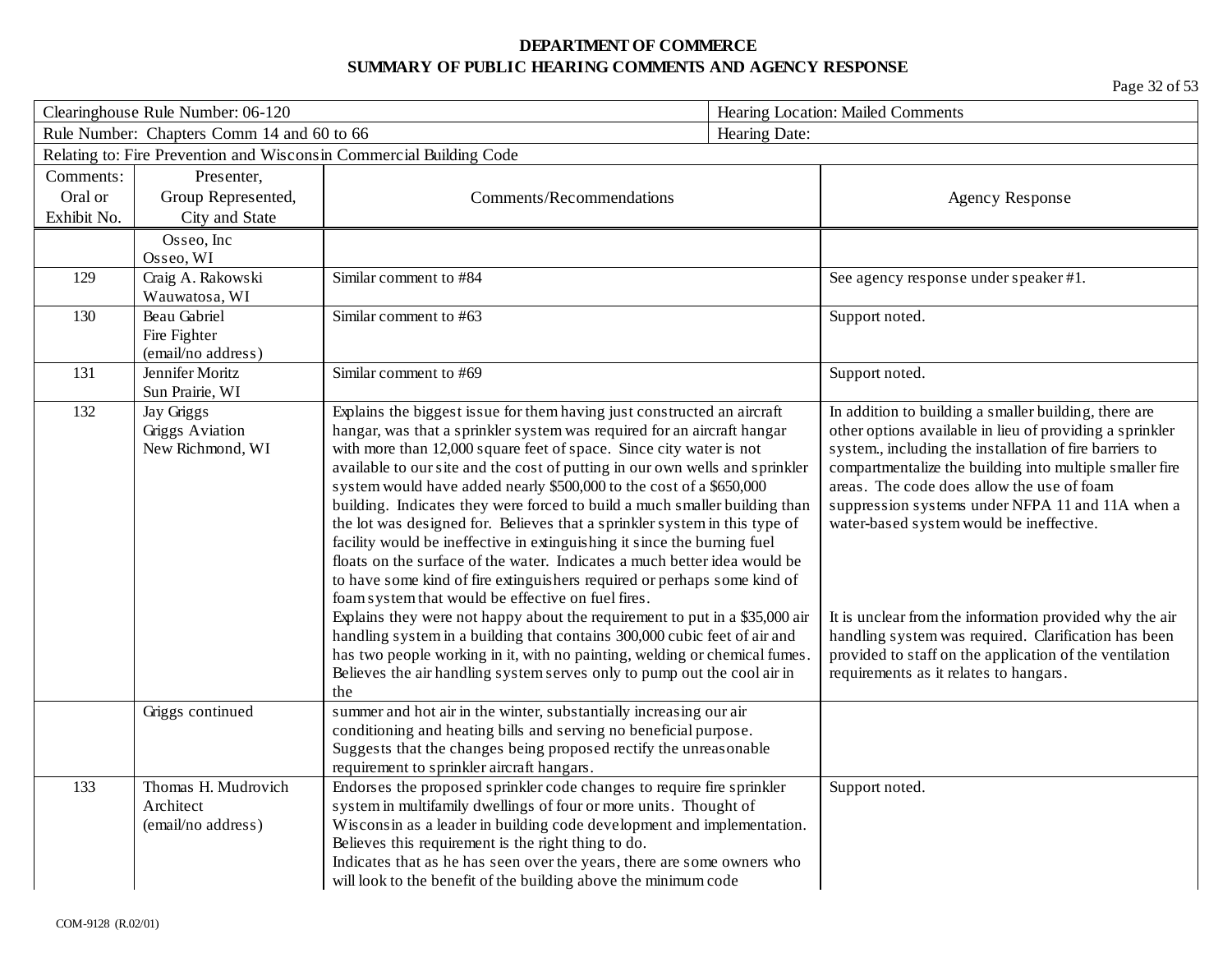| Clearinghouse Rule Number: 06-120 |                                            |                                                                                                                                                      | Hearing Location: Mailed Comments |                                       |
|-----------------------------------|--------------------------------------------|------------------------------------------------------------------------------------------------------------------------------------------------------|-----------------------------------|---------------------------------------|
|                                   | Rule Number: Chapters Comm 14 and 60 to 66 |                                                                                                                                                      | Hearing Date:                     |                                       |
|                                   |                                            | Relating to: Fire Prevention and Wisconsin Commercial Building Code                                                                                  |                                   |                                       |
| Comments:                         | Presenter,                                 |                                                                                                                                                      |                                   |                                       |
| Oral or                           | Group Represented,                         | Comments/Recommendations                                                                                                                             |                                   | <b>Agency Response</b>                |
| Exhibit No.                       | City and State                             |                                                                                                                                                      |                                   |                                       |
|                                   |                                            | requirements, but there are all too many that will begrudge even having to                                                                           |                                   |                                       |
|                                   |                                            | build to the code.<br>Explains that to take this a step further, if the requirement for fire sprinkler                                               |                                   |                                       |
|                                   |                                            | were applied to existing buildings the way ADA upgrades are, the state                                                                               |                                   |                                       |
|                                   |                                            | would have a means of affecting an upgrade to the existing stock of                                                                                  |                                   |                                       |
|                                   |                                            | multifamily housing.                                                                                                                                 |                                   |                                       |
| 134                               | Robert Cannon<br>Burlington, WI            | Similar comment to #69                                                                                                                               |                                   | Support noted.                        |
| 135                               | Alan M. Anahmer                            | Similar comment to #69                                                                                                                               |                                   | Support noted.                        |
|                                   | Volunteer Fire Fighter                     |                                                                                                                                                      |                                   |                                       |
|                                   | Lone Rock, WI                              |                                                                                                                                                      |                                   |                                       |
| 136                               | <b>Bob Lederer</b>                         | Supports and urges the Department to adopt the IBC 2006 as it pertains to                                                                            |                                   | Support noted.                        |
|                                   | Waubeka Fire Prevention<br>Bureau          | sprinklers. Admits that it will increase the cost of buildings, but the                                                                              |                                   |                                       |
|                                   | Waubeka, WI                                | saving of lives should come first.                                                                                                                   |                                   |                                       |
| 137                               | Michael J. Woodzicka                       | Similar comment to #69                                                                                                                               |                                   | Support noted.                        |
|                                   | <b>Appleton Fire Fighters</b>              |                                                                                                                                                      |                                   |                                       |
|                                   | Union                                      |                                                                                                                                                      |                                   |                                       |
|                                   | Appleton, WI                               |                                                                                                                                                      |                                   |                                       |
| 138                               | J. Scott Mathie                            | Indicates there are a number of approaches to providing a safe living                                                                                |                                   | See agency response under speaker #1. |
|                                   | Metropolitan Builders                      | environment in multifamily housing – fire sprinklers being one approach.                                                                             |                                   |                                       |
|                                   | Association<br>Waukesha, WI                | However, there are many ways to ensure that the state's building codes<br>are providing safety options to builders. Requiring fire sprinklers in all |                                   |                                       |
|                                   |                                            | multifamily applications is not the answer and is not supported by the                                                                               |                                   |                                       |
|                                   |                                            | industry.                                                                                                                                            |                                   |                                       |
|                                   |                                            |                                                                                                                                                      |                                   |                                       |
|                                   | Mathie continued                           | Identifies specific comments regarding the proposal relating to the                                                                                  |                                   |                                       |
|                                   |                                            | following:                                                                                                                                           |                                   |                                       |
|                                   |                                            | Building code already includes alternatives.<br>1.<br>2. In an effort to provide safety to all multifamily tenants, building                         |                                   |                                       |
|                                   |                                            | owners have established rules that limit or ban the use of                                                                                           |                                   |                                       |
|                                   |                                            | candles, smoking, grilling on balconies and other activities.                                                                                        |                                   |                                       |
|                                   |                                            | Some safety concerns stem from irresponsible human behavior.                                                                                         |                                   |                                       |
|                                   |                                            | Sprinklers can be an option and part of the strategy, but they are<br>3.                                                                             |                                   |                                       |
|                                   |                                            | not the answer in all circumstances.                                                                                                                 |                                   |                                       |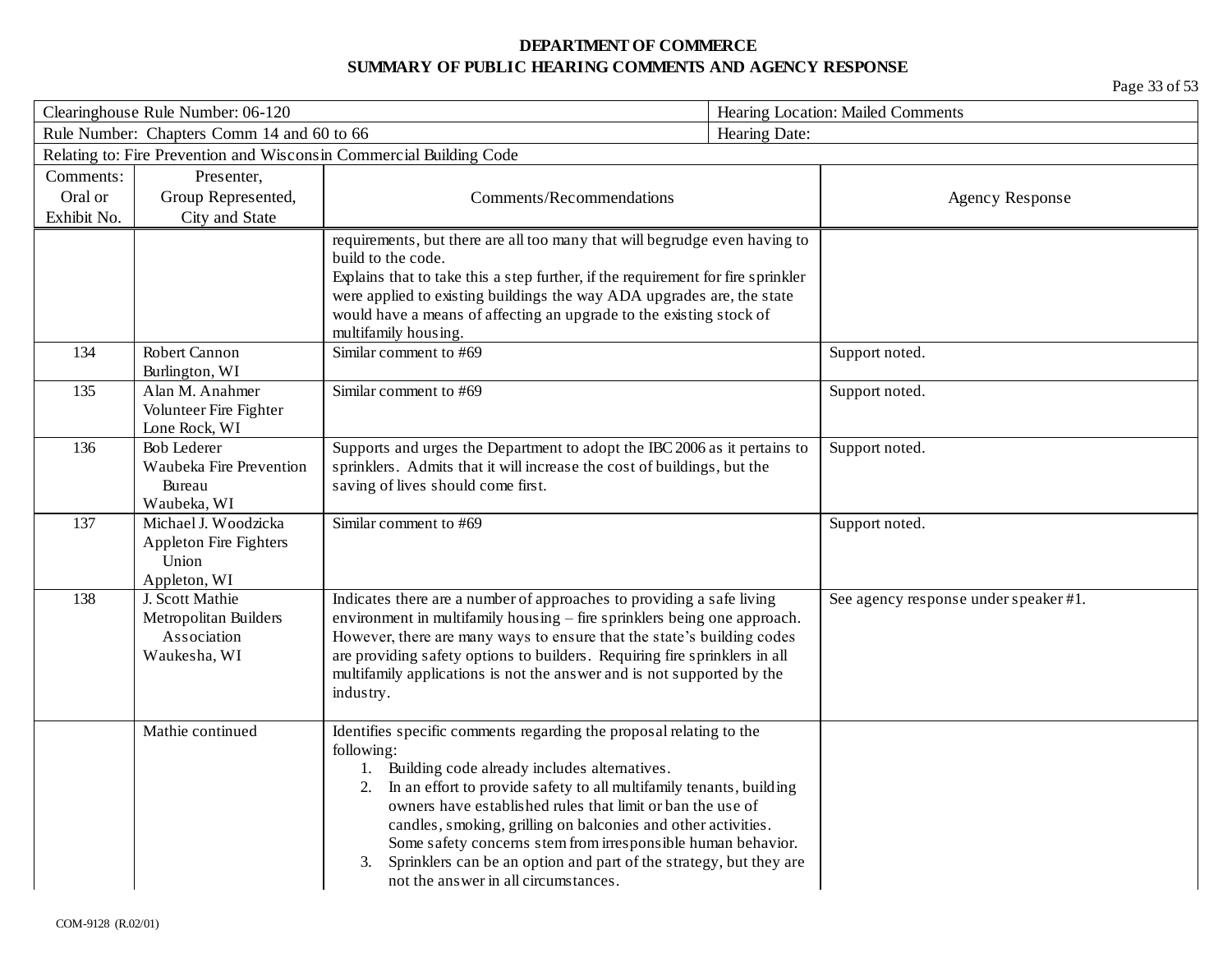| Clearinghouse Rule Number: 06-120 |                                                                |                                                                                                                                                                                                                                                                                                                                                                                                                                                                                                                                                                                                                                                                                                                                                                                                                                                                                                                                                                                                              | Hearing Location: Mailed Comments |                                       |
|-----------------------------------|----------------------------------------------------------------|--------------------------------------------------------------------------------------------------------------------------------------------------------------------------------------------------------------------------------------------------------------------------------------------------------------------------------------------------------------------------------------------------------------------------------------------------------------------------------------------------------------------------------------------------------------------------------------------------------------------------------------------------------------------------------------------------------------------------------------------------------------------------------------------------------------------------------------------------------------------------------------------------------------------------------------------------------------------------------------------------------------|-----------------------------------|---------------------------------------|
|                                   | Rule Number: Chapters Comm 14 and 60 to 66                     |                                                                                                                                                                                                                                                                                                                                                                                                                                                                                                                                                                                                                                                                                                                                                                                                                                                                                                                                                                                                              | Hearing Date:                     |                                       |
|                                   |                                                                | Relating to: Fire Prevention and Wisconsin Commercial Building Code                                                                                                                                                                                                                                                                                                                                                                                                                                                                                                                                                                                                                                                                                                                                                                                                                                                                                                                                          |                                   |                                       |
| Comments:                         | Presenter,                                                     |                                                                                                                                                                                                                                                                                                                                                                                                                                                                                                                                                                                                                                                                                                                                                                                                                                                                                                                                                                                                              |                                   |                                       |
| Oral or                           | Group Represented,                                             | Comments/Recommendations                                                                                                                                                                                                                                                                                                                                                                                                                                                                                                                                                                                                                                                                                                                                                                                                                                                                                                                                                                                     |                                   | <b>Agency Response</b>                |
| Exhibit No.                       | City and State                                                 |                                                                                                                                                                                                                                                                                                                                                                                                                                                                                                                                                                                                                                                                                                                                                                                                                                                                                                                                                                                                              |                                   |                                       |
|                                   |                                                                | Sprinklers have always been viewed as a property protection<br>4.<br>versus a habitant protection. Arguments for sprinklers have<br>been based on insurance savings; however, those arguments are<br>unfounded and do not address any concerns over safety.<br>There are significant limitations to the use of sprinklers and<br>5.<br>should not be required for all multifamily applications. The<br>overriding rationale is not the cost but the maintenance<br>requirements and water supply problems.<br>A large percentage of families will be forced into older, lower cost<br>6.<br>housing options. States that newer housing options do provide a<br>very safe living environment and this fact should not be<br>overshadowed.<br>States that several studies confirm that the single most important<br>7.<br>correlation between fires and fire deaths is the age of the<br>construction, not the presence of sprinklers.<br>Indicates the Department does not have the authority to change<br>8. |                                   |                                       |
| 139                               | Timothy M. O'Brien                                             | a statute without going through the proper channels.<br>Similar comment to #84                                                                                                                                                                                                                                                                                                                                                                                                                                                                                                                                                                                                                                                                                                                                                                                                                                                                                                                               |                                   | See agency response under speaker #1. |
|                                   | Oconomowoc, WI                                                 |                                                                                                                                                                                                                                                                                                                                                                                                                                                                                                                                                                                                                                                                                                                                                                                                                                                                                                                                                                                                              |                                   |                                       |
| 140                               | Carol Samsa<br>Franksville, WI                                 | Similar comment to #84                                                                                                                                                                                                                                                                                                                                                                                                                                                                                                                                                                                                                                                                                                                                                                                                                                                                                                                                                                                       |                                   | See agency response under speaker #1. |
| 141                               | Ron Lemke<br>Flanner's Home<br>Entertainment<br>Brookfield, WI | Similar comment to #84                                                                                                                                                                                                                                                                                                                                                                                                                                                                                                                                                                                                                                                                                                                                                                                                                                                                                                                                                                                       |                                   | See agency response under speaker #1. |
| 142                               | John M. McCarty<br>North Shore Bank<br>Appleton, WI            | Similar comment to #2                                                                                                                                                                                                                                                                                                                                                                                                                                                                                                                                                                                                                                                                                                                                                                                                                                                                                                                                                                                        |                                   | See agency response under speaker #1. |
| 143                               | Kenneth L. Collins<br>Sun Prairie, WI                          | Similar comment to #69                                                                                                                                                                                                                                                                                                                                                                                                                                                                                                                                                                                                                                                                                                                                                                                                                                                                                                                                                                                       | Support noted.                    |                                       |
| 144                               | Christopher C. Indiraraj<br>West Bend, WI                      | Similar comment to #69                                                                                                                                                                                                                                                                                                                                                                                                                                                                                                                                                                                                                                                                                                                                                                                                                                                                                                                                                                                       | Support noted.                    |                                       |
| 145                               | Peter W. Stebbins<br>Madison Area Builders<br>Association      | Similar comment to #3                                                                                                                                                                                                                                                                                                                                                                                                                                                                                                                                                                                                                                                                                                                                                                                                                                                                                                                                                                                        |                                   | See agency response under speaker #1. |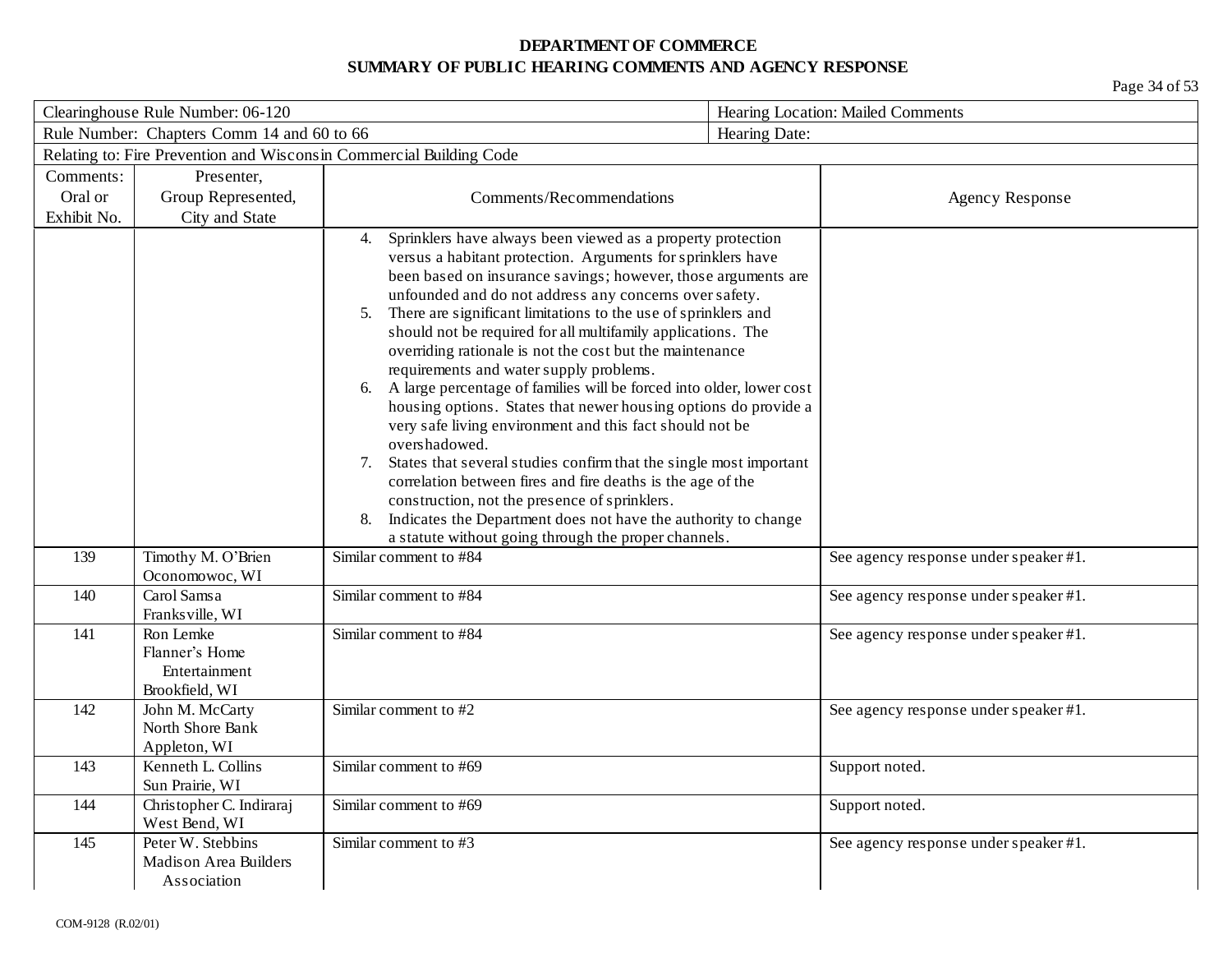| Clearinghouse Rule Number: 06-120 |                                            | Hearing Location: Mailed Comments                                                                                                                   |                                       |
|-----------------------------------|--------------------------------------------|-----------------------------------------------------------------------------------------------------------------------------------------------------|---------------------------------------|
|                                   | Rule Number: Chapters Comm 14 and 60 to 66 |                                                                                                                                                     | Hearing Date:                         |
|                                   |                                            | Relating to: Fire Prevention and Wisconsin Commercial Building Code                                                                                 |                                       |
| Comments:                         | Presenter,                                 |                                                                                                                                                     |                                       |
| Oral or                           | Group Represented,                         | Comments/Recommendations                                                                                                                            | <b>Agency Response</b>                |
| Exhibit No.                       | City and State                             |                                                                                                                                                     |                                       |
|                                   | Madison, WI                                |                                                                                                                                                     |                                       |
| 146                               | Jason A. Now                               | Similar comment to #69                                                                                                                              | Support noted.                        |
|                                   | North Fond du Lac, WI                      |                                                                                                                                                     |                                       |
| 147                               | Mike W. Schroeder                          | Similar comment to #63                                                                                                                              | Support noted.                        |
|                                   | Volunteer Fire Fighter                     |                                                                                                                                                     |                                       |
|                                   | Madison, WI                                |                                                                                                                                                     |                                       |
| 148                               | Jeanie and Jerry Sieling<br>Fitchburg, WI  | Supports the update of the IBC to require sprinklers in all new multifamily<br>dwellings of more than two units. Live in Fitchburg where there have | Support noted.                        |
|                                   |                                            | been many apartment fires which endanger occupants and increase the                                                                                 |                                       |
|                                   |                                            | cost of public safety for all of the tax payers.                                                                                                    |                                       |
| 149                               | John H. Pellmann                           | Similar comment to #28                                                                                                                              | See agency response under speaker #1. |
|                                   | ACP Properties, LLC                        |                                                                                                                                                     |                                       |
|                                   | Wauwatosa, WI                              |                                                                                                                                                     |                                       |
| 150                               | Lee Heiling                                | Similar comment to #63                                                                                                                              | Support noted.                        |
|                                   | Beaver Dam Fire Fighters,                  |                                                                                                                                                     |                                       |
|                                   | Local 3432                                 |                                                                                                                                                     |                                       |
|                                   | Beaver Dam, WI                             |                                                                                                                                                     |                                       |
| 151                               | Susan Schmitz-Kleckner                     | Supports the effort to pass a law regarding the installation of sprinkler<br>systems in multifamily dwellings of two or more units. Indicates her   | Support noted.                        |
|                                   | Bowne Marketing and<br><b>Business</b>     | parents aged 85 and 90 live in a multifamily apartment complex and many                                                                             |                                       |
|                                   | Communications                             | times other residents have left something on the stove and have set off                                                                             |                                       |
|                                   | Milwaukee, WI                              | the fire alarms. Is more comfortable knowing her parents are safer by                                                                               |                                       |
|                                   |                                            | having a sprinkler system in their building.                                                                                                        |                                       |
|                                   |                                            | Encourages the state and building industry to work together to do what                                                                              |                                       |
|                                   |                                            | they can to achieve the goal of saving lives.                                                                                                       |                                       |
| 152                               | Lawrence Wilson                            | Indicates the two groups most vulnerable to fire deaths are the very                                                                                | Support noted.                        |
|                                   | Green Bay Fire Prevention                  | young and the very old. Children under the age of 5 must rely on those                                                                              |                                       |
|                                   | Division                                   | who care for them to save them from danger. The elderly are four to five                                                                            |                                       |
|                                   | Green Bay, WI                              | times more likely to die in a fire as the general population. Said the U.S.                                                                         |                                       |
|                                   | Wilson continued                           | Census Bureau<br>projects there will be some 55 million Americans over the age of 65 by the                                                         |                                       |
|                                   |                                            | year 2020 and by the year 2050 and many of these people will live in                                                                                |                                       |
|                                   |                                            | multifamily housing.                                                                                                                                |                                       |
|                                   |                                            | Gives some incidents of fires in apartment buildings where the fire alarms                                                                          |                                       |
|                                   |                                            | were working but deaths occurred because the people were unable to hear                                                                             |                                       |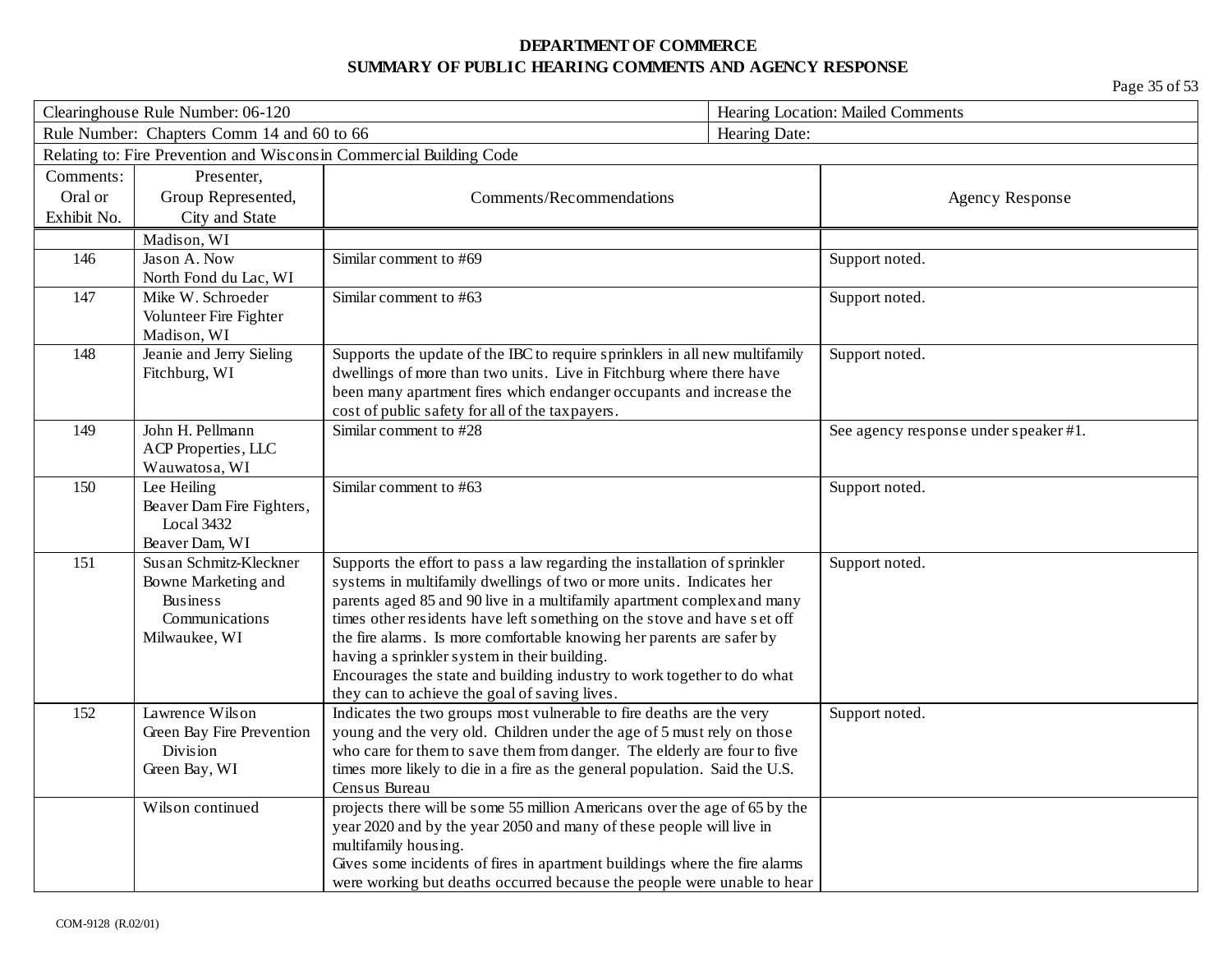|             | Clearinghouse Rule Number: 06-120          |                                                                                                                                                        |               | Hearing Location: Mailed Comments     |  |
|-------------|--------------------------------------------|--------------------------------------------------------------------------------------------------------------------------------------------------------|---------------|---------------------------------------|--|
|             | Rule Number: Chapters Comm 14 and 60 to 66 |                                                                                                                                                        | Hearing Date: |                                       |  |
|             |                                            | Relating to: Fire Prevention and Wisconsin Commercial Building Code                                                                                    |               |                                       |  |
| Comments:   | Presenter,                                 |                                                                                                                                                        |               |                                       |  |
| Oral or     | Group Represented,                         | Comments/Recommendations                                                                                                                               |               | <b>Agency Response</b>                |  |
| Exhibit No. | City and State                             |                                                                                                                                                        |               |                                       |  |
|             |                                            | the alarm or get out of the buildings safely.                                                                                                          |               |                                       |  |
|             |                                            | Explains that stricter building codes have helped reduce the number of fire                                                                            |               |                                       |  |
|             |                                            | deaths; however, a plateau has existed over the last decade. Believes that                                                                             |               |                                       |  |
|             |                                            | too many smoke alarm systems are not working or can be tampered with,                                                                                  |               |                                       |  |
|             |                                            | whereas automatic sprinkler systems provide protection by removing the                                                                                 |               |                                       |  |
|             |                                            | human element, as much as possible, form the fire safety equation. The<br>sprinkler systems are designed to automatically detect fire, signal an alarm |               |                                       |  |
|             |                                            | and suppress the fire until fire fighters can respond.                                                                                                 |               |                                       |  |
|             |                                            | Believes Wisconsin has the opportunity of joining the twenty-three other                                                                               |               |                                       |  |
|             |                                            | states that have adopted the IBC sprinkler code requirements and begin                                                                                 |               |                                       |  |
|             |                                            | reducing the number of deaths and injuries from fire.                                                                                                  |               |                                       |  |
| 153         | Al Amold                                   | Similar comment to #3                                                                                                                                  |               | See agency response under speaker #1. |  |
|             | Rice Lake, WI                              |                                                                                                                                                        |               |                                       |  |
| 154         | Patrick Foley                              | Expresses opposition to the proposed sprinkler system mandate for                                                                                      |               | See agency response under speaker #1. |  |
|             | <b>Total Service</b>                       | residential units. Indicates he has been in the real estate industry for over                                                                          |               |                                       |  |
|             | Development, LLC                           | 30 years and has seen many mandates that affect this industry in the                                                                                   |               |                                       |  |
|             | (email/no address)                         | name of safety, which also affects the affordability of the housing.<br>Believes the current code already has safety measures such as smoke            |               |                                       |  |
|             |                                            | detectors and fire stops and these are very successful with a very                                                                                     |               |                                       |  |
|             |                                            | affordable price tag.                                                                                                                                  |               |                                       |  |
|             |                                            | Explains the initial cost to install the sprinklers may be minor compared to                                                                           |               |                                       |  |
|             |                                            | the on-going maintenance of the completed system. Believes the                                                                                         |               |                                       |  |
|             |                                            | insurance industry may get into a frenzy by increasing their costs for all of                                                                          |               |                                       |  |
|             |                                            | the excessive claims that will be caused by "accidental" incidents causing                                                                             |               |                                       |  |
|             |                                            | systems to go off creating more damage than a fire would cause.                                                                                        |               |                                       |  |
| 155         | Kevin Sunderland                           | Similar comment to #3                                                                                                                                  |               | See agency response under speaker #1. |  |
|             | <b>Sunderland Construction</b>             |                                                                                                                                                        |               |                                       |  |
|             | Inc.                                       |                                                                                                                                                        |               |                                       |  |
|             | (email/no address)                         |                                                                                                                                                        |               |                                       |  |
|             |                                            |                                                                                                                                                        |               |                                       |  |
|             |                                            |                                                                                                                                                        |               |                                       |  |
| 156         | Jeremy J. Klass                            | Believes the small apartment units should not be required to be                                                                                        |               | See agency response under speaker #1. |  |
|             | Engineered Homes, LLC                      | sprinklered, especially existing apartments. Believes we would be better                                                                               |               |                                       |  |
|             | (email/no address)                         | off to educate the tenants on fire safety, a rather inexpensive alternative                                                                            |               |                                       |  |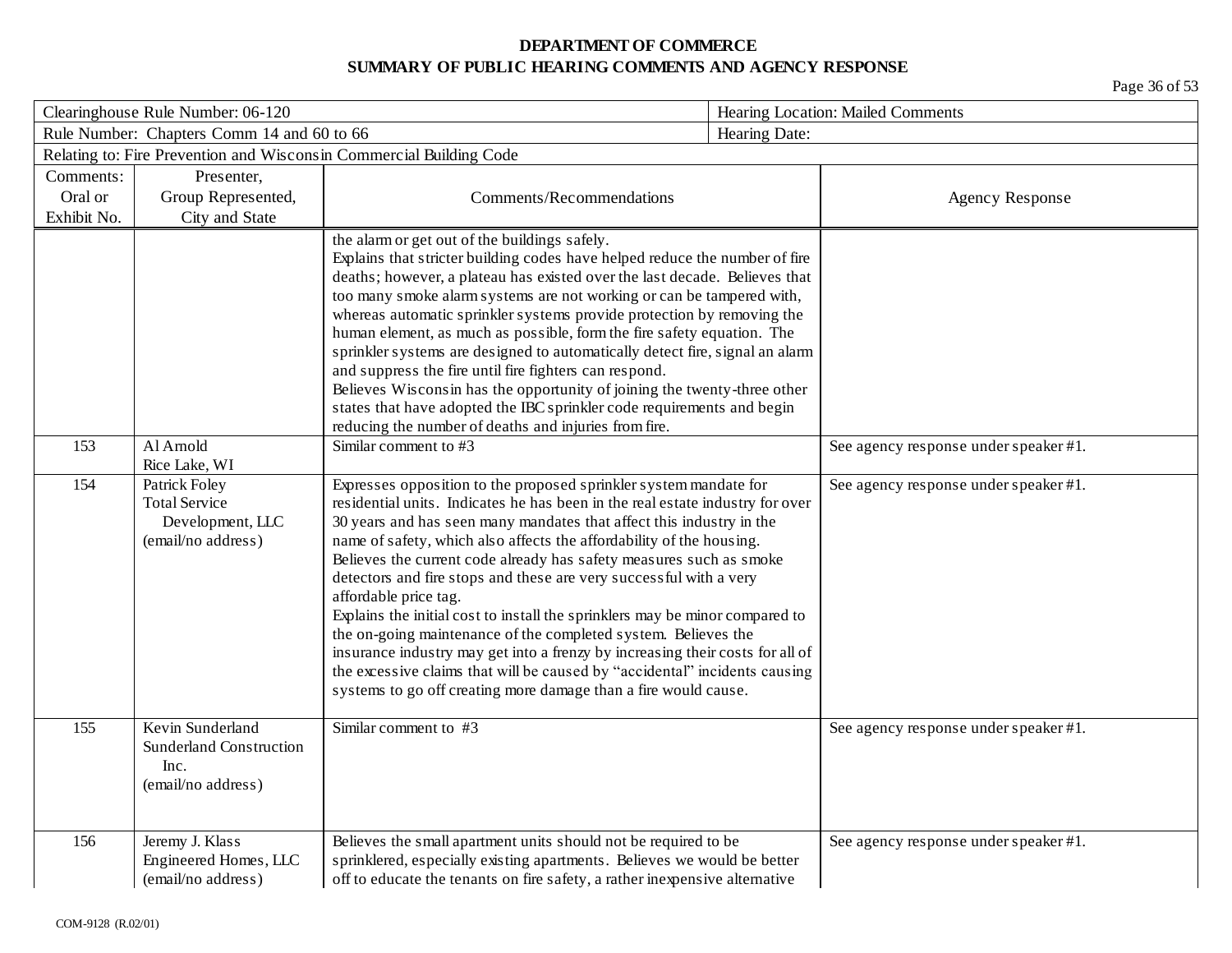| Clearinghouse Rule Number: 06-120 |                                                                        |                                                                                                                                                                                                                                                                                                                                                                                                                                                                                                                                                                                                                                                                                                                                                                                                                                                                                                                                                                                                                                                                                                                                                                                                                                                                                                                                                                                                                                                                                                                                                                                                                                                                                                             |               | Hearing Location: Mailed Comments     |  |
|-----------------------------------|------------------------------------------------------------------------|-------------------------------------------------------------------------------------------------------------------------------------------------------------------------------------------------------------------------------------------------------------------------------------------------------------------------------------------------------------------------------------------------------------------------------------------------------------------------------------------------------------------------------------------------------------------------------------------------------------------------------------------------------------------------------------------------------------------------------------------------------------------------------------------------------------------------------------------------------------------------------------------------------------------------------------------------------------------------------------------------------------------------------------------------------------------------------------------------------------------------------------------------------------------------------------------------------------------------------------------------------------------------------------------------------------------------------------------------------------------------------------------------------------------------------------------------------------------------------------------------------------------------------------------------------------------------------------------------------------------------------------------------------------------------------------------------------------|---------------|---------------------------------------|--|
|                                   | Rule Number: Chapters Comm 14 and 60 to 66                             |                                                                                                                                                                                                                                                                                                                                                                                                                                                                                                                                                                                                                                                                                                                                                                                                                                                                                                                                                                                                                                                                                                                                                                                                                                                                                                                                                                                                                                                                                                                                                                                                                                                                                                             | Hearing Date: |                                       |  |
|                                   |                                                                        | Relating to: Fire Prevention and Wisconsin Commercial Building Code                                                                                                                                                                                                                                                                                                                                                                                                                                                                                                                                                                                                                                                                                                                                                                                                                                                                                                                                                                                                                                                                                                                                                                                                                                                                                                                                                                                                                                                                                                                                                                                                                                         |               |                                       |  |
| Comments:                         | Presenter,                                                             |                                                                                                                                                                                                                                                                                                                                                                                                                                                                                                                                                                                                                                                                                                                                                                                                                                                                                                                                                                                                                                                                                                                                                                                                                                                                                                                                                                                                                                                                                                                                                                                                                                                                                                             |               |                                       |  |
| Oral or                           | Group Represented,                                                     | Comments/Recommendations                                                                                                                                                                                                                                                                                                                                                                                                                                                                                                                                                                                                                                                                                                                                                                                                                                                                                                                                                                                                                                                                                                                                                                                                                                                                                                                                                                                                                                                                                                                                                                                                                                                                                    |               | <b>Agency Response</b>                |  |
| Exhibit No.                       | City and State                                                         |                                                                                                                                                                                                                                                                                                                                                                                                                                                                                                                                                                                                                                                                                                                                                                                                                                                                                                                                                                                                                                                                                                                                                                                                                                                                                                                                                                                                                                                                                                                                                                                                                                                                                                             |               |                                       |  |
|                                   |                                                                        | compared to sprinklers.<br>Identifies affordability as a concern and suggests we look at how the fires<br>started and what other easier maintenance or preventive measure that<br>could have been acted on prior to the fire.                                                                                                                                                                                                                                                                                                                                                                                                                                                                                                                                                                                                                                                                                                                                                                                                                                                                                                                                                                                                                                                                                                                                                                                                                                                                                                                                                                                                                                                                               |               |                                       |  |
| 157                               | John L. Lautz<br>Lautz Custom Builders,<br>Inc.<br>La Crosse, WI       | Similar comment to #12                                                                                                                                                                                                                                                                                                                                                                                                                                                                                                                                                                                                                                                                                                                                                                                                                                                                                                                                                                                                                                                                                                                                                                                                                                                                                                                                                                                                                                                                                                                                                                                                                                                                                      |               | See agency response under speaker #1. |  |
| 158                               | David Turk<br>Onalaska, WI                                             | Similar comment to #2                                                                                                                                                                                                                                                                                                                                                                                                                                                                                                                                                                                                                                                                                                                                                                                                                                                                                                                                                                                                                                                                                                                                                                                                                                                                                                                                                                                                                                                                                                                                                                                                                                                                                       |               | See agency response under speaker #1. |  |
| 159                               | Jeffery L. Brohmer<br>Division Chief of<br>Inspection<br>La Crosse, WI | Explains he is the Division Chief of Inspection for the La Crosse Fire<br>Department with 29 years as a volunteer and career firefighter. Indicates<br>that today, putting water on the seat of the fire is the most cost effective<br>and best method for extinguishing a building fire.<br>States that not only should the people who live in multifamily dwelling be<br>considered relative to safety but the firefighters work is very dangerous<br>and must be considered also.<br>Indicates that the lives of people in multifamily dwellings are affected by<br>lose of their home and possessions and being displaced. Often times,<br>renters do not have renters insurance, which causes additional hardships.<br>Explains he had an opportunity to attend the public hearing on December<br>21, 2006 and felt the big issue of contention between the fire service and<br>the builders is the requirement that all new multifamily housing buildings<br>with three or more units must be fitted with fire sprinklers. Believes that it<br>is not too expensive nor cost prohibitive.<br>Believes that this issue does not need to be studied any further since he<br>believes the fire service has studied this issue for years. Explains that<br>when a fire breaks out in a building protected by sprinklers, the sprinkler<br>fuses and the fire is either contained or extinguished. No fire means little<br>or no smoke which means no one dies from smoke inhalation.<br>Indicates the statistics gathered by Commerce on fire deaths in<br>multifamily dwelling show that the deaths occurred in older existing<br>buildings. States that buildings constructed now will one day be older |               | Support noted.                        |  |
|                                   | Brohmer continued                                                      | buildings and that many<br>people live in older buildings because they cannot afford to pay the                                                                                                                                                                                                                                                                                                                                                                                                                                                                                                                                                                                                                                                                                                                                                                                                                                                                                                                                                                                                                                                                                                                                                                                                                                                                                                                                                                                                                                                                                                                                                                                                             |               |                                       |  |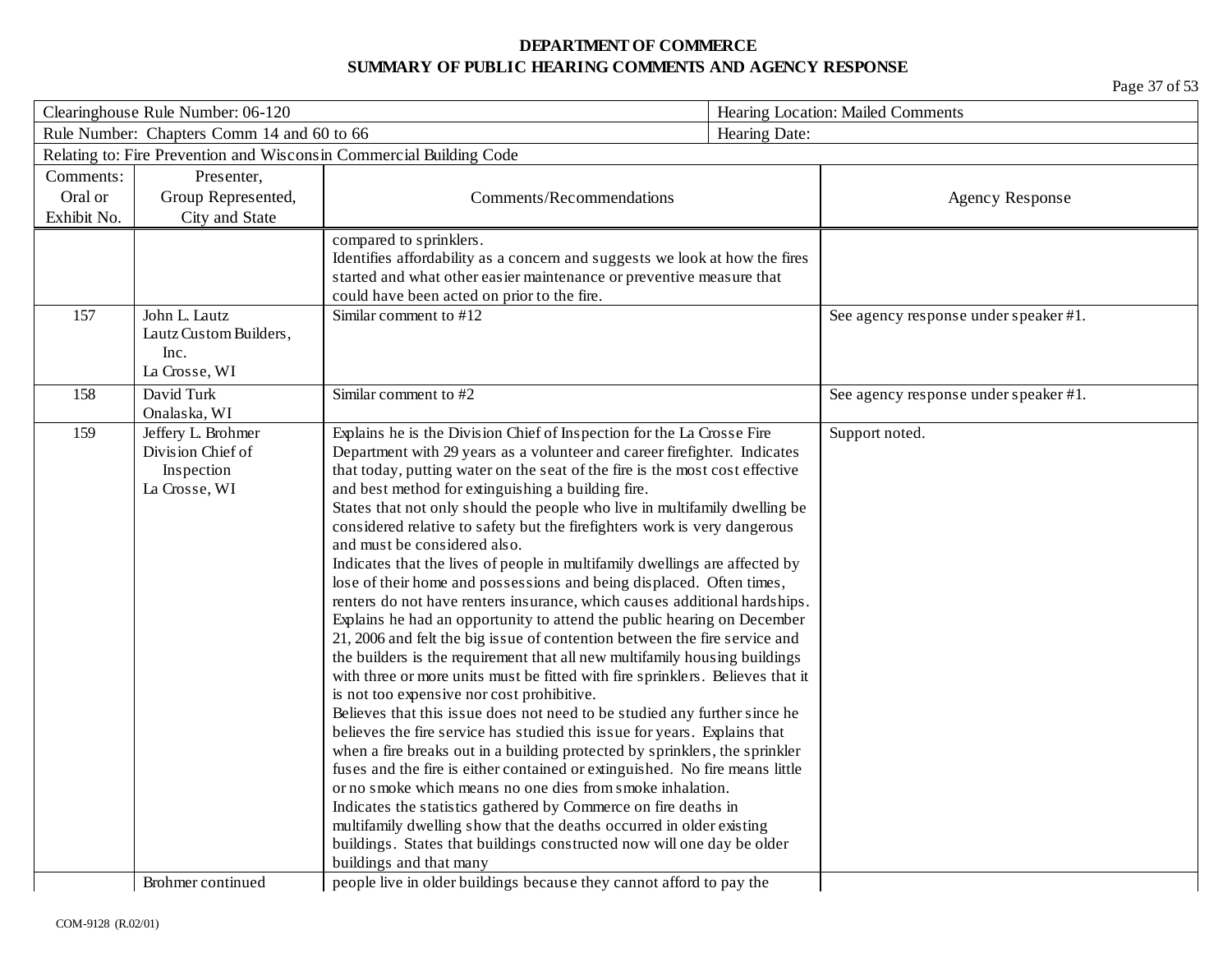| Clearinghouse Rule Number: 06-120 |                                                                                          |                                                                                                                                                   | Hearing Location: Mailed Comments                                          |                                       |
|-----------------------------------|------------------------------------------------------------------------------------------|---------------------------------------------------------------------------------------------------------------------------------------------------|----------------------------------------------------------------------------|---------------------------------------|
|                                   | Rule Number: Chapters Comm 14 and 60 to 66                                               |                                                                                                                                                   | Hearing Date:                                                              |                                       |
|                                   |                                                                                          | Relating to: Fire Prevention and Wisconsin Commercial Building Code                                                                               |                                                                            |                                       |
| Comments:                         | Presenter,                                                                               |                                                                                                                                                   |                                                                            |                                       |
| Oral or                           | Group Represented,                                                                       | Comments/Recommendations                                                                                                                          |                                                                            | <b>Agency Response</b>                |
| Exhibit No.                       | City and State                                                                           |                                                                                                                                                   |                                                                            |                                       |
|                                   |                                                                                          | higher rents in new units. Noted that buildings where people live and<br>have their rent subsidized by the state or federal government should     |                                                                            |                                       |
|                                   |                                                                                          | automatically be required to be sprinklered because it protects our                                                                               |                                                                            |                                       |
|                                   |                                                                                          | investment paid for with tax dollars.                                                                                                             |                                                                            |                                       |
|                                   |                                                                                          | Urges the Department to adopt the 2006 IBC with the provisions requiring<br>sprinklers in all new multifamily buildings with three or more units. |                                                                            |                                       |
| 160                               | <b>Steve Patters on</b>                                                                  | Similar comment to #63                                                                                                                            |                                                                            | Support noted.                        |
|                                   | Appleton Fire                                                                            |                                                                                                                                                   |                                                                            |                                       |
|                                   | Department's Fire                                                                        |                                                                                                                                                   |                                                                            |                                       |
|                                   | Protection Engineer                                                                      |                                                                                                                                                   |                                                                            |                                       |
|                                   | Appleton, WI                                                                             |                                                                                                                                                   |                                                                            |                                       |
| 161                               | Scott R. Humber                                                                          | Similar comment to #84                                                                                                                            |                                                                            | See agency response under speaker #1. |
|                                   | Lakeside Development                                                                     |                                                                                                                                                   |                                                                            |                                       |
|                                   | Company<br>Mequon, WI                                                                    |                                                                                                                                                   |                                                                            |                                       |
| 162                               | Kevin S. Dittmar                                                                         | Strongly opposes the proposed new fire sprinkler mandate for multifamily                                                                          |                                                                            | See agency response under speaker #1. |
|                                   | Dittmar Realty, Inc.                                                                     | dwellings containing 3 to 19 units. Believes the buildings where the                                                                              |                                                                            |                                       |
|                                   | Menomonee Falls, WI                                                                      | Department is proposing to mandate sprinklers are extremely safe.                                                                                 |                                                                            |                                       |
|                                   |                                                                                          | Indicates that the statistics on fire deaths gathered by the Department is                                                                        |                                                                            |                                       |
|                                   |                                                                                          | based on deaths that occurred in older existing buildings, which do not                                                                           |                                                                            |                                       |
|                                   |                                                                                          |                                                                                                                                                   | have the current safety features. Believes these rules will have no effect |                                       |
|                                   |                                                                                          | in solving the problem of fire deaths in old buildings.<br>Suggest that more research is necessary to prevent the true cause of the               |                                                                            |                                       |
|                                   |                                                                                          | 33 fire deaths over the past 5 years.                                                                                                             |                                                                            |                                       |
| 163                               | Colleen R. Horner                                                                        | Similar comment to #84                                                                                                                            |                                                                            | See agency response under speaker #1. |
|                                   | New Berlin, WI                                                                           |                                                                                                                                                   |                                                                            |                                       |
|                                   |                                                                                          |                                                                                                                                                   |                                                                            |                                       |
| 164                               | Mark Benkowski                                                                           | Similar comment to #2                                                                                                                             |                                                                            | See agency response under speaker #1. |
|                                   | Custom Design                                                                            |                                                                                                                                                   |                                                                            |                                       |
|                                   | Associates, Inc.                                                                         |                                                                                                                                                   |                                                                            |                                       |
| 165                               | Greendale, WI<br>Ross DePaola                                                            | Explains he is a member of the Energy Conservation Code Council and is a                                                                          |                                                                            |                                       |
|                                   | <b>Integrated Energy</b>                                                                 | representative for Clean Wisconsin and commends the Department on the                                                                             |                                                                            |                                       |
|                                   | Services/WESTLab                                                                         | decision to adopt the International Energy Conservation Code (IECC) 2006                                                                          |                                                                            |                                       |
|                                   | edition. This represents the very latest energy national efficiency codes<br>Madison, WI |                                                                                                                                                   |                                                                            |                                       |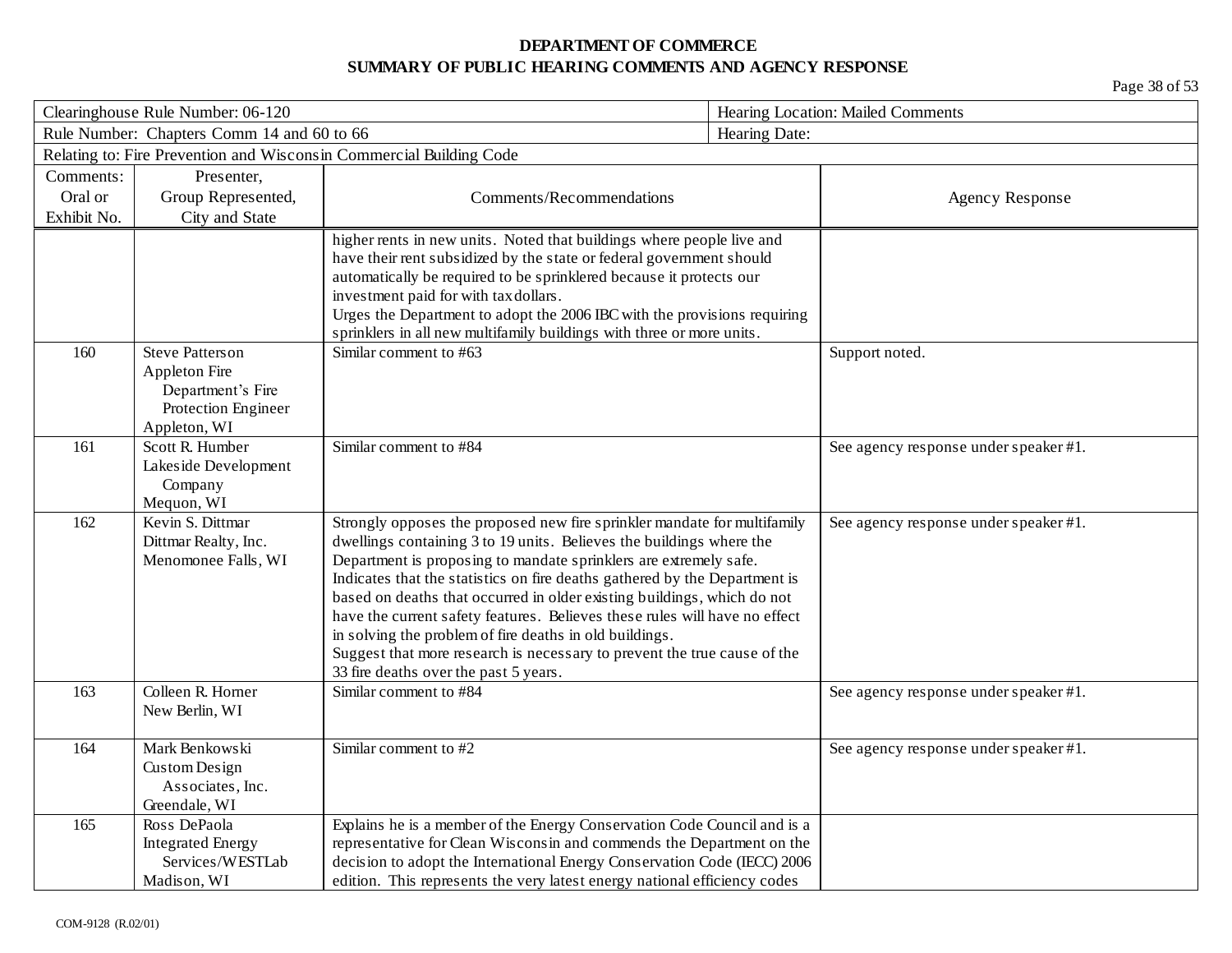| Clearinghouse Rule Number: 06-120          |                    |                                                                                                                                                   | Hearing Location: Mailed Comments                     |  |
|--------------------------------------------|--------------------|---------------------------------------------------------------------------------------------------------------------------------------------------|-------------------------------------------------------|--|
| Rule Number: Chapters Comm 14 and 60 to 66 |                    |                                                                                                                                                   | Hearing Date:                                         |  |
|                                            |                    | Relating to: Fire Prevention and Wisconsin Commercial Building Code                                                                               |                                                       |  |
| Comments:                                  | Presenter,         |                                                                                                                                                   |                                                       |  |
| Oral or                                    | Group Represented, | Comments/Recommendations                                                                                                                          | <b>Agency Response</b>                                |  |
| Exhibit No.                                | City and State     |                                                                                                                                                   |                                                       |  |
|                                            | Depaola continued  | available to the states. Indicates that he is concerned on the IECC code                                                                          |                                                       |  |
|                                            |                    | requirements relative to lighting.                                                                                                                |                                                       |  |
|                                            |                    | Indicates with the adoption of the 2006 IECC comes he allowance to use                                                                            |                                                       |  |
|                                            |                    | an alternate compliance method ASHRAE 90.1-2004. This creates two                                                                                 |                                                       |  |
|                                            |                    | paths for designers of lighting system to choose to achieve compliance                                                                            |                                                       |  |
|                                            |                    | but the methods are not equal. The current Wisconsin code relating to                                                                             |                                                       |  |
|                                            |                    | lighting control requirements come from California's Title 24 standard,<br>which he believes is better than the IECC or the ASHRAE 90.1 standard. |                                                       |  |
|                                            |                    | Noted that many of the Wisconsin based requirements recommended by                                                                                |                                                       |  |
|                                            |                    | the Energy Code Council to maintain the lighting controls were not                                                                                |                                                       |  |
|                                            |                    | included in the final draft.                                                                                                                      |                                                       |  |
|                                            |                    | Suggests the following recommendations from the Energy Code Council                                                                               |                                                       |  |
|                                            |                    | relating to lighting be adopted:                                                                                                                  |                                                       |  |
|                                            |                    | 1. Comm 63.0505 (2) (b) 1. Retain current definition of "effective"                                                                               | Agreed, definition has been added.                    |  |
|                                            |                    | aperture."                                                                                                                                        |                                                       |  |
|                                            |                    | Create parity between the lighting control requirements of the<br>2.                                                                              | The differences are not significant from an energy    |  |
|                                            |                    | IECC and ASHRAE 90.1 and create Wisconsin based                                                                                                   | perspective to warrant both options to be exactly the |  |
|                                            |                    | requirements to achieve this.                                                                                                                     | same.                                                 |  |
|                                            |                    | IECC section 505.2.2.1 requires luminaries be dual-switched to<br>3.                                                                              | Dual switching is required under Comm 63.0501 (4) of  |  |
|                                            |                    | provide uniform lighting reduction for all spaces. However, the                                                                                   | the public hearing draft of rules.                    |  |
|                                            |                    | ASHRAE 90.1 requirements do not have similar requirements.                                                                                        |                                                       |  |
|                                            |                    | Suggests that a Wisconsin based requirement be created to keep<br>both alternatives the same for dual-switching lighting controls.                |                                                       |  |
|                                            |                    | Create a Wisconsin based requirement to include a cap on the<br>4.                                                                                | The differences are not significant from an energy    |  |
|                                            |                    | total amount of additional lighting that may be claimed under                                                                                     | perspective to warrant both IECC and ASHRAE to be     |  |
|                                            |                    | ASHRAE The total area of displays may not exceed 50% of the                                                                                       | exactly the same.                                     |  |
|                                            |                    | floor area.                                                                                                                                       |                                                       |  |
|                                            |                    | IECC section 505.3.1.4 requires that track lighting be calculated at<br>5.                                                                        | Agree, see agency response under comment #112.        |  |
|                                            |                    | a minimum of 30W/linear foot of track. New devices called                                                                                         |                                                       |  |
|                                            |                    | "current limiter" may be installed as an integral part of the track                                                                               |                                                       |  |
|                                            |                    | itself and may serve to limit the wattage loaded on the track like                                                                                |                                                       |  |
|                                            |                    | localized circuit breaker. These devices may also be viewed as                                                                                    |                                                       |  |
|                                            |                    | important safety devices since they prevent overheating and                                                                                       |                                                       |  |
|                                            |                    | overloading of circuits. Suggest inserting language under Comm                                                                                    |                                                       |  |
|                                            |                    | 63.0505 similar to that of California's Title 24 standard for 2005.                                                                               |                                                       |  |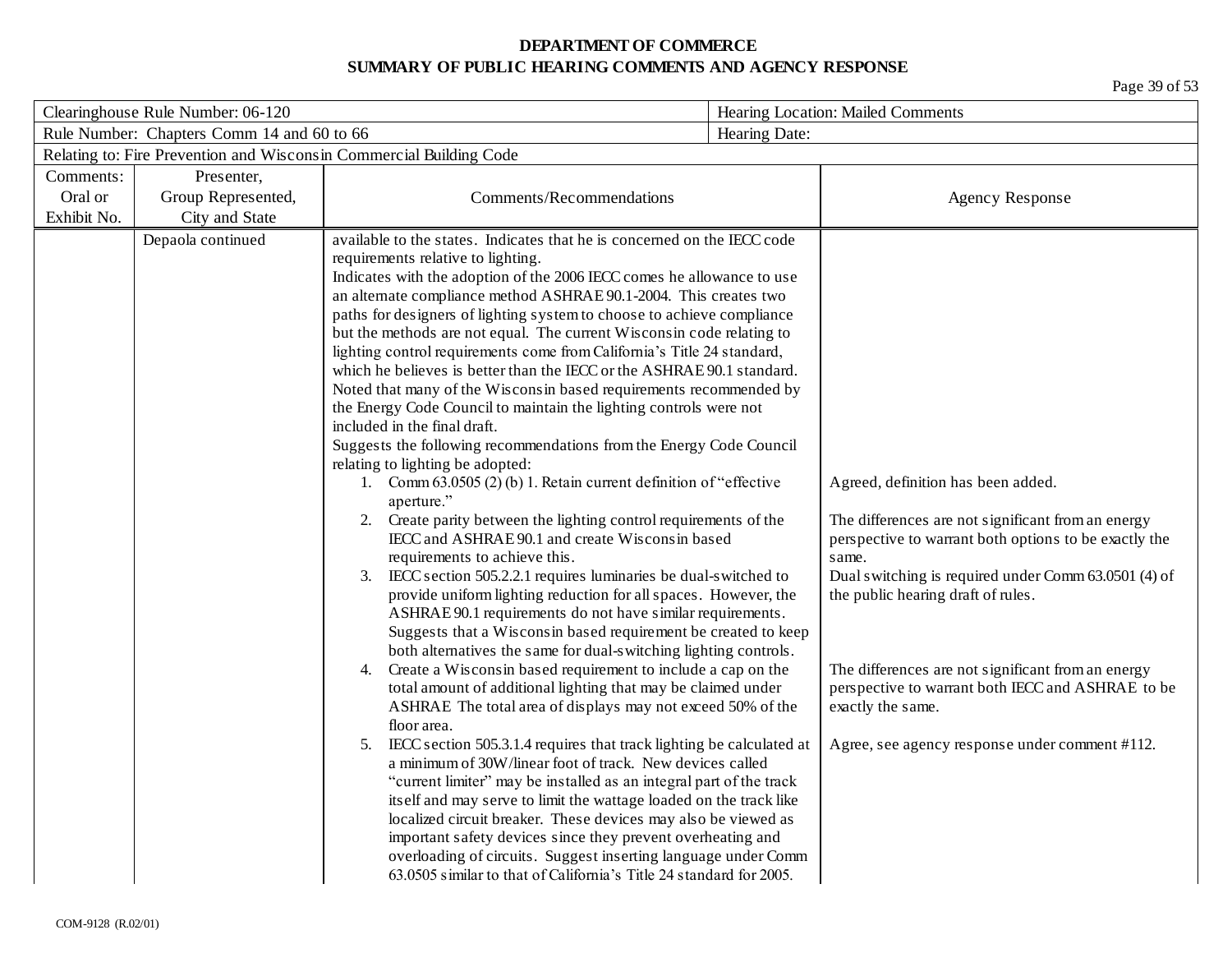| Clearinghouse Rule Number: 06-120 |                                                                                    |                                                                                                                                                                                                                                                                                                                                                                                                                                                                                                                         | Hearing Location: Mailed Comments |                                                                                                                                                                                                                                                                                                                        |
|-----------------------------------|------------------------------------------------------------------------------------|-------------------------------------------------------------------------------------------------------------------------------------------------------------------------------------------------------------------------------------------------------------------------------------------------------------------------------------------------------------------------------------------------------------------------------------------------------------------------------------------------------------------------|-----------------------------------|------------------------------------------------------------------------------------------------------------------------------------------------------------------------------------------------------------------------------------------------------------------------------------------------------------------------|
|                                   | Rule Number: Chapters Comm 14 and 60 to 66                                         |                                                                                                                                                                                                                                                                                                                                                                                                                                                                                                                         | Hearing Date:                     |                                                                                                                                                                                                                                                                                                                        |
|                                   |                                                                                    | Relating to: Fire Prevention and Wisconsin Commercial Building Code                                                                                                                                                                                                                                                                                                                                                                                                                                                     |                                   |                                                                                                                                                                                                                                                                                                                        |
| Comments:                         | Presenter,                                                                         |                                                                                                                                                                                                                                                                                                                                                                                                                                                                                                                         |                                   |                                                                                                                                                                                                                                                                                                                        |
| Oral or                           | Group Represented,                                                                 | Comments/Recommendations                                                                                                                                                                                                                                                                                                                                                                                                                                                                                                |                                   | <b>Agency Response</b>                                                                                                                                                                                                                                                                                                 |
| Exhibit No.                       | City and State                                                                     |                                                                                                                                                                                                                                                                                                                                                                                                                                                                                                                         |                                   |                                                                                                                                                                                                                                                                                                                        |
|                                   |                                                                                    | Suggests that the lighting exceptions to the application of the<br>6.<br>lighting code be consistent with ASHRAE 90.1 since it is more                                                                                                                                                                                                                                                                                                                                                                                  |                                   | Agree, additional exceptions have been added to reflect<br>changes for the 2009 edition of the IECC.                                                                                                                                                                                                                   |
|                                   | DePaola continued                                                                  | extensive. Indicated there was a recommendation at the Energy<br>Code Council meeting to also include additional exceptions, such<br>as lighting for amusement and attraction areas in theme parks.<br>Suggests including the modification as recommended by the<br>7.<br>Energy Code Council to create an "upper limit" on the amount of<br>glazing allowed in these types of buildings to restrict the<br>possibility that buildings could be built with excessive glazing<br>and still claim to be energy efficient. |                                   | The elimination of window area restrictions was<br>studied by the federal DOE for their proposed IECC<br>revisions. The study concluded that eliminating<br>window area restrictions will not have a detrimental<br>impact on energy and such restrictions appear to have<br>little effect on the actual window areas. |
| 166                               | Jon Wittrock<br>J. Timothy Builders, Inc.<br>(email/no address)                    | Similar comment to #3                                                                                                                                                                                                                                                                                                                                                                                                                                                                                                   |                                   | See agency response under speaker #1.                                                                                                                                                                                                                                                                                  |
| 167                               | Dustin Kern<br>Arcon Development, Inc.<br>(email/no address)                       | Opposed to mandating sprinklers in all multifamily dwellings with 3 or<br>more units. Indicated that housing affordability is a significant issue in<br>both Minnesota and Wisconsin. Suggested that developers/builders and<br>municipalities need to work together on the initial site design of<br>subdivisions that will ensure the safety of all the future residents and for<br>the applicable city.                                                                                                              |                                   | See agency response under speaker #1.                                                                                                                                                                                                                                                                                  |
| 168                               | Michelle Litgens<br>Land Pride Properties,<br><b>LTD</b><br>Oshkosh, WI            | Explains that she and her husband own rental property serving a college<br>campus and finds abuse of smoke detectors a problem and believes that<br>sprinklers would be just as great a problem. Believes that a fire is well<br>contained in the unit of origin due to fire retardant sheet rock.                                                                                                                                                                                                                      |                                   | See agency response under speaker #1.                                                                                                                                                                                                                                                                                  |
| 169                               | Kent A. Davis<br>Davis Construction, Inc.<br>Suamico, WI                           | Similar comment to #3                                                                                                                                                                                                                                                                                                                                                                                                                                                                                                   |                                   | See agency response under speaker #1.                                                                                                                                                                                                                                                                                  |
| 170                               | Peter A. Wagner<br>Waubeka Volunteer Fire<br>Department, Inc.<br>Waubeka, WI       | Similar comment to #66                                                                                                                                                                                                                                                                                                                                                                                                                                                                                                  |                                   | Support noted.                                                                                                                                                                                                                                                                                                         |
| 171                               | Dick Vogel<br>Justice organization<br>Sharing Hope & United<br>for Action (JOSHUA) | Indicates the JOSHUA organization is an interfaith group of<br>congregations working together to promote positive social change. This<br>groups area of concern is for "workforce housing" and the goal is not just<br>promote "affordable housing" but to lessen the trend toward economic                                                                                                                                                                                                                             |                                   | See agency response under speaker #1.                                                                                                                                                                                                                                                                                  |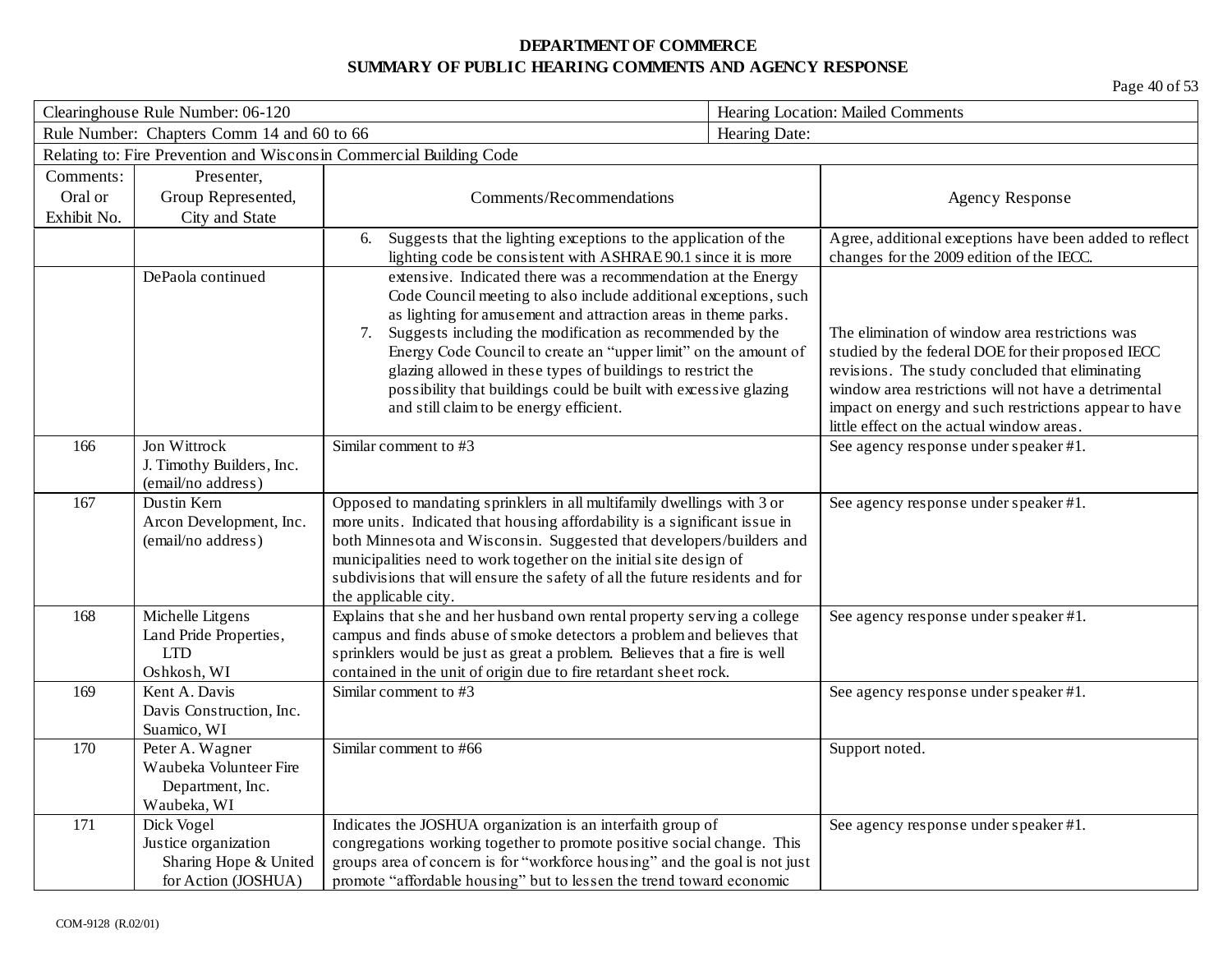| Clearinghouse Rule Number: 06-120 |                                                                     | Hearing Location: Mailed Comments                                                    |               |                                       |  |  |
|-----------------------------------|---------------------------------------------------------------------|--------------------------------------------------------------------------------------|---------------|---------------------------------------|--|--|
|                                   | Rule Number: Chapters Comm 14 and 60 to 66                          |                                                                                      | Hearing Date: |                                       |  |  |
|                                   | Relating to: Fire Prevention and Wisconsin Commercial Building Code |                                                                                      |               |                                       |  |  |
| Comments:                         | Presenter,                                                          |                                                                                      |               |                                       |  |  |
| Oral or                           | Group Represented,                                                  | Comments/Recommendations                                                             |               | <b>Agency Response</b>                |  |  |
| Exhibit No.                       | City and State                                                      |                                                                                      |               |                                       |  |  |
|                                   | Green Bay, WI                                                       | segregation in our metropolitan areas.                                               |               |                                       |  |  |
|                                   |                                                                     | Explains JOSHUA is concerned with how the mandate for sprinklers will                |               |                                       |  |  |
|                                   |                                                                     | affect the cost of new development and the impact on families. Indicates             |               |                                       |  |  |
|                                   | Vogel continued                                                     | that<br>if the cost to provide sprinklers is too much, low income families will only |               |                                       |  |  |
|                                   |                                                                     | live in older buildings. Encourages the Department to consider the                   |               |                                       |  |  |
|                                   |                                                                     | consequences of making new developments inaccessible to lower-income                 |               |                                       |  |  |
|                                   |                                                                     | people.                                                                              |               |                                       |  |  |
| 172                               | Kim Tomczak                                                         | Similar comment to #3                                                                |               | See agency response under speaker #1. |  |  |
|                                   | Toonen Companies, Inc.                                              |                                                                                      |               |                                       |  |  |
|                                   | Green Bay, WI                                                       |                                                                                      |               |                                       |  |  |
| 173                               | Sharon Kapoor                                                       | Similar comment to #3                                                                |               | See agency response under speaker #1. |  |  |
|                                   | <b>Toonen Rental Properties</b>                                     |                                                                                      |               |                                       |  |  |
|                                   | Appleton, WI                                                        |                                                                                      |               |                                       |  |  |
| 174                               | Samantha Toonen                                                     | Similar comment to #3                                                                |               | See agency response under speaker #1. |  |  |
|                                   | Toonen Companies, Inc.                                              |                                                                                      |               |                                       |  |  |
| 175                               | Green Bay, WI<br>David J. Toonen                                    | Similar comment to #3                                                                |               | See agency response under speaker #1. |  |  |
|                                   | Toonen Companies, Inc.                                              |                                                                                      |               |                                       |  |  |
|                                   | Green Bay, WI                                                       |                                                                                      |               |                                       |  |  |
| 176                               | Keith Appleton                                                      | Similar comment to #3                                                                |               | See agency response under speaker #1. |  |  |
|                                   | Johnson Bank                                                        |                                                                                      |               |                                       |  |  |
|                                   | (email/no address)                                                  |                                                                                      |               |                                       |  |  |
| 177                               | Nick Allard                                                         | Similar comment to #3                                                                |               | See agency response under speaker #1. |  |  |
|                                   | C.H. Robinson Company                                               |                                                                                      |               |                                       |  |  |
|                                   | Green Bay, WI                                                       |                                                                                      |               |                                       |  |  |
| 178                               | Curtis Destache                                                     | Similar comment to #3                                                                |               | See agency response under speaker #1. |  |  |
|                                   | Toonen Companies, Inc.<br>Green Bay, WI                             |                                                                                      |               |                                       |  |  |
| 179                               | <b>Todd DeVillers</b>                                               | Similar comment to #3                                                                |               | See agency response under speaker #1. |  |  |
|                                   | CB Richard Ellis Brokerage                                          |                                                                                      |               |                                       |  |  |
|                                   | Services                                                            |                                                                                      |               |                                       |  |  |
|                                   | Appleton, WI                                                        |                                                                                      |               |                                       |  |  |
| 180                               | Michelle Jaeger                                                     | Similar comment to #3                                                                |               | See agency response under speaker #1. |  |  |
|                                   | LDI Composites Company                                              |                                                                                      |               |                                       |  |  |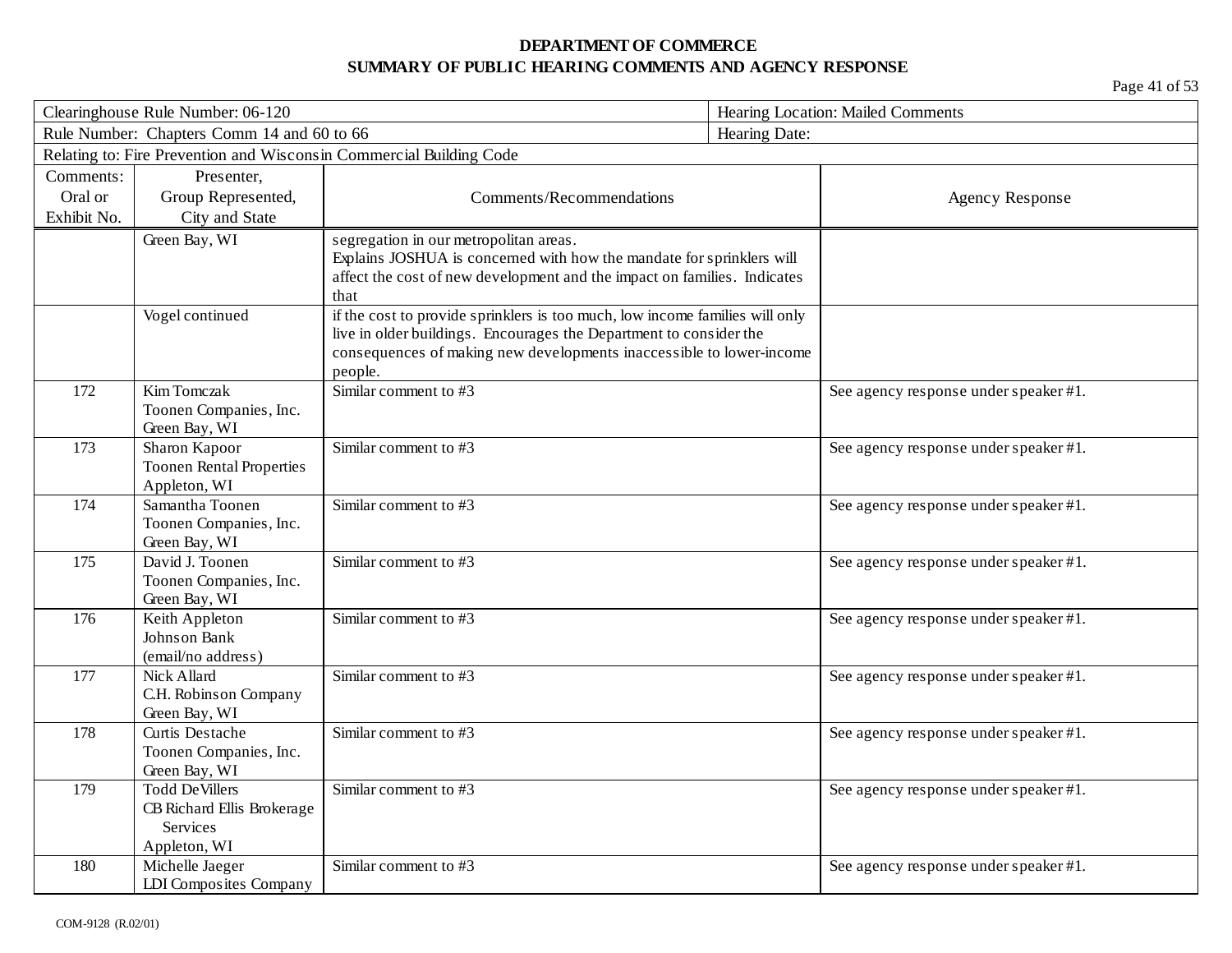| Clearinghouse Rule Number: 06-120                           |                                                                             | Hearing Location: Mailed Comments                                                                                                                                                                                      |                |                                       |
|-------------------------------------------------------------|-----------------------------------------------------------------------------|------------------------------------------------------------------------------------------------------------------------------------------------------------------------------------------------------------------------|----------------|---------------------------------------|
| Rule Number: Chapters Comm 14 and 60 to 66<br>Hearing Date: |                                                                             |                                                                                                                                                                                                                        |                |                                       |
|                                                             |                                                                             | Relating to: Fire Prevention and Wisconsin Commercial Building Code                                                                                                                                                    |                |                                       |
| Comments:                                                   | Presenter,                                                                  |                                                                                                                                                                                                                        |                |                                       |
| Oral or                                                     | Group Represented,                                                          | Comments/Recommendations                                                                                                                                                                                               |                | <b>Agency Response</b>                |
| Exhibit No.                                                 | City and State                                                              |                                                                                                                                                                                                                        |                |                                       |
| 181                                                         | <b>Rick Chernick</b><br>(email/no address)                                  | Similar comment to #6                                                                                                                                                                                                  |                | See agency response under speaker #1. |
| 182                                                         | Robin J. Macara<br>Komfort Heating &<br>Cooling, Inc.<br>(email/no address) | Similar comment to #3                                                                                                                                                                                                  |                | See agency response under speaker #1. |
| 183                                                         | Jim Gagnon<br>Gagnon Clay Products Co.<br>Green Bay, WI                     | Similar comment to #3                                                                                                                                                                                                  |                | See agency response under speaker #1. |
| 184                                                         | Doug Myers<br>Bayshore Electric, LLC<br>(email/no address)                  | Similar comment to #3                                                                                                                                                                                                  |                | See agency response under speaker #1. |
| 185                                                         | Melissa Walton<br>Walton Enterprises, Inc.<br>Whitewater, WI                | Similar comment to #3                                                                                                                                                                                                  |                | See agency response under speaker #1. |
| 186                                                         | Joan Kuerschner<br>Geneva Hardware &<br>Design, LLC<br>(email/no address)   | Similar comment to #3                                                                                                                                                                                                  |                | See agency response under speaker #1. |
| 187                                                         | Eric Berg<br>(email/no address)                                             | Similar comment to #3                                                                                                                                                                                                  |                | See agency response under speaker #1. |
| 188                                                         | Robert Toonen<br><b>Toonen Companies</b><br>Green Bay, WI                   | Similar comment to #2                                                                                                                                                                                                  |                | See agency response under speaker #1. |
| 189                                                         | Mike Bernaer<br>Madison, WI                                                 | Opposed to mandating sprinklers since it will cost customers in the end.<br>Believes this is another feel-good decision such as the inclusionary<br>zoning, which has actually made housing less affordable in Madison |                | See agency response under speaker #1. |
| 190                                                         | William Ruemmele<br><b>Anchor Bank</b><br>(email/no address)                | Similar comment to #22                                                                                                                                                                                                 |                | See agency response under speaker #1. |
| 191                                                         | Wade Rudolph<br>North Central Health Care                                   | Supports the sprinklering of residential units per NFPA 13 R and explains<br>the programs at North Central Health Care serve many mentally and                                                                         | Support noted. |                                       |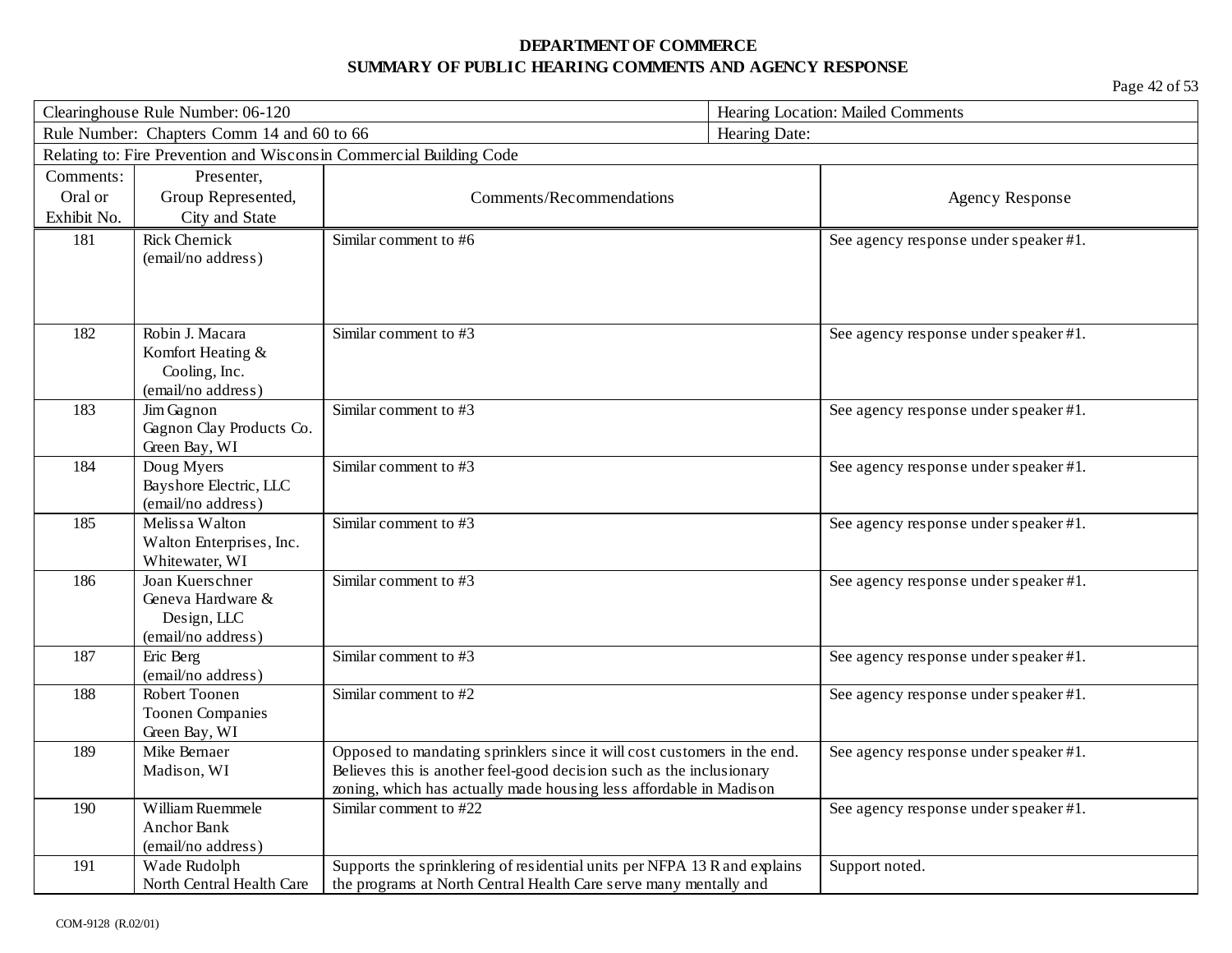| Clearinghouse Rule Number: 06-120 |                                            | Hearing Location: Mailed Comments                                                                                                                                                                                                                                                                                                                                                                                                                                                      |               |                                                                                                                                                                                                                                                     |
|-----------------------------------|--------------------------------------------|----------------------------------------------------------------------------------------------------------------------------------------------------------------------------------------------------------------------------------------------------------------------------------------------------------------------------------------------------------------------------------------------------------------------------------------------------------------------------------------|---------------|-----------------------------------------------------------------------------------------------------------------------------------------------------------------------------------------------------------------------------------------------------|
|                                   | Rule Number: Chapters Comm 14 and 60 to 66 |                                                                                                                                                                                                                                                                                                                                                                                                                                                                                        | Hearing Date: |                                                                                                                                                                                                                                                     |
|                                   |                                            | Relating to: Fire Prevention and Wisconsin Commercial Building Code                                                                                                                                                                                                                                                                                                                                                                                                                    |               |                                                                                                                                                                                                                                                     |
| Comments:                         | Presenter,                                 |                                                                                                                                                                                                                                                                                                                                                                                                                                                                                        |               |                                                                                                                                                                                                                                                     |
| Oral or                           | Group Represented,                         | Comments/Recommendations                                                                                                                                                                                                                                                                                                                                                                                                                                                               |               | <b>Agency Response</b>                                                                                                                                                                                                                              |
| Exhibit No.                       | City and State                             |                                                                                                                                                                                                                                                                                                                                                                                                                                                                                        |               |                                                                                                                                                                                                                                                     |
|                                   | Wausau, WI                                 | physically disabled individuals. Believes the additional protection will<br>save our clients lives in the event of a fire.                                                                                                                                                                                                                                                                                                                                                             |               |                                                                                                                                                                                                                                                     |
|                                   |                                            | Included letter from the Wisconsin Healthcare Engineering Association<br>identifying the following concerns relating to HVAC issues:                                                                                                                                                                                                                                                                                                                                                   |               |                                                                                                                                                                                                                                                     |
|                                   | Rudolph continued                          | 1. Propose that the 2006 edition of the Guidelines for the Design<br>and Construction of Health Care Facilities as published by the<br>American Institute of Architects.                                                                                                                                                                                                                                                                                                               |               | The proposed rules have been changed to reflect the<br>correct title of the referenced document                                                                                                                                                     |
|                                   |                                            | Comm 63.0403 (2), the words "and return" should be removed<br>2.<br>from the sentence. Return air plenums cannot be insulated as<br>stated. The proposed wording would eliminate all return plenums<br>from being un-ducted and force all plenums to be fully ducted.<br>Suggested the statement is not located in the correct area of the<br>code.                                                                                                                                    |               | The proposed rules have been revised to clarify that<br>the exception under IECC 403.2.1 still applies, providing<br>an exception for "ducts" within the building thermal<br>envelope. Plenums are created within the building<br>thermal envelope. |
|                                   |                                            | Comm 63.0403 (3), suggests the code requirement relating to<br>3.<br>dampers should be modified to state: "Automatic or gravity<br>dampers that close when the system is not operating shall be<br>provided for all outdoor air relief openings." Indicates the<br>exhaust systems in healthcare are to get rid of "bad" or<br>sometimes dangerous air. In healthcare we never want to close<br>off true exhaust air for the safety of our residents, patients,<br>visitors and staff. |               | The referenced code section pertains to low-rise<br>residential occupancies. It is unclear how the comment<br>is relevant to healthcare facilities.                                                                                                 |
|                                   |                                            | Comm 63.0503 (4) (a), suggests the word "exhaust" be replaced<br>4.<br>with "relief ducts." Requiring dampers that can at times fail could<br>create an unsafe environment inside the space of healthcares.                                                                                                                                                                                                                                                                            |               | All types of dampers are susceptible to failure and<br>require some level of maintenance to ensure operate.<br>The proposed rules have been revised to permit gravity<br>dampers in certain situations.                                             |
|                                   |                                            | Suggest that there be a continuation of the exception to areas of<br>5.<br>refuge in buildings that are fully sprinklered or provided with<br>residential sprinkler devices. Indicates that fully sprinklered<br>buildings have the ability to extinguish a fire in the room of origin<br>such that the areas of refuge are not required for the life safety of<br>the occupants of the building.                                                                                      |               | The proposed rules have been revised to incorporate<br>this exception.                                                                                                                                                                              |
| 192                               | Allan Jamir<br>(email/no address)          | Similar comment to #3                                                                                                                                                                                                                                                                                                                                                                                                                                                                  |               | See agency response under speaker #1.                                                                                                                                                                                                               |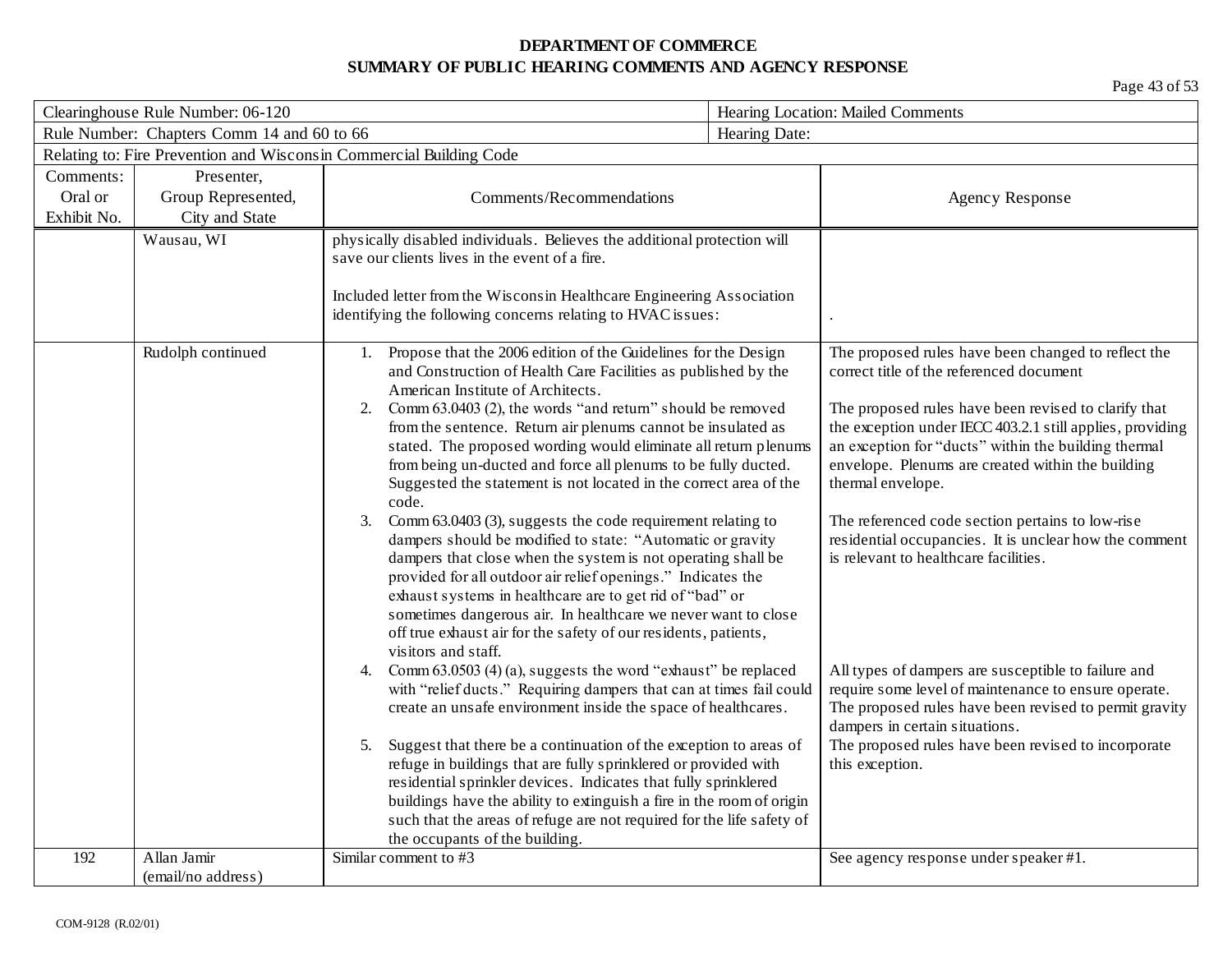| Clearinghouse Rule Number: 06-120                           |                      | Hearing Location: Mailed Comments                                                                                                     |                |                                                                                                           |
|-------------------------------------------------------------|----------------------|---------------------------------------------------------------------------------------------------------------------------------------|----------------|-----------------------------------------------------------------------------------------------------------|
| Rule Number: Chapters Comm 14 and 60 to 66<br>Hearing Date: |                      |                                                                                                                                       |                |                                                                                                           |
|                                                             |                      | Relating to: Fire Prevention and Wisconsin Commercial Building Code                                                                   |                |                                                                                                           |
| Comments:                                                   | Presenter,           |                                                                                                                                       |                |                                                                                                           |
| Oral or                                                     | Group Represented,   | Comments/Recommendations                                                                                                              |                | <b>Agency Response</b>                                                                                    |
| Exhibit No.                                                 | City and State       |                                                                                                                                       |                |                                                                                                           |
| 193                                                         | Edwin J. Ruckriegel  | Submitted the following comments:                                                                                                     |                |                                                                                                           |
|                                                             | City of Madison Fire |                                                                                                                                       |                |                                                                                                           |
|                                                             | Department           | Comm 14 repeal and recreation:                                                                                                        |                |                                                                                                           |
|                                                             | Madison, WI          | 1. Comm 14.001 (2) Alternate model fire code. Supports this<br>section. The local adoption of an alternate model fire code            | Support noted. |                                                                                                           |
|                                                             |                      | supports the principles of the State's Home Rule statutes. Local                                                                      |                |                                                                                                           |
|                                                             |                      | authorities should have the local option to manage fire                                                                               |                |                                                                                                           |
|                                                             |                      | prevention and fire safety requirements based on local needs and                                                                      |                |                                                                                                           |
|                                                             |                      | resources.                                                                                                                            |                |                                                                                                           |
|                                                             |                      |                                                                                                                                       |                |                                                                                                           |
|                                                             | Ruckriegel continued | Comm 14.01 (1) (e) 1. and 14.01 (a) Fire Responses and Fire<br>2.                                                                     | Support noted. |                                                                                                           |
|                                                             |                      | Incident Reports. Supports mandatory fire incident reporting of<br>all fire responses. Fire response and incident data serve as valid |                |                                                                                                           |
|                                                             |                      | evidence of the fire problems and solutions in our state.                                                                             |                |                                                                                                           |
|                                                             |                      | Comm 60 to 66 revisions:                                                                                                              |                |                                                                                                           |
|                                                             |                      | Comm 61.03 (14) International Fire Code (IFC). The MFD                                                                                | Support noted. |                                                                                                           |
|                                                             |                      | supports the adoption of the IFC. The codes adopted in Comm                                                                           |                |                                                                                                           |
|                                                             |                      | 61.05 and the IFC are companion codes developed to provide                                                                            |                |                                                                                                           |
|                                                             |                      | standards for the safe design, construction, use, operation, and                                                                      |                |                                                                                                           |
|                                                             |                      | maintenance of buildings and structures.<br>Comm 62.0903 (6) Group R. Supports adoption of the fire                                   | Support noted. |                                                                                                           |
|                                                             |                      | 2.<br>sprinkler thresholds in the IBC. Fire sprinkler protection of all                                                               |                |                                                                                                           |
|                                                             |                      | Group R occupancies with 3 or more dwelling units will save lives                                                                     |                |                                                                                                           |
|                                                             |                      | of occupants and firefighters without negatively impacting the                                                                        |                |                                                                                                           |
|                                                             |                      | cost of construction of affordability of housing. The sprinkler                                                                       |                |                                                                                                           |
|                                                             |                      | trade-offs and incentives in this code allow for the installation of                                                                  |                |                                                                                                           |
|                                                             |                      | fire sprinklers at a fraction of the cost outlined in the impact                                                                      |                |                                                                                                           |
|                                                             |                      | statement accompanying the hearing rules.                                                                                             |                |                                                                                                           |
|                                                             |                      | Comm 62.0509. Opposes this code change. The current Comm<br>3.<br>62.0509 addresses fire apparatus access, which is an integral       |                | Applying the National Fire Protection Association's<br>requirements for fire apparatus access, instead of |
|                                                             |                      | component of safe buildings and structures. A safe building is a                                                                      |                | modifying the model building code to include such                                                         |
|                                                             |                      | system of many code requirements working together. Removing                                                                           |                | access requirements and modifying the model fire                                                          |
|                                                             |                      | the fire apparatus access requirements from the building code                                                                         |                | prevention code to not include them, is preferred                                                         |
|                                                             |                      | and deferring to the requirements in NFPA 1 will lead to problems                                                                     |                | because it is consistent with the overriding interest to                                                  |
|                                                             |                      | in the design, construction, and approval of buildings. The                                                                           |                | minimize modifications of these two codes. The local                                                      |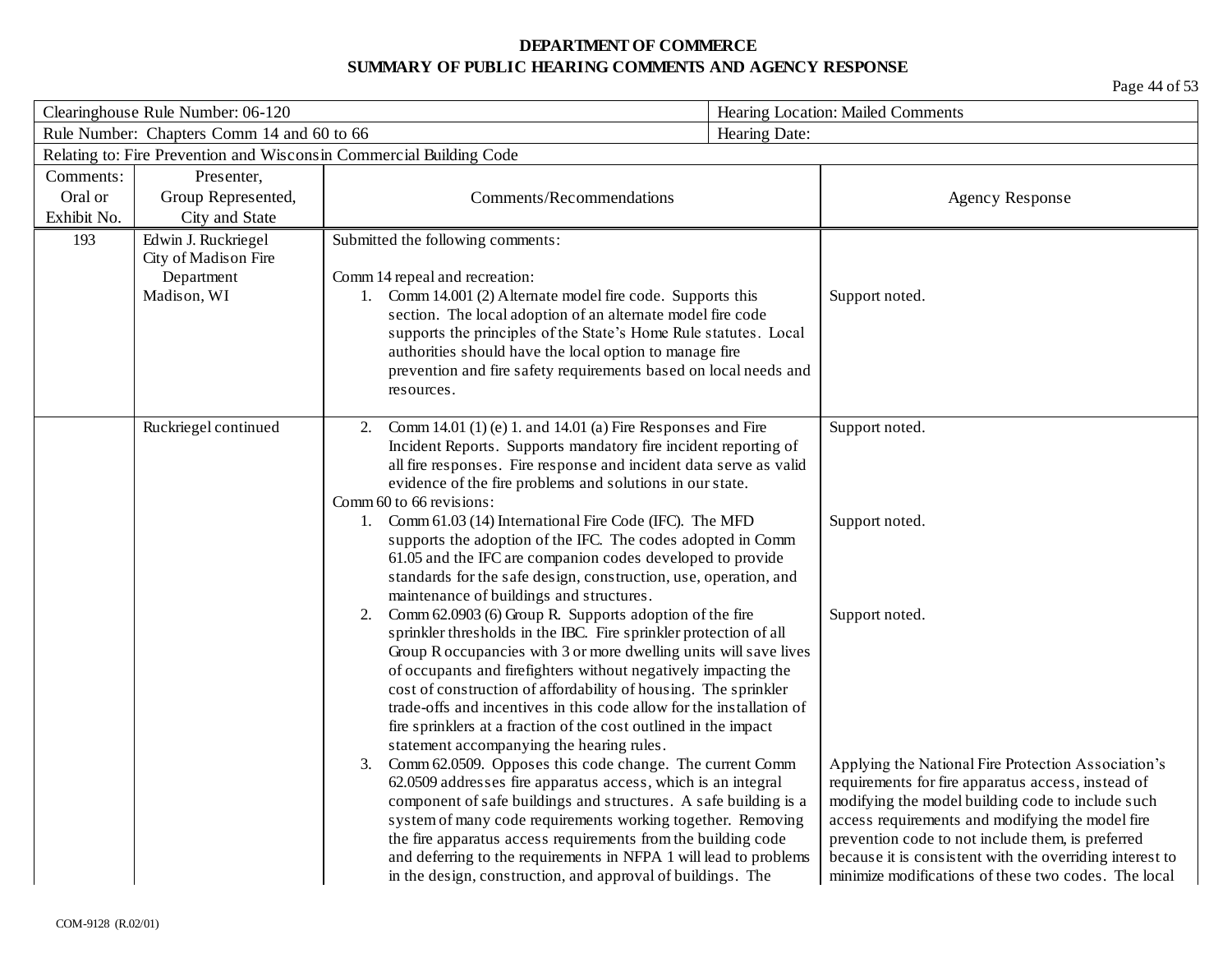| Clearinghouse Rule Number: 06-120 |                                                                                    |                                                                                                                                                                                                                                                                                                                                                                                                                                                                                                                                                                                                                                                                                                                                       | Hearing Location: Mailed Comments |                                                                                                                                                                                                                                              |
|-----------------------------------|------------------------------------------------------------------------------------|---------------------------------------------------------------------------------------------------------------------------------------------------------------------------------------------------------------------------------------------------------------------------------------------------------------------------------------------------------------------------------------------------------------------------------------------------------------------------------------------------------------------------------------------------------------------------------------------------------------------------------------------------------------------------------------------------------------------------------------|-----------------------------------|----------------------------------------------------------------------------------------------------------------------------------------------------------------------------------------------------------------------------------------------|
|                                   | Rule Number: Chapters Comm 14 and 60 to 66                                         |                                                                                                                                                                                                                                                                                                                                                                                                                                                                                                                                                                                                                                                                                                                                       | Hearing Date:                     |                                                                                                                                                                                                                                              |
|                                   |                                                                                    | Relating to: Fire Prevention and Wisconsin Commercial Building Code                                                                                                                                                                                                                                                                                                                                                                                                                                                                                                                                                                                                                                                                   |                                   |                                                                                                                                                                                                                                              |
| Comments:                         | Presenter,                                                                         |                                                                                                                                                                                                                                                                                                                                                                                                                                                                                                                                                                                                                                                                                                                                       |                                   |                                                                                                                                                                                                                                              |
| Oral or                           | Group Represented,                                                                 | Comments/Recommendations                                                                                                                                                                                                                                                                                                                                                                                                                                                                                                                                                                                                                                                                                                              |                                   | <b>Agency Response</b>                                                                                                                                                                                                                       |
| Exhibit No.                       | City and State                                                                     |                                                                                                                                                                                                                                                                                                                                                                                                                                                                                                                                                                                                                                                                                                                                       |                                   |                                                                                                                                                                                                                                              |
|                                   |                                                                                    | requirements in NFPA 1, chapter 1 as included by Comm 14.01 (2)<br>$(a)$ 4. a. are too vague and allow for many decisions by the<br>"authority having jurisdiction" (AHJ). The lack will negatively<br>impact the design construction and approval of the buildings by<br>allowing more than 800 AHJs to determine access requirements<br>for new buildings.<br>Comm 66 Existing buildings. Supports the creation of this chapter<br>4.<br>and the adoption of the International Existing Building Code<br>(IEBC), which will improve safety and simplify the<br>design/approval of modifications to existing buildings.                                                                                                              |                                   | decisions associated with the NFPA 1 requirements are<br>consistent with the home-rule authority that local<br>governments have under sections 59.03 and 66.0101 of<br>the statutes.<br>Support noted.                                       |
| 194                               | Jon Cechvala<br>Wisconsin Health Care<br>Engineering<br>Association<br>Madison, WI | Similar comment to #191<br>Comm 63.0503 (7), Suggests there should be size requirements for<br>economizers. Small units should be exempt and suggests 10,000 cfm or<br>larger?                                                                                                                                                                                                                                                                                                                                                                                                                                                                                                                                                        |                                   | Information provided to the department indicates that<br>the Btu triggers requiring economizers are cost-<br>effective in energy savings under the proposed rules.                                                                           |
| 195                               | Ted Voller<br>Creekside Condominiums<br>Delavan, WI                                | Similar comment to #3                                                                                                                                                                                                                                                                                                                                                                                                                                                                                                                                                                                                                                                                                                                 |                                   | See agency response under speaker #1.                                                                                                                                                                                                        |
| 196                               | David E. Luczak<br>Premier Mortgage<br>Funding, Inc.<br>Lake Geneva, WI            | Similar comment to #3                                                                                                                                                                                                                                                                                                                                                                                                                                                                                                                                                                                                                                                                                                                 |                                   | See agency response under speaker #1.                                                                                                                                                                                                        |
| 197                               | Stephen R. Edlund<br>Waukesha, WI                                                  | Recommends eliminating ceiling exhaust fans.<br>Indicates for all forced air heating systems in commercial<br>1.<br>applications zoned for service to exterior zones, return air to the<br>HVAC system must be from within 4 inches of the interior grade<br>level no more than 32" from the exterior walls and be returned<br>from each room serviced by the HVAC system supply air. This<br>includes vestibules and entry ways.<br>Adjacent walls to the exterior may utilize a wall cavity between<br>2.<br>the sheet metal studs and deliver the return air above the ceiling<br>height to either a plenum return design, or in the case of a ducted<br>return,<br>duct may be attached to the sheet metal studs via a collar and |                                   | The suggested specifications are too rigid and<br>impractical for compliance in that the suggestions do<br>not take in account various building designs and<br>building functions as well as the ducts serving air<br>conditioning purposes. |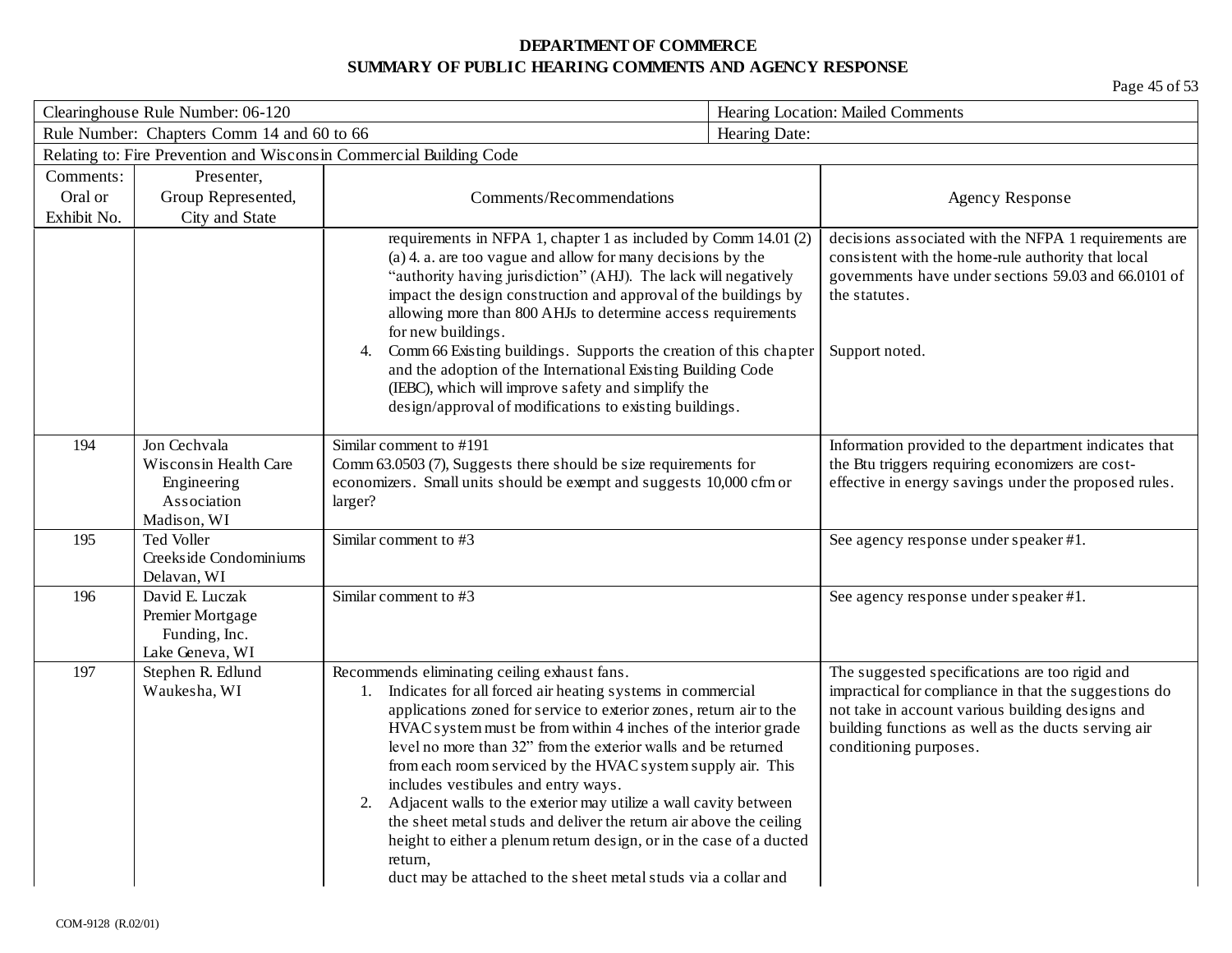| Clearinghouse Rule Number: 06-120                           |                                                                                   |                                                                                                                                                                                                                                                                                                                                                                                                                                                                                                                                                                                                                                                                                                | Hearing Location: Mailed Comments |                                         |  |
|-------------------------------------------------------------|-----------------------------------------------------------------------------------|------------------------------------------------------------------------------------------------------------------------------------------------------------------------------------------------------------------------------------------------------------------------------------------------------------------------------------------------------------------------------------------------------------------------------------------------------------------------------------------------------------------------------------------------------------------------------------------------------------------------------------------------------------------------------------------------|-----------------------------------|-----------------------------------------|--|
| Rule Number: Chapters Comm 14 and 60 to 66<br>Hearing Date: |                                                                                   |                                                                                                                                                                                                                                                                                                                                                                                                                                                                                                                                                                                                                                                                                                |                                   |                                         |  |
|                                                             |                                                                                   | Relating to: Fire Prevention and Wisconsin Commercial Building Code                                                                                                                                                                                                                                                                                                                                                                                                                                                                                                                                                                                                                            |                                   |                                         |  |
| Comments:                                                   | Presenter,                                                                        |                                                                                                                                                                                                                                                                                                                                                                                                                                                                                                                                                                                                                                                                                                |                                   |                                         |  |
| Oral or                                                     | Group Represented,                                                                | Comments/Recommendations                                                                                                                                                                                                                                                                                                                                                                                                                                                                                                                                                                                                                                                                       |                                   | <b>Agency Response</b>                  |  |
| Exhibit No.                                                 | City and State                                                                    |                                                                                                                                                                                                                                                                                                                                                                                                                                                                                                                                                                                                                                                                                                |                                   |                                         |  |
|                                                             |                                                                                   | flashing assembly.<br>Where privacy walls are required, the general contractor may<br>3.<br>construct a return soffit on the exterior of the privacy wall.<br>Interior spaces shall return air from an elevation not greater than<br>4.<br>4 inches from interior grade.<br>Open concept architectural design spaces with no ceiling must<br>5.<br>duct the return air within 4 inches from interior grade.<br>Exception to this proposal is that any application of design for<br>6.<br>HVAC systems where high ceilings cause stratification of air may<br>be exempt, if anti-stratification fans are incorporated into the<br>system design and activated by either owner manual control or |                                   |                                         |  |
|                                                             |                                                                                   | automatic control based on exterior ambient temperature of less                                                                                                                                                                                                                                                                                                                                                                                                                                                                                                                                                                                                                                |                                   |                                         |  |
|                                                             |                                                                                   | than 45-degrees Fahrenheit.                                                                                                                                                                                                                                                                                                                                                                                                                                                                                                                                                                                                                                                                    |                                   |                                         |  |
|                                                             |                                                                                   | (Also includes a detailed justification paper)                                                                                                                                                                                                                                                                                                                                                                                                                                                                                                                                                                                                                                                 |                                   |                                         |  |
| 198                                                         | Rajendra N. Shah                                                                  | Similar comment to #191                                                                                                                                                                                                                                                                                                                                                                                                                                                                                                                                                                                                                                                                        |                                   | See agency response under comment #191. |  |
|                                                             | (email/no address)                                                                |                                                                                                                                                                                                                                                                                                                                                                                                                                                                                                                                                                                                                                                                                                |                                   |                                         |  |
| 199                                                         | Thomas D. Stank<br>(email/no address)                                             | Similar comment to #191                                                                                                                                                                                                                                                                                                                                                                                                                                                                                                                                                                                                                                                                        |                                   | See agency response under comment #191. |  |
| 200                                                         | Dennis Pawlak<br><b>Pawlak Construction</b><br>Eau Claire, WI                     | Similar comment to #12                                                                                                                                                                                                                                                                                                                                                                                                                                                                                                                                                                                                                                                                         |                                   | See agency response under speaker #1.   |  |
| 201                                                         | James Fulkers on<br>Luther Midelfort Mayo<br>Health Systems<br>(email/no address) | Similar comment to #191                                                                                                                                                                                                                                                                                                                                                                                                                                                                                                                                                                                                                                                                        |                                   | See agency response under comment #191. |  |
| 202                                                         | Jay Myers<br>Komfort Heating &<br>Cooling<br>Elkhorn, WI                          | Similar comment to #168<br>Believes that inspection from fire departments or other authorities could<br>save far more lives than sprinklers ever will.                                                                                                                                                                                                                                                                                                                                                                                                                                                                                                                                         |                                   | See agency response under speaker #1.   |  |
| 203                                                         | Christina<br>(email/no address)                                                   | Similar comment to #3                                                                                                                                                                                                                                                                                                                                                                                                                                                                                                                                                                                                                                                                          |                                   | See agency response under speaker #1.   |  |
| 204                                                         | William F. Binn<br>Wyntree Construction,<br>Inc.<br>Lake Geneva, WI               | Similar comment to #3                                                                                                                                                                                                                                                                                                                                                                                                                                                                                                                                                                                                                                                                          |                                   | See agency response under speaker #1.   |  |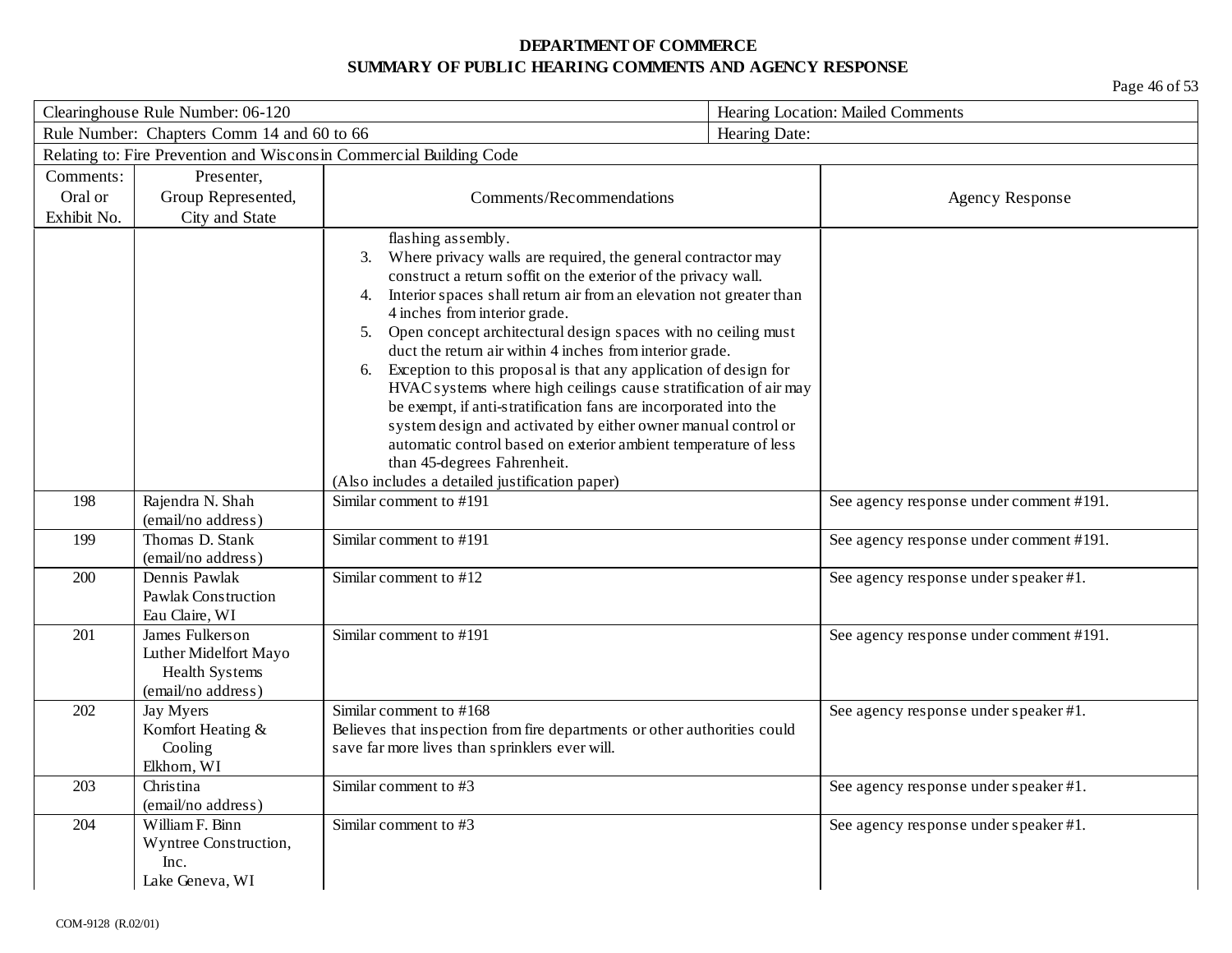| Clearinghouse Rule Number: 06-120 |                                                  | Hearing Location: Mailed Comments                                                                                                   |               |                                                         |
|-----------------------------------|--------------------------------------------------|-------------------------------------------------------------------------------------------------------------------------------------|---------------|---------------------------------------------------------|
|                                   | Rule Number: Chapters Comm 14 and 60 to 66       |                                                                                                                                     | Hearing Date: |                                                         |
|                                   |                                                  | Relating to: Fire Prevention and Wisconsin Commercial Building Code                                                                 |               |                                                         |
| Comments:                         | Presenter,                                       |                                                                                                                                     |               |                                                         |
| Oral or                           | Group Represented,                               | Comments/Recommendations                                                                                                            |               | <b>Agency Response</b>                                  |
| Exhibit No.                       | City and State                                   |                                                                                                                                     |               |                                                         |
| 205                               | <b>Tim Halbrook</b>                              | Similar comment to #2                                                                                                               |               | See agency response under speaker #1.                   |
|                                   | Tim Halbrook Builders,                           |                                                                                                                                     |               |                                                         |
|                                   | Inc.                                             |                                                                                                                                     |               |                                                         |
|                                   | (email/no address)                               |                                                                                                                                     |               |                                                         |
| 206                               | Charlie Boysa                                    | Similar comment to #3                                                                                                               |               | See agency response under speaker #1.                   |
|                                   | (email/no address)                               |                                                                                                                                     |               |                                                         |
| 207                               | Pat Kaster                                       | Similar comment to #2                                                                                                               |               | See agency response under speaker #1.                   |
|                                   | Green Bay, WI                                    |                                                                                                                                     |               |                                                         |
| 208                               | Gina M. Hansen                                   | Similar comment to #28                                                                                                              |               | See agency response under speaker #1.                   |
|                                   | National Association of<br>Industrial and Office | Believes the proposal to mandate sprinklers in all multifamily dwellings of                                                         |               |                                                         |
|                                   | Properties (NAIOP)                               | 3 units and above is likely to have a negative impact on housing<br>affordability in Wisconsin. The following are NAIOP's concerns: |               |                                                         |
|                                   | Waukesha, WI                                     | 1. The sprinkler requirement does not address problems in older,                                                                    |               |                                                         |
|                                   |                                                  | poorly maintained buildings.                                                                                                        |               |                                                         |
|                                   |                                                  | 2. The estimates regarding the cost of installing fire sprinklers are                                                               |               |                                                         |
|                                   |                                                  | unrealistically low.                                                                                                                |               |                                                         |
| 209                               | <b>Robert Neale</b>                              | Supports the State of Wisconsin's proposal to adopt the 2006 editions of                                                            |               | Support noted.                                          |
|                                   | <b>International Code Council</b>                | the IBC, IECC, IMC and IFGC. Indicates the International Codes are                                                                  |               |                                                         |
|                                   | (ICC)                                            | enforced statewide in several of the states neighboring Wisconsin and is                                                            |               |                                                         |
|                                   | Country Club Hills, IL                           | currently enforced in 47 states, including the District of Columbia and US                                                          |               |                                                         |
|                                   |                                                  | Virgin Islands. Explains other benefits of building to the latest codes can                                                         |               |                                                         |
|                                   |                                                  | include energy savings, reduced maintenance costs, lower insurance                                                                  |               |                                                         |
|                                   |                                                  | premiums and fewer safety concerns.                                                                                                 |               |                                                         |
| 210                               | Thomas D. Larson<br>Wisconsin Realtors           | Similar comment to #23 and #28 and recommends to conduct an in-depth                                                                |               | See agency response under speaker #1.                   |
|                                   | Association                                      | study of the fire-related deaths that have occurred in Wisconsin over the<br>last 5 years.                                          |               |                                                         |
|                                   | (email/no address)                               |                                                                                                                                     |               |                                                         |
| 211                               | Heather Robinson                                 | Similar comment to #28 and reports that she has had several of her buyers                                                           |               | See agency response under speaker #1.                   |
|                                   | Central States, Inc.                             | tell her that once they are owners of the condominium association and                                                               |               |                                                         |
|                                   | Waunakee, WI                                     | have the management and authority, they would cancel the sprinkler                                                                  |               |                                                         |
|                                   |                                                  | system.                                                                                                                             |               |                                                         |
| 212                               | Doug Schorr                                      | Recommends the following changes:                                                                                                   |               |                                                         |
|                                   | Department of                                    | 1. IMC 607.3.2.1 Smoke damper actuation methods, IMC 607.5.4.1                                                                      |               | The justification provided suggests there is            |
|                                   | <b>Administration</b>                            | Smoke Damper and IBC 716.3.2.1/suggest that a sixth method of                                                                       |               | unnecessary redundancy in the 5 methods provided        |
|                                   | Madison, WI                                      | smoke damper actuation be added to all of these sections, which                                                                     |               | yet did not provide any information to justify that the |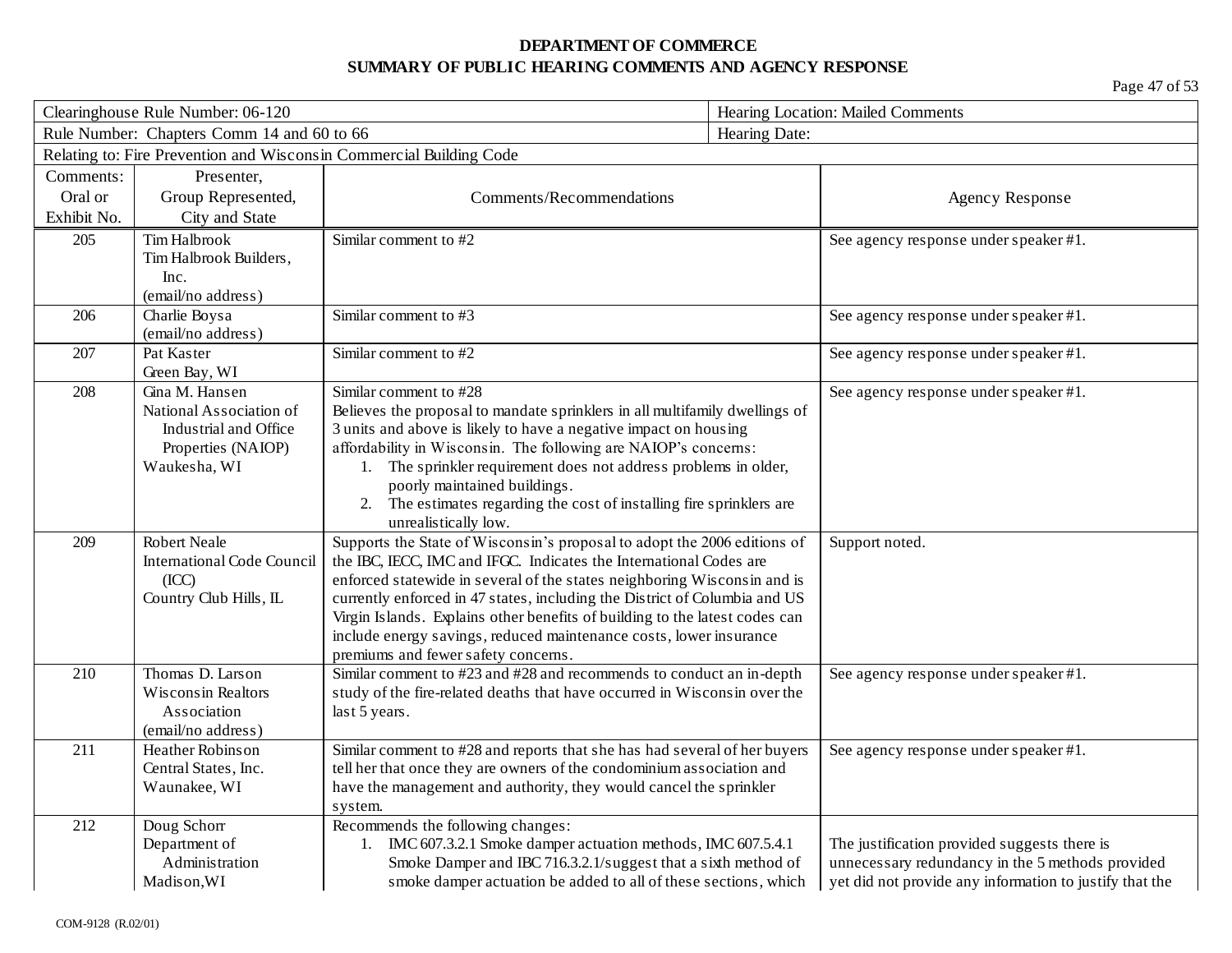| Clearinghouse Rule Number: 06-120 |                                            |                                                                           |                                                                                                                                                                                                                                                                                                                                                                                                                                                                                                                                                                                                                                                        | Hearing Location: Mailed Comments                                                                                                                                                                                                                                                                                                                                                                                                                                                                                                                                                                                                                                                                                                                                                                                                                                                                                                                                                                                                                          |  |
|-----------------------------------|--------------------------------------------|---------------------------------------------------------------------------|--------------------------------------------------------------------------------------------------------------------------------------------------------------------------------------------------------------------------------------------------------------------------------------------------------------------------------------------------------------------------------------------------------------------------------------------------------------------------------------------------------------------------------------------------------------------------------------------------------------------------------------------------------|------------------------------------------------------------------------------------------------------------------------------------------------------------------------------------------------------------------------------------------------------------------------------------------------------------------------------------------------------------------------------------------------------------------------------------------------------------------------------------------------------------------------------------------------------------------------------------------------------------------------------------------------------------------------------------------------------------------------------------------------------------------------------------------------------------------------------------------------------------------------------------------------------------------------------------------------------------------------------------------------------------------------------------------------------------|--|
|                                   | Rule Number: Chapters Comm 14 and 60 to 66 |                                                                           | Hearing Date:                                                                                                                                                                                                                                                                                                                                                                                                                                                                                                                                                                                                                                          |                                                                                                                                                                                                                                                                                                                                                                                                                                                                                                                                                                                                                                                                                                                                                                                                                                                                                                                                                                                                                                                            |  |
|                                   |                                            | Relating to: Fire Prevention and Wisconsin Commercial Building Code       |                                                                                                                                                                                                                                                                                                                                                                                                                                                                                                                                                                                                                                                        |                                                                                                                                                                                                                                                                                                                                                                                                                                                                                                                                                                                                                                                                                                                                                                                                                                                                                                                                                                                                                                                            |  |
| Comments:                         | Presenter,                                 |                                                                           |                                                                                                                                                                                                                                                                                                                                                                                                                                                                                                                                                                                                                                                        |                                                                                                                                                                                                                                                                                                                                                                                                                                                                                                                                                                                                                                                                                                                                                                                                                                                                                                                                                                                                                                                            |  |
| Oral or                           | Group Represented,                         |                                                                           | Comments/Recommendations                                                                                                                                                                                                                                                                                                                                                                                                                                                                                                                                                                                                                               | <b>Agency Response</b>                                                                                                                                                                                                                                                                                                                                                                                                                                                                                                                                                                                                                                                                                                                                                                                                                                                                                                                                                                                                                                     |  |
| Exhibit No.                       | City and State                             |                                                                           |                                                                                                                                                                                                                                                                                                                                                                                                                                                                                                                                                                                                                                                        |                                                                                                                                                                                                                                                                                                                                                                                                                                                                                                                                                                                                                                                                                                                                                                                                                                                                                                                                                                                                                                                            |  |
|                                   |                                            | discharge and the duct smoke detector.<br>2.<br>(Includes draft language) | is to install a smoke detector at the discharge of the supply air<br>handling unit with no air outlets between the air handling unit<br>IMC 607.3.2.1 and IBC 716.5.3 Shaft enclosures/suggests that an<br>exception be added to eliminate the requirement for smoke<br>dampers in penetrations of shaft enclosures for exhaust ducts.                                                                                                                                                                                                                                                                                                                 | reason for the code section is to reduce redundancy.<br>The code includes many requirements that are felt to be<br>redundant, yet they exist solely to provide the desired<br>safety, safety that in this case is tied to the prompt<br>activation of the damper. The information provided did<br>not include any engineering data or analysis to show<br>that the prompt operation of the smoke damper will not<br>be adversely affected by the lack of redundancy<br>reflected in the additional method proposed.<br>The justification provided rests solely on two NFPA<br>standards that are not referenced for use within the<br>IBC, IMC or IFGC. More engineering information or<br>statistical data is needed to justify use within this code.<br>The justification did not include any of the analysis or<br>engineering associated with the intended smoke<br>control, an analysis that could be included on a project<br>by project basis as currently allowed by the code. The<br>code currently includes a performance type exception<br>that |  |
|                                   | Schorr continued                           | 3.<br>existing buildings.<br>4.                                           | Comm 64.0002 Application and IMC 601.2 Air Movement in<br>Egress Elements. Indicates the code is not clear when the<br>restriction in using a corridor for air movement applies in an<br>existing building. Design consultants have received different<br>interpretations from the Department on when the entire system<br>must be upgraded. Recommends that clarification be added to<br>the code on when the corridor air movement restrictions apply in<br>Comm 64.0002 Applications and IMC 607.5.5 Shaft Enclosures<br>and IBC 716.5.3. Indicates it is not clear when the shaft<br>penetration requirements apply to existing buildings when the | creates the same desired effect, to eliminate the smoke<br>dampers, by including that exhaust in a mechanical<br>smoke control system that is designed to function<br>without said smoke dampers.<br>The code does not apply retroactively to existing<br>corridors, see s. Comm 61.03. Not enough information<br>is provided to know whether the differing<br>interpretations were erroneous. Differing<br>interpretations may be warranted based upon the extent<br>of the alterations or whether new corridors are being<br>created. It is believed that the incorporation of the<br>IEBC will result in a more consistent requirement, less<br>prone to differing interpretation.<br>The code does not apply retroactively to existing shaft<br>penetrations. It is believed that the incorporation of the<br>IEBC will result in a more consistent requirement, less                                                                                                                                                                                  |  |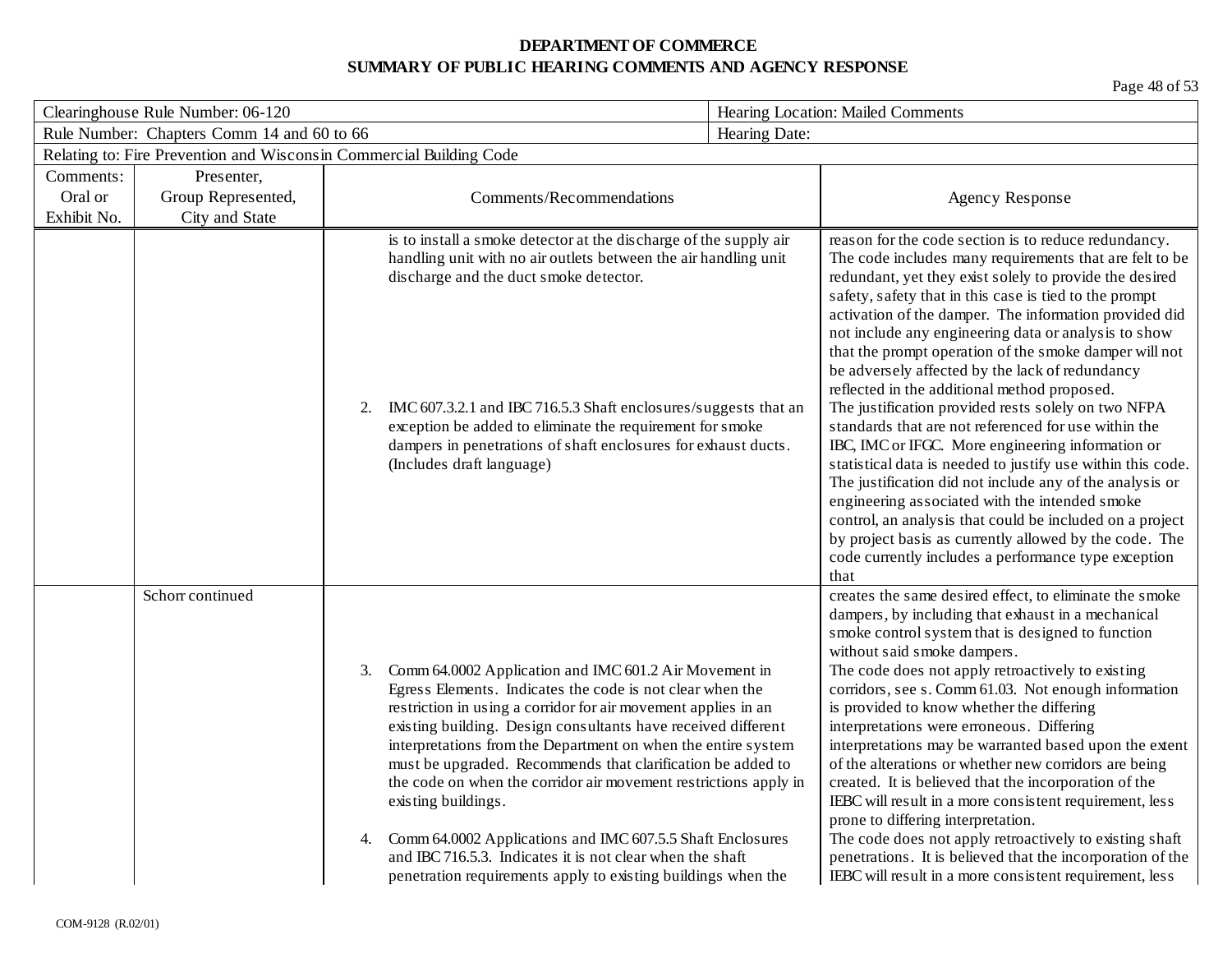| Clearinghouse Rule Number: 06-120          |                    |                                                                                                                                                                                                                                                                                                                                                                                                                                                                                                                                                                                                                                                                                                                 |                                                                                                                                                                                                                                                                                 | Hearing Location: Mailed Comments                                                                                                                                                                                                                                                                                                                                                                                                                                              |  |
|--------------------------------------------|--------------------|-----------------------------------------------------------------------------------------------------------------------------------------------------------------------------------------------------------------------------------------------------------------------------------------------------------------------------------------------------------------------------------------------------------------------------------------------------------------------------------------------------------------------------------------------------------------------------------------------------------------------------------------------------------------------------------------------------------------|---------------------------------------------------------------------------------------------------------------------------------------------------------------------------------------------------------------------------------------------------------------------------------|--------------------------------------------------------------------------------------------------------------------------------------------------------------------------------------------------------------------------------------------------------------------------------------------------------------------------------------------------------------------------------------------------------------------------------------------------------------------------------|--|
| Rule Number: Chapters Comm 14 and 60 to 66 |                    |                                                                                                                                                                                                                                                                                                                                                                                                                                                                                                                                                                                                                                                                                                                 | Hearing Date:                                                                                                                                                                                                                                                                   |                                                                                                                                                                                                                                                                                                                                                                                                                                                                                |  |
|                                            |                    | Relating to: Fire Prevention and Wisconsin Commercial Building Code                                                                                                                                                                                                                                                                                                                                                                                                                                                                                                                                                                                                                                             |                                                                                                                                                                                                                                                                                 |                                                                                                                                                                                                                                                                                                                                                                                                                                                                                |  |
| Comments:                                  | Presenter,         |                                                                                                                                                                                                                                                                                                                                                                                                                                                                                                                                                                                                                                                                                                                 |                                                                                                                                                                                                                                                                                 |                                                                                                                                                                                                                                                                                                                                                                                                                                                                                |  |
| Oral or                                    | Group Represented, | Comments/Recommendations                                                                                                                                                                                                                                                                                                                                                                                                                                                                                                                                                                                                                                                                                        |                                                                                                                                                                                                                                                                                 | <b>Agency Response</b>                                                                                                                                                                                                                                                                                                                                                                                                                                                         |  |
| Exhibit No.                                | City and State     |                                                                                                                                                                                                                                                                                                                                                                                                                                                                                                                                                                                                                                                                                                                 |                                                                                                                                                                                                                                                                                 |                                                                                                                                                                                                                                                                                                                                                                                                                                                                                |  |
|                                            |                    | HVAC system is being renovated or replaced and the existing<br>shaft and existing duct and duct penetrations within the shaft are<br>to remain. Suggest clarification on this issue.<br>IMC 604.3 Coverings and linings. This section requires duct<br>5.<br>coverings to have a flame spread index not more than 25 and<br>smoke developed not more than 50 in accordance with ASTM<br>E84. There are no exceptions to this requirement and recommend<br>that an exception be added to the duct covering flame/smoke<br>spread requirement for ductwork located outside the building.<br>This would allow the use of roofing systems that provide<br>superior insulation and water proofing qualities to cover |                                                                                                                                                                                                                                                                                 | prone to differing interpretation.<br>The purpose of the rule is to reduce the possible<br>contribution to the spread of fire and smoke throughout<br>the building via a duct system.                                                                                                                                                                                                                                                                                          |  |
|                                            |                    | ductwork located outside the building.<br>Comm 64.0404 (1) (c). Requires mechanical ventilation for a<br>6.<br>to use an occupancy sensor to activate the mechanical<br>ventilation for a minimum time interval in lieu of the timed<br>requirement. This would protect the personnel entering the<br>facility if there would be any build-up in CO or NO2 below the<br>alarm levels.                                                                                                                                                                                                                                                                                                                           | minimum of five hours out of a 24 hour period. This can create a<br>significant operating cost for a heated vehicle storage facility that<br>is greater than 50 square feet. Suggest an exception be included                                                                   | Agree, the current modification has been revised to be<br>an option to the corresponding IMC provision; the IMC<br>provision directly addresses the risk when the garage<br>is occupied as compared to the modification which<br>references a time frame which does not take into<br>account whether or not people are present.                                                                                                                                                |  |
|                                            | Schorr continued   | 7.<br>Chapter Comm 66 Existing Buildings. Concerned with the<br>adoption of this chapter as it appears to assume that existing<br>buildings are not code compliant with the code in effect at the<br>he is not sure what the intent of this chapter is, retro-active<br>requirements on an already existing structure, or a perceived<br>minimum standard for an existing building.<br>Appears the administration of chapter Comm 66 will require the<br>8.<br>would require the building envelope modification to be<br>retroactively applied to an existing structure. From DOA's<br>standpoint, this requirement will become more problematic and                                                            | time of original construction or need further regulation. Indicates<br>building envelope upgrades where "energy use of the building is<br>increased." This may require existing buildings with an upgraded<br>electrical service or air conditioning where not previously there | The application of WCBC including ch. Comm 66 is<br>addressed under s. Comm 61.03. The provisions of ch.<br>Comm 66 and the IEBC apply to the alterations,<br>changes of use and additions occurring within or for<br>existing buildings.<br>The administration of ch. Comm 66 will reflect the<br>current rules which require compliance for changes in<br>occupancies that "would result in an increase in<br>demand for either fossil fuel or electrical energy<br>supply." |  |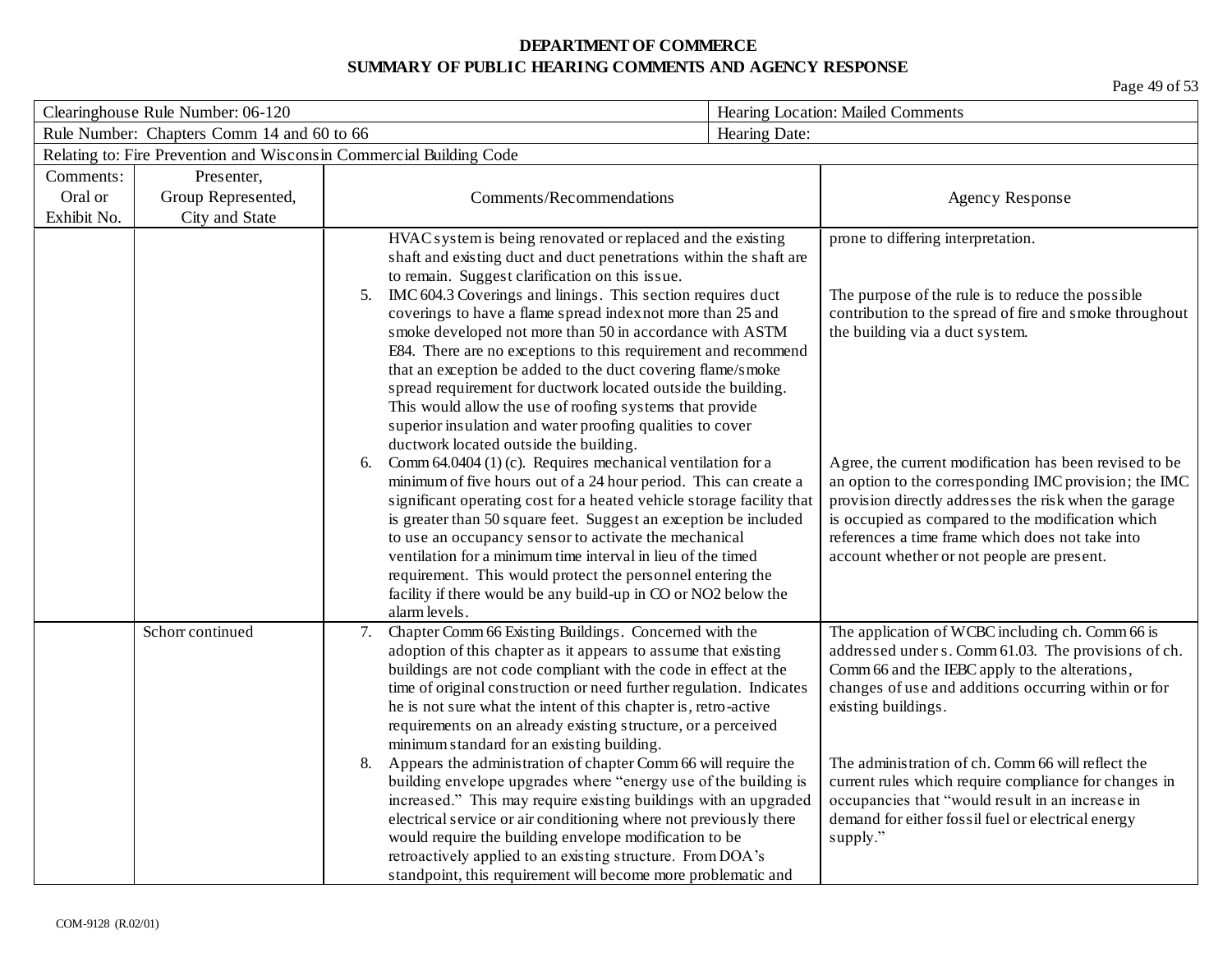| Clearinghouse Rule Number: 06-120          |                           |                                                                                                                                        |               | Hearing Location: Mailed Comments                       |  |
|--------------------------------------------|---------------------------|----------------------------------------------------------------------------------------------------------------------------------------|---------------|---------------------------------------------------------|--|
| Rule Number: Chapters Comm 14 and 60 to 66 |                           |                                                                                                                                        | Hearing Date: |                                                         |  |
|                                            |                           | Relating to: Fire Prevention and Wisconsin Commercial Building Code                                                                    |               |                                                         |  |
| Comments:                                  | Presenter,                |                                                                                                                                        |               |                                                         |  |
| Oral or                                    | Group Represented,        | Comments/Recommendations                                                                                                               |               | <b>Agency Response</b>                                  |  |
| Exhibit No.                                | City and State            |                                                                                                                                        |               |                                                         |  |
|                                            |                           | expensive to operate and maintain existing buildings.                                                                                  |               |                                                         |  |
| 213                                        | Joe Monfire               | Has concerns with the following requirements as the IMC applies to                                                                     |               | It is unclear what is the basis for the concerns; the   |  |
|                                            | Department of             | Comm $45$ :                                                                                                                            |               | current Wisconsin modifications under s. Comm           |  |
|                                            | Administration            | IMC 1104.2 Machinery Room. Indicates the definition for                                                                                |               | 64.1101 substitute chapter Comm 45 for the              |  |
|                                            | Madison, WI               | "machinery room" is based on whether the quantity of refrigerant                                                                       |               | requirements of IMC chapter 11 pertaining to            |  |
|                                            |                           | exceeds the quantity as prescribed by Table 1103.1. The                                                                                |               | refrigeration. The proposed rules do not affect s. Comm |  |
|                                            |                           | construction of machinery rooms is described in IMC 1105 and                                                                           |               | 64.1101.                                                |  |
|                                            |                           | 1106, if required by the safety classification. Believes this implies<br>that any large volume space can have a piece of refrigeration |               |                                                         |  |
|                                            |                           | equipment without the need to meet the requirements of IMC                                                                             |               |                                                         |  |
|                                            |                           | 1105 and 1106. Suggests this application be clarified especially if                                                                    |               |                                                         |  |
|                                            |                           | the space might be a large industrial space or central plant that                                                                      |               |                                                         |  |
|                                            |                           | has fuel fired devices, such as boilers or chillers.                                                                                   |               |                                                         |  |
|                                            |                           | Believes IMC 1105 and 1106 only apply to spaces requiring a                                                                            |               |                                                         |  |
|                                            |                           | machinery room as defined by IMC 1104.2.                                                                                               |               |                                                         |  |
| 214                                        | Pete Trost                | Supports the proposed rules relating sprinklers. Indicates sprinklers have                                                             |               | Support noted.                                          |  |
|                                            | St. Francis Fire          | been proven to contain fires, reducing damage costs and more importantly                                                               |               |                                                         |  |
|                                            | Department                | saving lives by allowing time to exit a building. Believes residential                                                                 |               |                                                         |  |
|                                            | St. Francis, WI           | buildings need extra time to evacuate due to people sleeping.                                                                          |               |                                                         |  |
| 215                                        | Lawrence Passafaro        | Supports the proposed rules relating to sprinklers. Similar comment to                                                                 |               | Support noted.                                          |  |
|                                            | St. Francis, WI           | #214.                                                                                                                                  |               |                                                         |  |
| 216                                        | Robert Procter            | Opposes the proposed rules relating to sprinklers in all multifamily                                                                   |               | See agency response under speaker #1.                   |  |
|                                            | Foundry Apartments, LLC   | dwellings. Similar comment to #28                                                                                                      |               |                                                         |  |
|                                            | Madison, WI               |                                                                                                                                        |               |                                                         |  |
| 217                                        | George Krudop             | Similar comment to #214.                                                                                                               |               | Support noted.                                          |  |
|                                            | Wisconsin Fire Inspectors |                                                                                                                                        |               |                                                         |  |
|                                            | Oak Creek, WI             |                                                                                                                                        |               |                                                         |  |
| 218                                        | Matt Hamilton             | Supports the proposed rules relating to sprinklers and indicates the cost                                                              |               | Support noted.                                          |  |
|                                            | <b>US Fire Protection</b> | of inspection of a sprinkler system on annual basis is \$200.                                                                          |               |                                                         |  |
|                                            | New Berlin, WI            |                                                                                                                                        |               |                                                         |  |
| 219                                        | Randall R. Dahmen         | IBC 1204.1, indicates this code section has not been amended to                                                                        |               | The matter is addressed under treatment SECTION 78      |  |
|                                            | Madison, WI               | correspond with modification associated with Comm Table 64.0309.                                                                       |               | in the public hearing draft.                            |  |
|                                            |                           | IEBC 709.2 Level 2 Alterations. Explains the code requires that in                                                                     |               | Agree, the proposed rules have been changed to          |  |
|                                            |                           | mechanically ventilated spaces, existing mechanical ventilation systems                                                                |               | eliminate this option which would appear to result in   |  |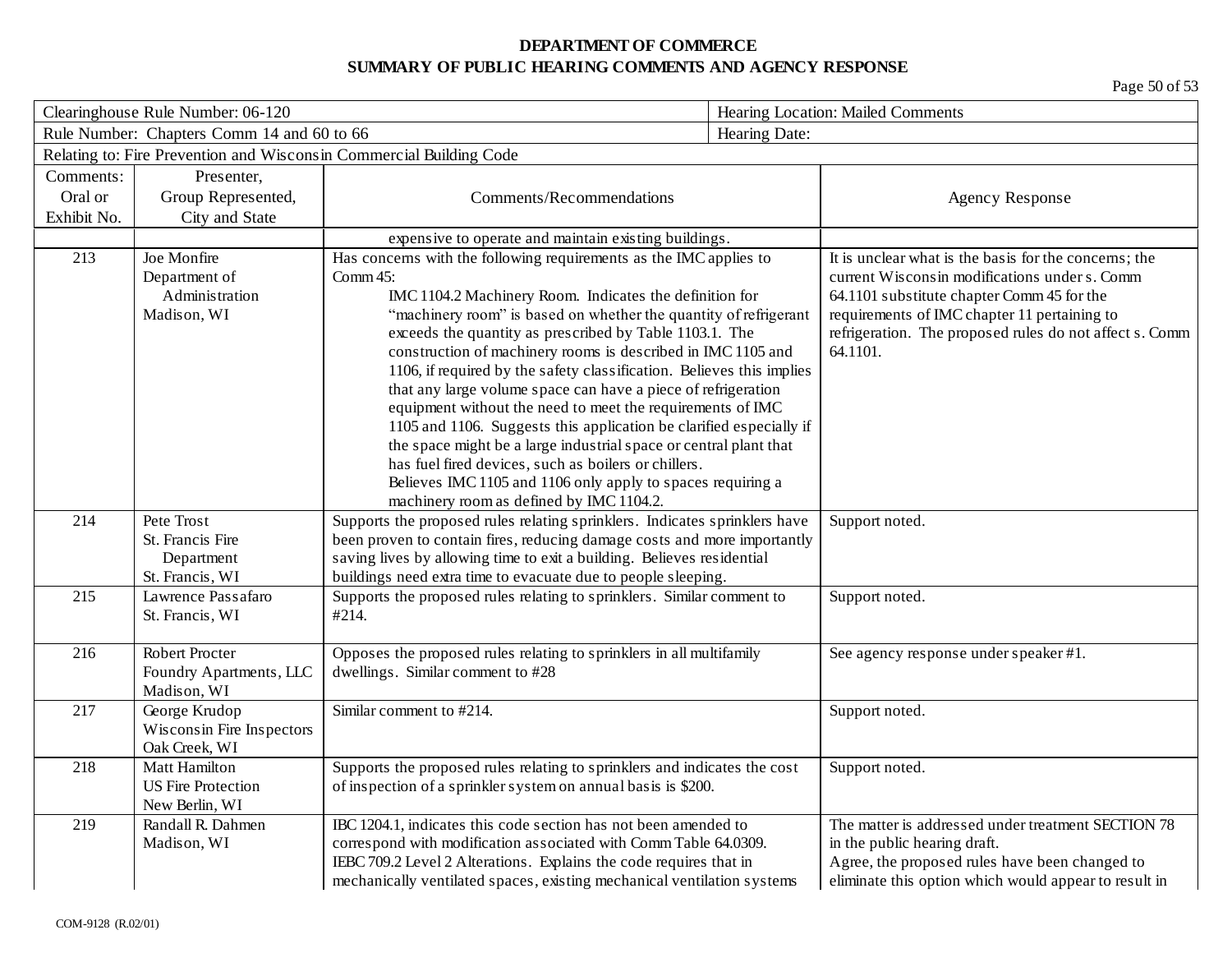| Clearinghouse Rule Number: 06-120          |                    |                                                                                                                                                                                                                                                                                                                                                                                                                                                                                                                                                                                                                                                                 | Hearing Location: Mailed Comments |                                                                                                                                                                                                                                                                                                                                                                                        |
|--------------------------------------------|--------------------|-----------------------------------------------------------------------------------------------------------------------------------------------------------------------------------------------------------------------------------------------------------------------------------------------------------------------------------------------------------------------------------------------------------------------------------------------------------------------------------------------------------------------------------------------------------------------------------------------------------------------------------------------------------------|-----------------------------------|----------------------------------------------------------------------------------------------------------------------------------------------------------------------------------------------------------------------------------------------------------------------------------------------------------------------------------------------------------------------------------------|
| Rule Number: Chapters Comm 14 and 60 to 66 |                    |                                                                                                                                                                                                                                                                                                                                                                                                                                                                                                                                                                                                                                                                 | Hearing Date:                     |                                                                                                                                                                                                                                                                                                                                                                                        |
|                                            |                    | Relating to: Fire Prevention and Wisconsin Commercial Building Code                                                                                                                                                                                                                                                                                                                                                                                                                                                                                                                                                                                             |                                   |                                                                                                                                                                                                                                                                                                                                                                                        |
| Comments:                                  | Presenter,         |                                                                                                                                                                                                                                                                                                                                                                                                                                                                                                                                                                                                                                                                 |                                   |                                                                                                                                                                                                                                                                                                                                                                                        |
| Oral or                                    | Group Represented, | Comments/Recommendations                                                                                                                                                                                                                                                                                                                                                                                                                                                                                                                                                                                                                                        |                                   | <b>Agency Response</b>                                                                                                                                                                                                                                                                                                                                                                 |
| Exhibit No.                                | City and State     |                                                                                                                                                                                                                                                                                                                                                                                                                                                                                                                                                                                                                                                                 |                                   |                                                                                                                                                                                                                                                                                                                                                                                        |
|                                            |                    | that are altered, reconfigured, or extended shall provide not less than 5<br>cfm per person of outdoor air and not less than 15 cfm of ventilation air<br>per person, or not less than the amount of ventilation air determined by                                                                                                                                                                                                                                                                                                                                                                                                                              |                                   | creating situations less healthy than existing<br>conditions.                                                                                                                                                                                                                                                                                                                          |
|                                            |                    | the ASHRAE 62. Questions why Comm $64.0403$ (6) (a) 1. requires 7.5 of<br>outside?<br>IECC chapter 4, indicates this chapter fails to address HVAC system<br>controls in low rise residential units. Explains that HVAC controls are<br>required in both low rise residential and commercial buildings under the<br>2000 IECC and believes for enforcement and effective energy<br>management, the requirements of IECC 503.2.4 should be incorporated                                                                                                                                                                                                          |                                   | The 2006 edition of IECC chapter 4 reflects the study<br>and proposals of the federal Department of Energy.                                                                                                                                                                                                                                                                            |
|                                            |                    | into IECC chapter 4<br>Comm 63.0404, explains the draft clearly recognizes the use of REScheck<br>computer program for demonstration of building envelope compliance but<br>does recognize COMcheck-EZ. Recommends an amendment to recognize<br>the use of COMcheck-EZ computer program under chapter 5.                                                                                                                                                                                                                                                                                                                                                        |                                   | The proposed rules have been changed to include a<br>note referencing COMcheck for determining building<br>envelope compliance.                                                                                                                                                                                                                                                        |
|                                            |                    | IECC Table 503.2.8 references steam, hot water, chilled water, brine or<br>refrigerant. States the code fails to define the temperatures at which these<br>are to be recognized.                                                                                                                                                                                                                                                                                                                                                                                                                                                                                |                                   | The exceptions under IECC 503.2.8 and the dictionary<br>would establish the parameters for the various fluids.                                                                                                                                                                                                                                                                         |
|                                            |                    | IECC 505.6, indicates this requirement fails to include language that would<br>allow for enforcement. Explains IECC 505.5 clearly identifies how<br>compliance can be achieved for interior lighting and believes similar.<br>enforcement language was not carried over for exterior lighting. Suggests<br>that an amendment be included for exterior lighting for enforcement<br>purposes                                                                                                                                                                                                                                                                      |                                   | The IECC provisions and the ASHRAE provisions for<br>exterior lighting are basically identical. The compliance<br>with 505.6 is interpreted to be achieved similar to IECC<br>505.5.                                                                                                                                                                                                   |
|                                            | Dahmen continued   | Comm 63.0505 (1) includes a wrong cross-reference. Indicates (3) does<br>not exist.<br>IFGC 303.3, indicates the use of unvented room heaters under 3. and 4.<br>Explains Comm 65.0621 specifically prohibits the use of this equipment.<br>Suggests that an amendment be included to delete these references.<br>Comm 65.0630, explains the draft does not include the language proposed<br>to go with the new section. Assumes that since the draft does not<br>include any new language that the existing language currently associated<br>with Comm 65.0630 will still be maintained<br>IFGC 304.5 addresses two methods for combustion air from within the |                                   | The proposed rules have been changed to correct the<br>error.<br>The reference to 3. and 4. are currently deleted under s.<br>Comm 65.0303 (2); no change is proposed for this rule.<br>Treatment SECTION 206 only amends the introduction<br>of the renumbered Comm 65.0630, the remainder of the<br>rule remains unchanged.<br>The IFGC provisions already allow openings to connect |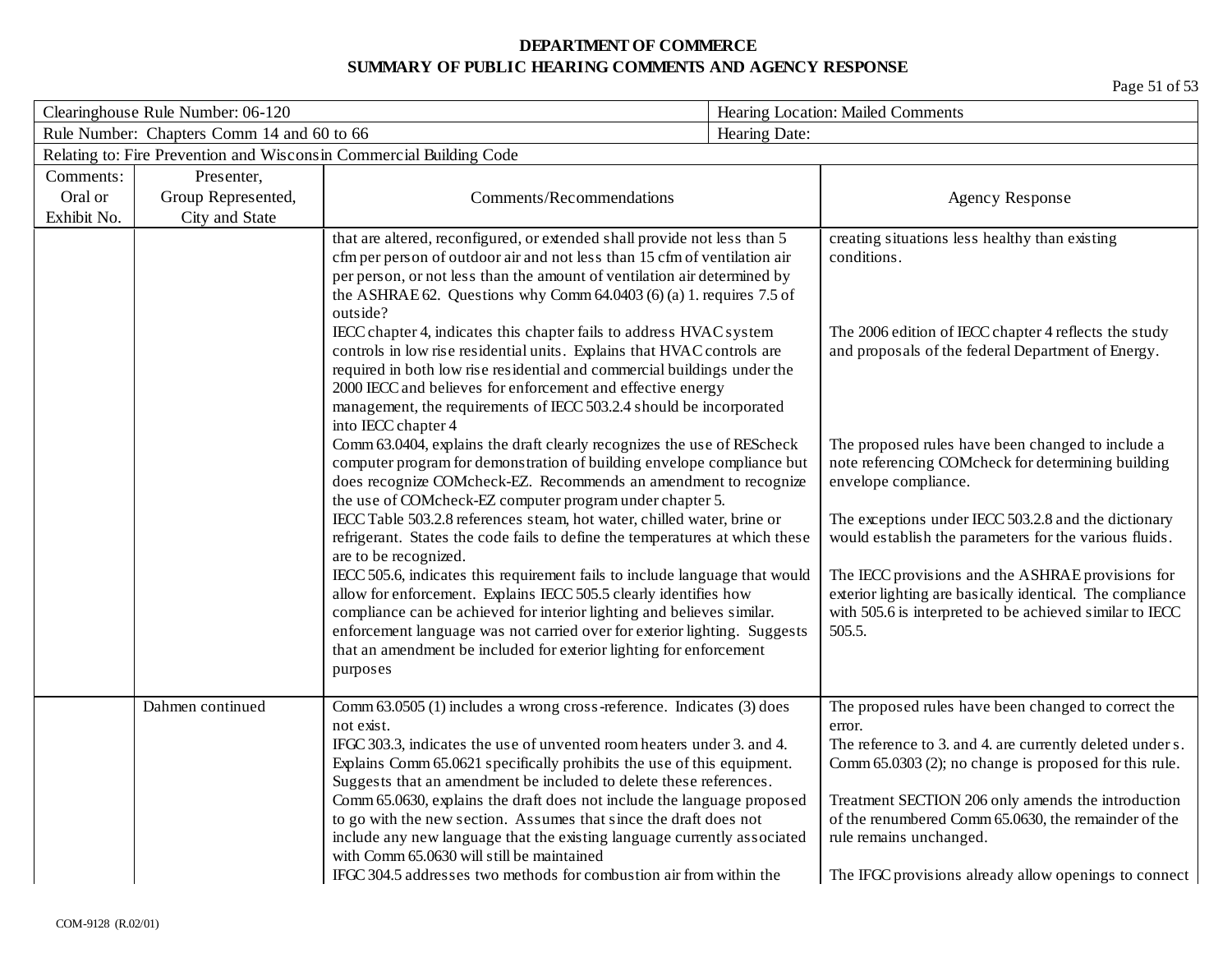| Clearinghouse Rule Number: 06-120          |                                                                     |                                                                                                                                                                                                                                                                                                                                                                                                                                                                                                                                                                                                                                                                                                                                                                    | Hearing Location: Mailed Comments |                                                                                                                                                                                                                                                                                                                                                                                                          |  |  |
|--------------------------------------------|---------------------------------------------------------------------|--------------------------------------------------------------------------------------------------------------------------------------------------------------------------------------------------------------------------------------------------------------------------------------------------------------------------------------------------------------------------------------------------------------------------------------------------------------------------------------------------------------------------------------------------------------------------------------------------------------------------------------------------------------------------------------------------------------------------------------------------------------------|-----------------------------------|----------------------------------------------------------------------------------------------------------------------------------------------------------------------------------------------------------------------------------------------------------------------------------------------------------------------------------------------------------------------------------------------------------|--|--|
| Rule Number: Chapters Comm 14 and 60 to 66 |                                                                     |                                                                                                                                                                                                                                                                                                                                                                                                                                                                                                                                                                                                                                                                                                                                                                    | Hearing Date:                     |                                                                                                                                                                                                                                                                                                                                                                                                          |  |  |
|                                            | Relating to: Fire Prevention and Wisconsin Commercial Building Code |                                                                                                                                                                                                                                                                                                                                                                                                                                                                                                                                                                                                                                                                                                                                                                    |                                   |                                                                                                                                                                                                                                                                                                                                                                                                          |  |  |
| Comments:                                  | Presenter,                                                          |                                                                                                                                                                                                                                                                                                                                                                                                                                                                                                                                                                                                                                                                                                                                                                    |                                   |                                                                                                                                                                                                                                                                                                                                                                                                          |  |  |
| Oral or                                    | Group Represented,                                                  | Comments/Recommendations                                                                                                                                                                                                                                                                                                                                                                                                                                                                                                                                                                                                                                                                                                                                           |                                   | <b>Agency Response</b>                                                                                                                                                                                                                                                                                                                                                                                   |  |  |
| Exhibit No.                                | City and State                                                      |                                                                                                                                                                                                                                                                                                                                                                                                                                                                                                                                                                                                                                                                                                                                                                    |                                   |                                                                                                                                                                                                                                                                                                                                                                                                          |  |  |
|                                            |                                                                     | building which are acceptable for use with fuel gas appliances. Believes<br>all fuel gas equipment installed in new commercial buildings will be<br>required to either be 1) direct vent sealed combustion, thus no internal<br>building combustion air would be required, or 2) designed with outside air<br>louvers per IFGC 304.6. Requests the code address conflict by creating an<br>amendment recognizing 4% openings to the space in which fuel gas<br>equipment is located under IFGC 304.5 as an option to having greater than                                                                                                                                                                                                                           |                                   | spaces in order to provide for combustion air. It is only<br>when it is "known" or when the designer chooses a<br>more conservative approach, that the combustion air<br>determination is limited to only one method.                                                                                                                                                                                    |  |  |
|                                            |                                                                     | 0.4 air changes per hour.<br>Comm 65.0400 requires application of NFPA 54 for gas piping and gas<br>piping installations and is still retained in combination with the existing<br>Comm 65.0700, which defines that ANSI Z223/NFPA 54-2002 be the base<br>reference. Identifies the following concerns: 1) Comm 65.0700 is an<br>amendment to 2000 IFGC chapter 7. References in the 2006 IFGC are now<br>contained in IFGC chapter 8, thus Comm 65.0700 should be renumbered<br>Comm 65.0800, and 2, why was NFPA-54-2006 not chosen since this the<br>most recent edition available to the public?                                                                                                                                                               |                                   | The rules are to be amended to reference the correction<br>2006 IFGC citations.<br>The 2002 edition of NFPA 54 is also adopted by<br>reference under ch. Comm 40. The standard references<br>for both the WCBC and ch. Comm 40 will be updated<br>together in the future.                                                                                                                                |  |  |
|                                            |                                                                     | IFGC chapter 7, believes that plan submittal for gaseous hydrogen system<br>will be required after the implementation of the 2006 codes of the ICC<br>codes and under Comm 40.10. Asks how the fees will be defined and<br>believes the double submittal was not intended. Suggests that an<br>amendment be made deleting IFGC chapter 7, which would maintain the<br>current status for gas systems plan submittal and inspection<br>requirements.<br>Comm 64.0403 (6) and (8), believes the elimination of the 7.5 cfm/person of<br>outside air is controversial and detrimental to the future of Wisconsin's<br>energy reserves and energy independence since the IMC requires 15-20<br>cfm/person. References a letter from Gene Strehlow, Committee Chair of. |                                   | When plans are required to be submitted is addressed<br>under s. Comm 61.30. The proposed rules do not<br>include revisions for Comm 61.30 requiring the<br>submission of plans for gaseous hydrogen systems.<br>Therefore, the status quo is in effect where gaseous<br>hydrogen plans are. reviewed under ch. Comm 40<br>The rules regarding the minimum rate of outside air<br>have not been revised. |  |  |
|                                            | Dahmen continued                                                    | ASHRAE Technical Committee 9.1 relating to this same issue.<br>Suggest the current requirement of 7.5 cfm of outside air per person in<br>commercial buildings be maintained, unless a code listed exception is met<br>Comm $64.0403$ (8) (b) 1. c., suggests the following sentence be added to<br>the current amendment: "Where a supply system serves only one room<br>the required minimum air change may be achieved by circulation within<br>the room at the required rate." Feels this addition will clarify current<br>interpretations by the Department.                                                                                                                                                                                                  |                                   | The current rules do not require minimum air changes<br>when a supply system serves only one room.                                                                                                                                                                                                                                                                                                       |  |  |